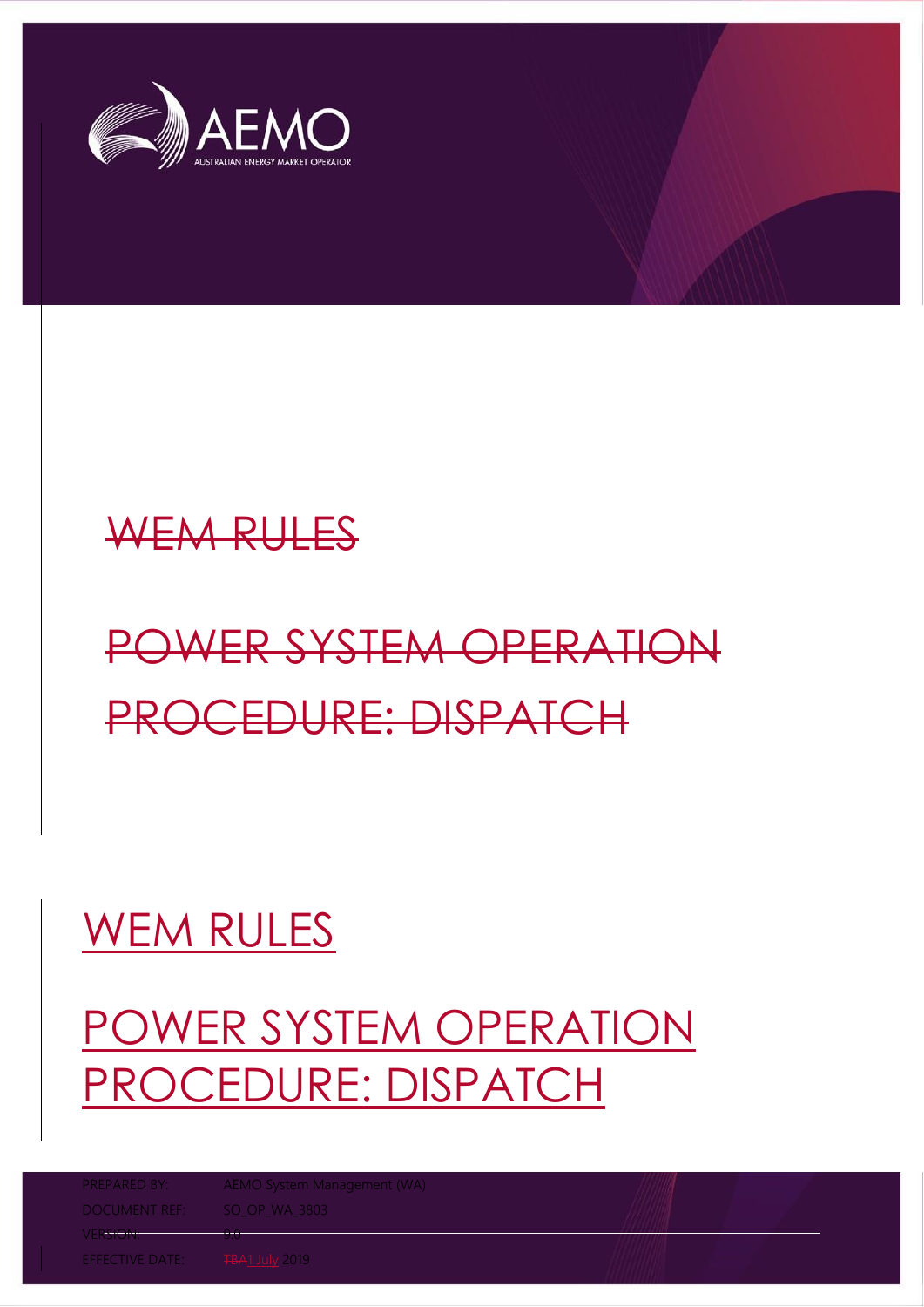#### STATUS: DRAFT FOR CONSULTATIONFINAL

Approved for distribution and use by:

APPROVED BY: Cameron Parrotte

TITLE: Executive General Manager, Western Australia

Australian Energy Market Operator Ltd ABN 94 072 010 327 www.aemo.com.au info@aemo.com.au

NEW SOUTH WALES QUEENSLAND SOUTH AUSTRALIA VICTORIA AUSTRALIAN CAPITAL TERRITORY TASMANIA WESTERN AUSTRALIA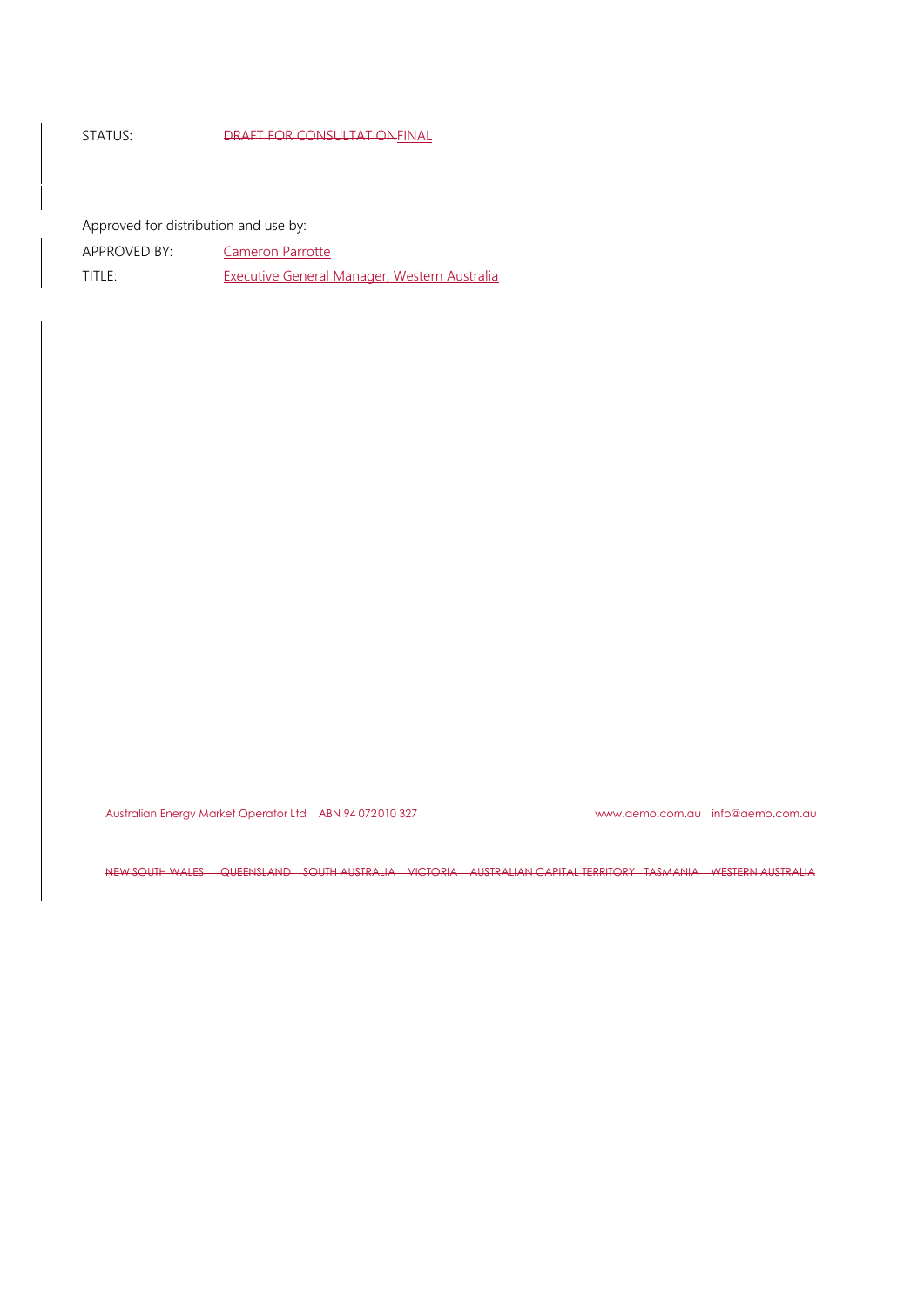

**VERSION RELEASE HISTORY**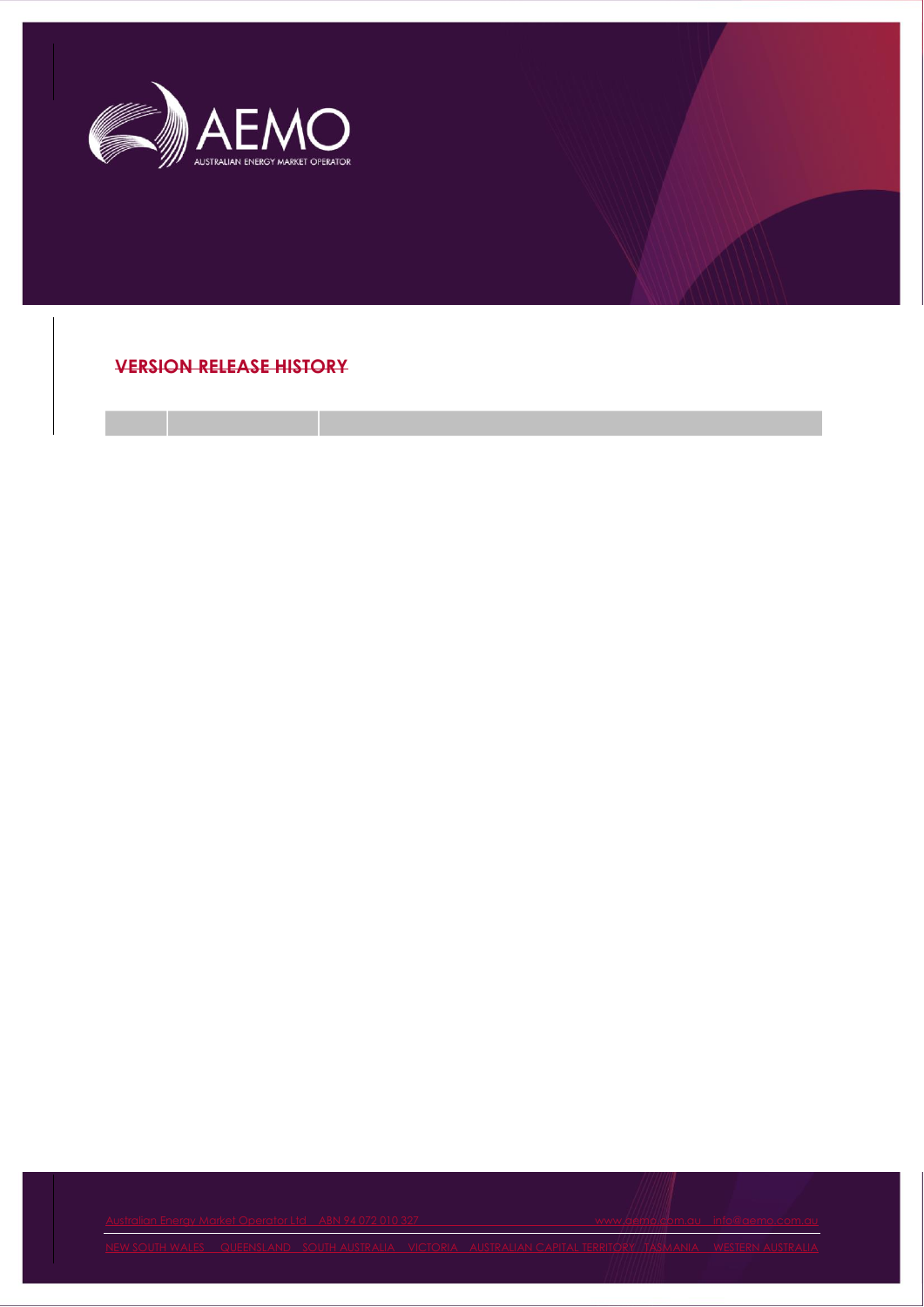

## **VERSION RELEASE HISTORY**

 $\overline{\phantom{a}}$ 

| Version       | <b>Effective Date</b>                       | Summary of Changes                                                                                          |
|---------------|---------------------------------------------|-------------------------------------------------------------------------------------------------------------|
| 1             | 21 September 2006                           | Power System Operation Procedure (Market Procedure) for Dispatch                                            |
| $\mathcal{P}$ | 30 September 2009                           | AEMO proposed amendments to this procedure resulting in publication of<br>Procedure Change Report PPCL 0013 |
| 3             | 5 January 2010                              | AEMO proposed amendments to this procedure resulting in publication of<br>Procedure Change Report PPCL 0014 |
| 4             | 4 March 2010                                | AEMO proposed amendments to this procedure resulting in publication of<br>Procedure Change Report PPCL 0015 |
| 5             | 28 June 2010                                | AEMO proposed amendments to this procedure resulting in publication of<br>Procedure Change Report PPCL 0018 |
| 6             | <b>Balancing Market</b><br>Commencement Day | Replacement of the Procedure resulting from Procedure Change Proposal<br><b>PPCL0021</b>                    |
| 7             | 5 March 2014                                | AEMO proposed amendments to this procedure as a result of Procedure<br>Change Proposal PPCL0027             |
| 8             | 1 October 2017                              | Update to Procedure resulting from Procedure Change Proposal AEPC_2017_10                                   |
| 9             | <b>TBA1 July 2019</b>                       | Update to Procedure resulting from Procedure Change Proposal<br>AEPC 2019 04                                |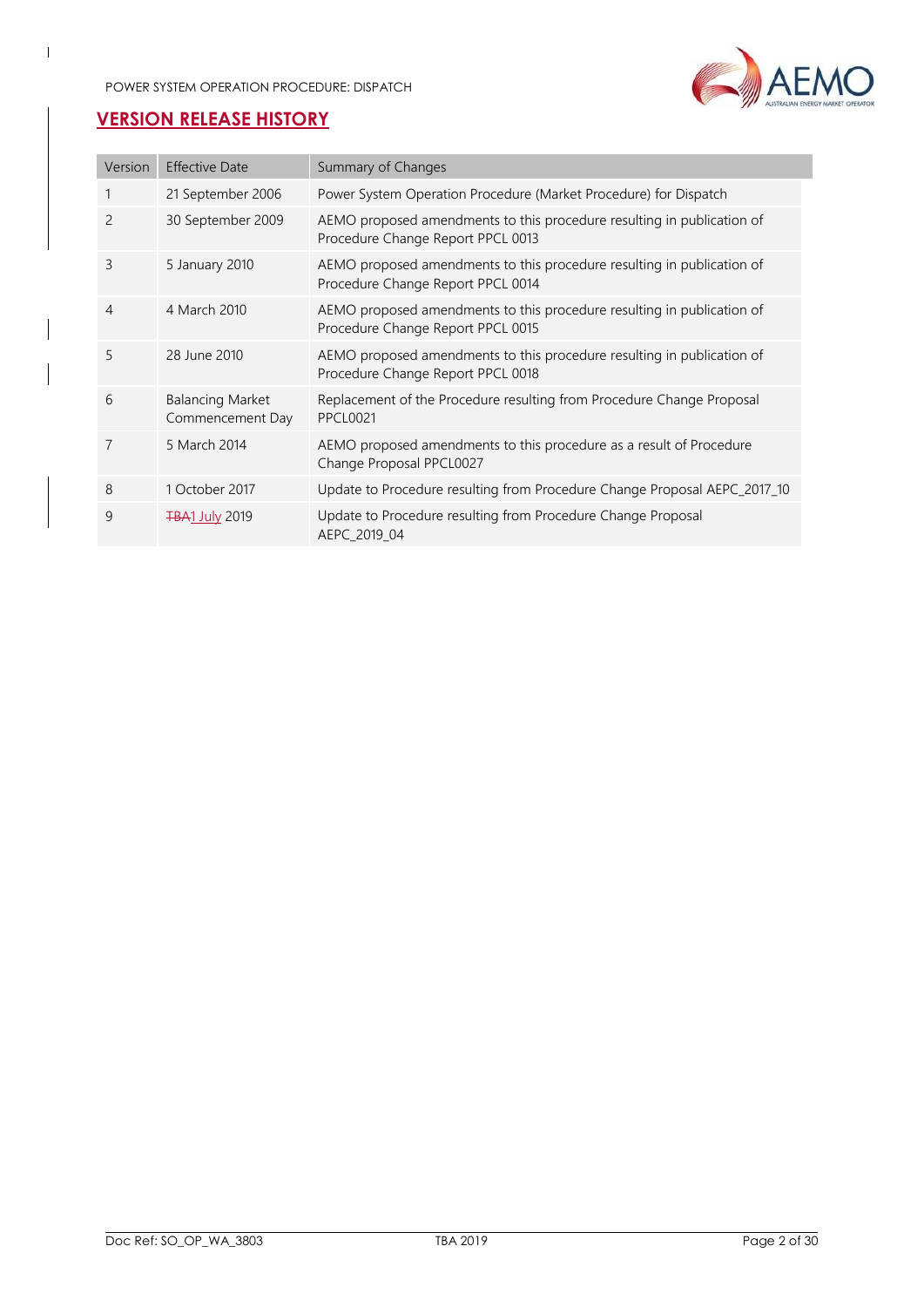

#### **CONTENTS**

 $\overline{\phantom{a}}$ 

|         | 1. PROCEDURE OVERVIEW                                                                                                 | -5             |
|---------|-----------------------------------------------------------------------------------------------------------------------|----------------|
|         | 11. RELATIONSHIP WITH THE WHOLESALE ELECTRICITY MARKET RULES                                                          |                |
|         | <u>12. INTERPRETATION COMMUNISTION</u>                                                                                | 5              |
|         | 1.3. PURPOSE AND APPLICATION OF THIS PROCEDURE <b>And the CONTROL CONTROL</b> 5                                       |                |
|         | 1.4. ASSOCIATED DOCUMENTS AND A RESOLUTION OF A RESOLUTION OF A RESOLUTION OF A RESOLUTION OF A RESOLUTION OF A       |                |
|         | MANAGEMENT OF DISPATCH INFORMATION AND DISPATCH CRITERIA                                                              | -8             |
| $2.1 -$ | MANAGEMENT OF DISPATCH INFORMATION                                                                                    | 8              |
|         | 2.2. DISPATCH CRITERIA                                                                                                | -8             |
|         | 3. SCHEDULING AND DISPATCH OF THE BALANCING PORTFOLIO                                                                 | -9             |
|         | 4. PRE-GATE CLOSURE                                                                                                   | 9              |
|         | 4.1. PRE-DISPATCH PLAN                                                                                                | -9             |
|         | 4.2. CONSTRAINTS USED IN THE PRE-DISPATCH PLAN And the contract of the state of the state of the state of the         |                |
|         | 4.3. LOAD FORECASTS                                                                                                   | 40             |
|         | 4.4. [BLANK] <b>EXECUTE AND A REPORT OF A REPORT OF A REPORT OF A REPORT OF A REPORT OF A REPORT OF A REPORT OF A</b> | $-11$          |
|         | 4.5. FORECASTS OF NON-SCHEDULED GENERATORS 4.5. FORECASTS OF NON-SCHEDULED GENERATORS                                 |                |
|         | 4.6. FORECASTS OF ANCILLARY SERVICES DEMAND                                                                           |                |
|         | 4.7. UPDATING THE DISPATCH PLAN 12                                                                                    |                |
|         | 4.8. DEMAND SIDE PROGRAMMES 42                                                                                        |                |
|         |                                                                                                                       | -13            |
|         | 4.10. [BLANK]                                                                                                         | –13            |
|         | 4.11. PRE-ISSUING OF DISPATCH INSTRUCTIONS                                                                            | -13            |
|         | POST GATE CLOSURE <b>And CONTROL</b>                                                                                  | 14             |
|         |                                                                                                                       | 44             |
|         | 5.2. COMMITMENT AND DE-COMMITMENT OF GENERATING FACILITIES 44                                                         |                |
|         | 5.3. CREATION OF DISPATCH INSTRUCTIONS AND DISPATCH ORDERS                                                            | $-14$          |
|         | 5.4. CREATION OF OPERATING INSTRUCTIONS <b>CONTRACT CONTRACT CONTRACT CONTRACT</b> 16                                 |                |
|         | 5.5. ISSUING OF DISPATCH INSTRUCTIONS AND DISPATCH ORDERS                                                             | 47             |
|         | 5.6. RESPONSE TO DISPATCH INSTRUCTIONS AND DISPATCH ORDERS TO THE THING 18                                            |                |
|         | 5.7. ISSUING OF AND RESPONSE TO OPERATING INSTRUCTIONS <b>STARF AND THE SECTION</b> 19                                |                |
|         | 5.8. DISPATCH OF GENERATING FACILITY FOR SYSTEM SECURITY CONTRACT 20                                                  |                |
|         | 5.9. ACTIVATION OF LOAD FOLLOWING ANCILLARY SERVICE 20 20                                                             |                |
|         | 6. TRADING INTERVAL 20                                                                                                |                |
|         | 6.1 REAL-TIME MONITORING DURING A TRADING INTERVAL CONTINUES AND 20                                                   |                |
|         | 6.2. FORMULATION AND ISSUING OF INTERMEDIATE DISPATCH INSTRUCTIONS AND DISPATCH<br>ORDERS                             | $\frac{21}{2}$ |
|         | 6.3. CONSTRAINED OPERATION OF A NON-SCHEDULED GENERATOR                                                               | 22             |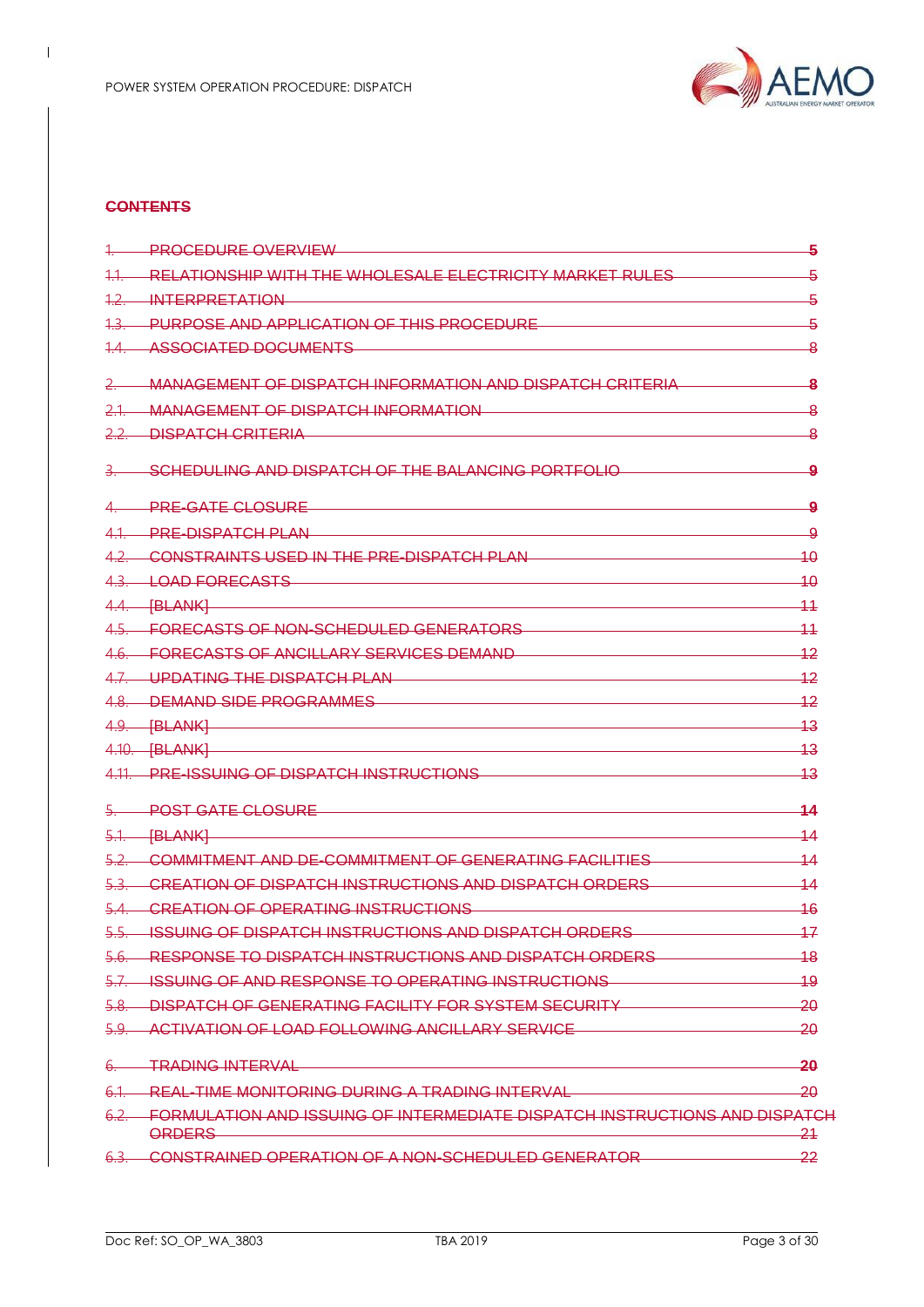

#### 6.4. VOLTAGE CONTROL

 $\overline{\phantom{a}}$ 

| <u>DISPATCH SETTLEMENT DATA</u>                                                | 22            |
|--------------------------------------------------------------------------------|---------------|
| <b>INTRODUCTION</b>                                                            | 22            |
| QUANTIFICATION OF CONSTRAINED OFF QUANTITIES                                   | 22            |
| <u>CALCULATION OF SPINNING RESERVE RESPONSE QUANTITIES</u>                     | 23            |
| <u>CALCULATION OF LOAD REJECTION RESERVE RESPONSE QUANTITIES</u>               | 24            |
| SOI QUANTITY, EOI QUANTITY AND RELEVANT DISPATCH QUANTITY ESTIMATES            | 25            |
| DEMAND SIDE PROGRAMME CURTAILMENT REQUEST                                      | -26           |
| ADMINISTRATION AND REPORTING IN RELATION TO SYNERGY                            | -26           |
| <del>LIMITATION OF REQUIREMENTS FOR SYNERGY</del>                              | -26           |
| REPORTING IN RELATION TO SYNERGY'S WEM RULES OBLIGATIONS                       | -26           |
| <b>APPOINTMENT OF REPRESENTATIVE</b>                                           | 27            |
| KEEPING OF RECORDS                                                             | 27            |
| <u>FAILURE TO AGREE ON AN ISSUE WITHIN THE PROCEDURE</u>                       | 27            |
| <u>EXEMPTIONS TO COMMITMENT AND DE-COMMITMENT NOTIFICATION REQUIREMENTS28</u>  |               |
| <u>APPLICATION FOR EXEMPTION FROM A MARKET PARTICIPANT WITH A DISTRIBUTION</u> |               |
| CONNECTED SCHEDULED GENERATOR                                                  | <del>28</del> |
| <u>AEMO'S ASSESSMENT OF THE APPLICATION</u>                                    | -28           |
| AEMO'S DETERMINATION                                                           | <del>29</del> |

9.4. REVOCATION OF AN EXEMPTION<br>
0.5. LIST OF EXEMPT DISTRIBUTION CONNECTED SCHEDULED GENERATORS 9.5. LIST OF EXEMPT DISTRIBUTION CONNECTED SCHEDULED GENERATORS

#### **TABLES**

| <b>Table 1 Defined Terms</b>   |  |
|--------------------------------|--|
| Table 2 Background information |  |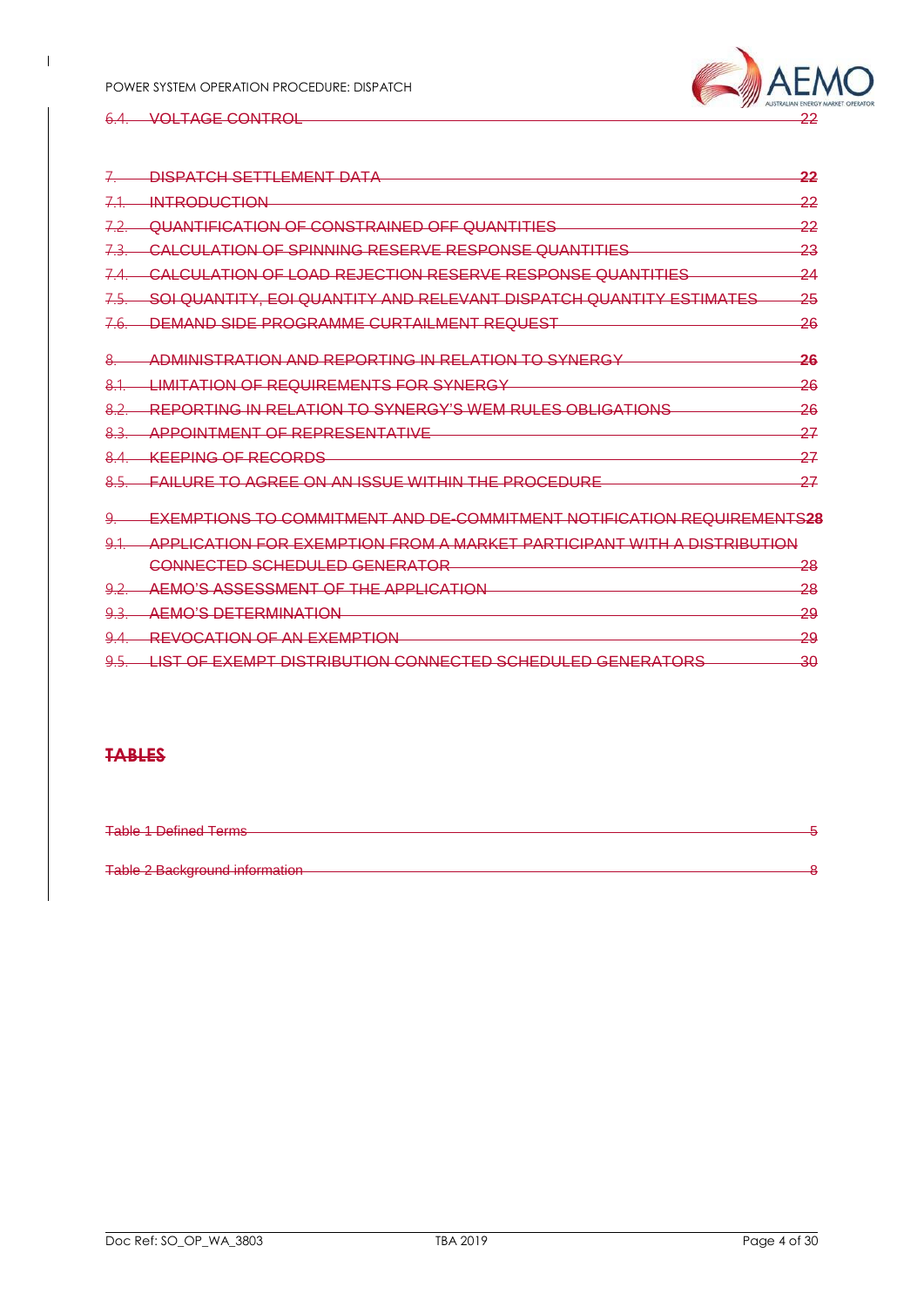

**1. PROCEDURE OVERVIEW**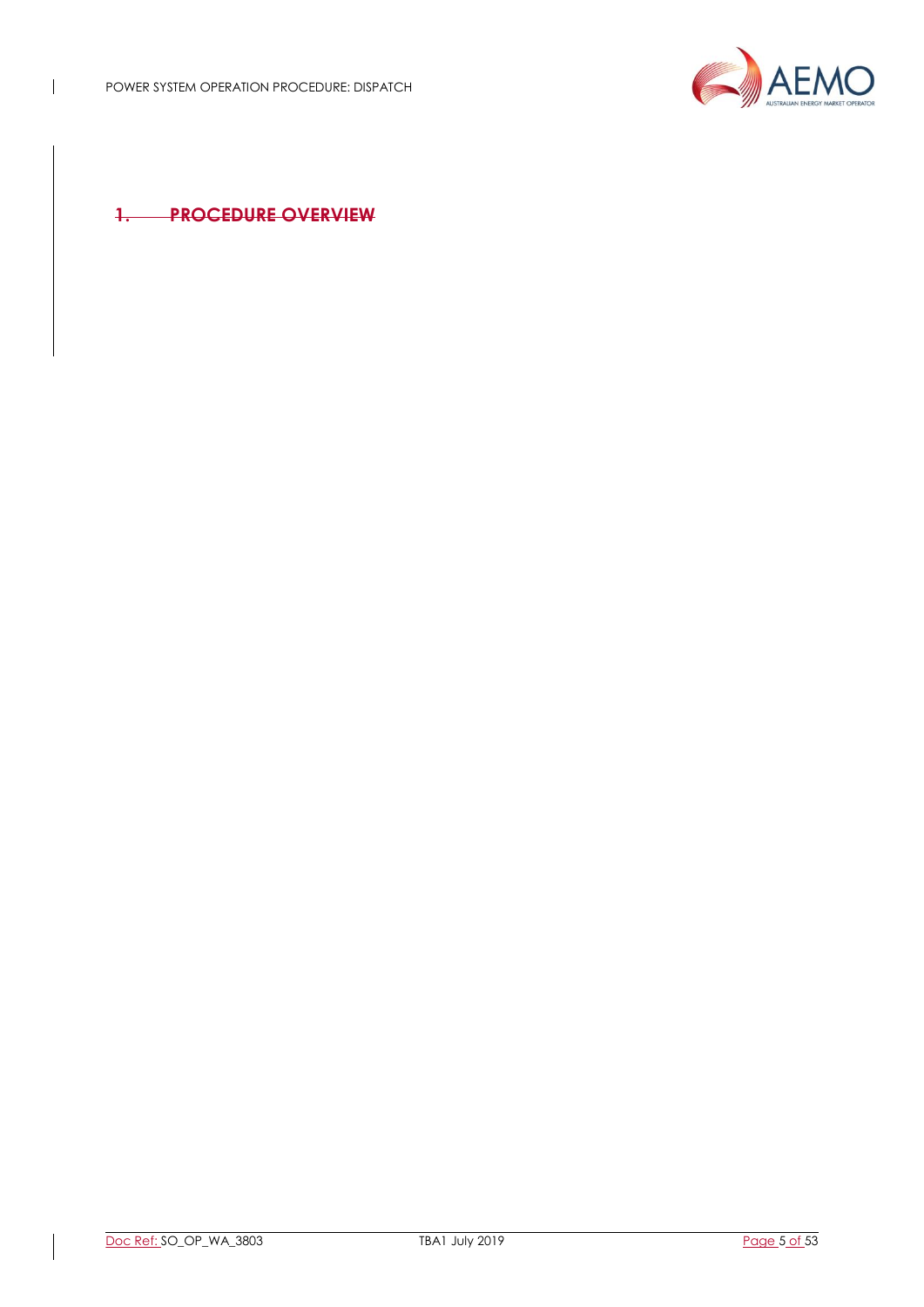

#### **CONTENTS**

 $\overline{\phantom{a}}$ 

|             | PROCEDURE OVERVIEW                                                                                                                                                                                                                   | $\overline{5}$  |
|-------------|--------------------------------------------------------------------------------------------------------------------------------------------------------------------------------------------------------------------------------------|-----------------|
| 1.1.        | Relationship with the Wholesale Electricity Market Rules                                                                                                                                                                             | $\overline{5}$  |
| 1.2.        | Interpretation<br><u> 1989 - Johann Stoff, Amerikaansk politiker († 1908)</u>                                                                                                                                                        | $\overline{5}$  |
| 1.3.        | Purpose and application of this Procedure <b>Container and American</b> Container and American Container                                                                                                                             | $\overline{5}$  |
| 1.4.        | <b>Associated documents</b><br><u> 1989 - Johann Stein, marwolaethau a bhann an t-Amhainn an t-Amhainn an t-Amhainn an t-Amhainn an t-Amhainn a</u>                                                                                  | 98              |
| 2.          | MANAGEMENT OF DISPATCH INFORMATION AND DISPATCH CRITERIA                                                                                                                                                                             | 98              |
| 2.1.        | Management of Dispatch Information<br><u> 1980 - Johann Barn, mars ann an t-Amhainn an t-Amhainn an t-Amhainn an t-Amhainn an t-Amhainn an t-Amhainn a</u>                                                                           | 98              |
| 2.2.        | Dispatch Criteria                                                                                                                                                                                                                    | 98              |
| 3.          | SCHEDULING AND DISPATCH OF THE BALANCING PORTFOLIO                                                                                                                                                                                   | 119             |
| 4.          | PRE-GATE CLOSURE                                                                                                                                                                                                                     | 119             |
| 4.1.        | Pre-Dispatch plan<br><u> 1989 - Johann Stoff, amerikansk politiker (* 1908)</u>                                                                                                                                                      | 119             |
| 4.2.        | <b>Constraints used in the pre-Dispatch Plan</b>                                                                                                                                                                                     | 1310            |
| 4.3.        | Load forecasts<br><u> 1989 - Johann Barn, mars ann an t-Amhain Aonaichte ann an t-Aonaichte ann an t-Aonaichte ann an t-Aonaichte a</u>                                                                                              | 1310            |
| 4.4.        | [Blank]<br>and the control of the control of the control of the control of the control of the control of the control of the                                                                                                          | 11              |
| 4.5         | Forecasts of Non-Scheduled Generators <b>Example 2014</b> Forecasts of Non-Scheduled Generators                                                                                                                                      | $\overline{11}$ |
| 4.6.        | Forecasts of Ancillary Services demand<br><u> 1989 - Johann Barn, mars ann an t-Amhain Aonaich an t-Aonaich an t-Aonaich an t-Aonaich an t-Aonaich an t-Aon</u>                                                                      | 1312            |
| 4.7.        | Updating the Dispatch Plan <b>Contract Contract Contract Contract Contract Contract Contract Contract Contract Contract Contract Contract Contract Contract Contract Contract Contract Contract Contract Contract Contract Contr</b> | 1312            |
| 4.8.        | Demand Side Programmes and the control of the control of the control of the control of the control of the control of the control of the control of the control of the control of the control of the control of the control of        | 1312            |
| 4.9.        | [Blank]<br><u> 1989 - Johann Barn, mars eta bainar eta baina eta baina eta baina eta baina eta baina eta baina eta baina e</u>                                                                                                       | 1543            |
| 4.10.       | [Blank]<br>and the control of the control of the control of the control of the control of the control of the control of the                                                                                                          | 1513            |
| 4.11.       | Pre-issuing of Dispatch Instructions                                                                                                                                                                                                 | <u> 1513 </u>   |
| 5.          | POST GATE CLOSURE                                                                                                                                                                                                                    | 1744            |
| 5.1.        | [Blank]                                                                                                                                                                                                                              | 1714            |
| 5.2.        | Commitment and de-commitment of generating Facilities                                                                                                                                                                                | 1714            |
| 5.3.        | Creation of Dispatch Instructions and Dispatch Orders                                                                                                                                                                                | 1714            |
| 5.4.        | <b>Creation of Operating Instructions</b>                                                                                                                                                                                            | 2016            |
| <u>5.5.</u> | <b>Issuing of Dispatch Instructions and Dispatch Orders</b>                                                                                                                                                                          | 2147            |
| 5.6.        | Response to Dispatch Instructions and Dispatch Orders                                                                                                                                                                                | 2318            |
| 5.7.        | Issuing of and response to Operating Instructions                                                                                                                                                                                    | 2419            |
| 5.8.        | Dispatch of generating Facility for system security                                                                                                                                                                                  | 2520            |
| 5.9.        | <b>Activation of Load Following Ancillary Service</b>                                                                                                                                                                                | 2520            |
| <u>6.</u>   | <b>TRADING INTERVAL</b>                                                                                                                                                                                                              | 2520            |
| 6.1.        | Real-time monitoring during a Trading Interval                                                                                                                                                                                       | 2520            |
| 6.2.        | Formulation and issuing of intermediate Dispatch Instructions and Dispatch Orders                                                                                                                                                    | 21              |
| 6.3.        | Constrained operation of a Non-Scheduled Generator                                                                                                                                                                                   | 22              |
| 6.4.        | Voltage control                                                                                                                                                                                                                      | 22              |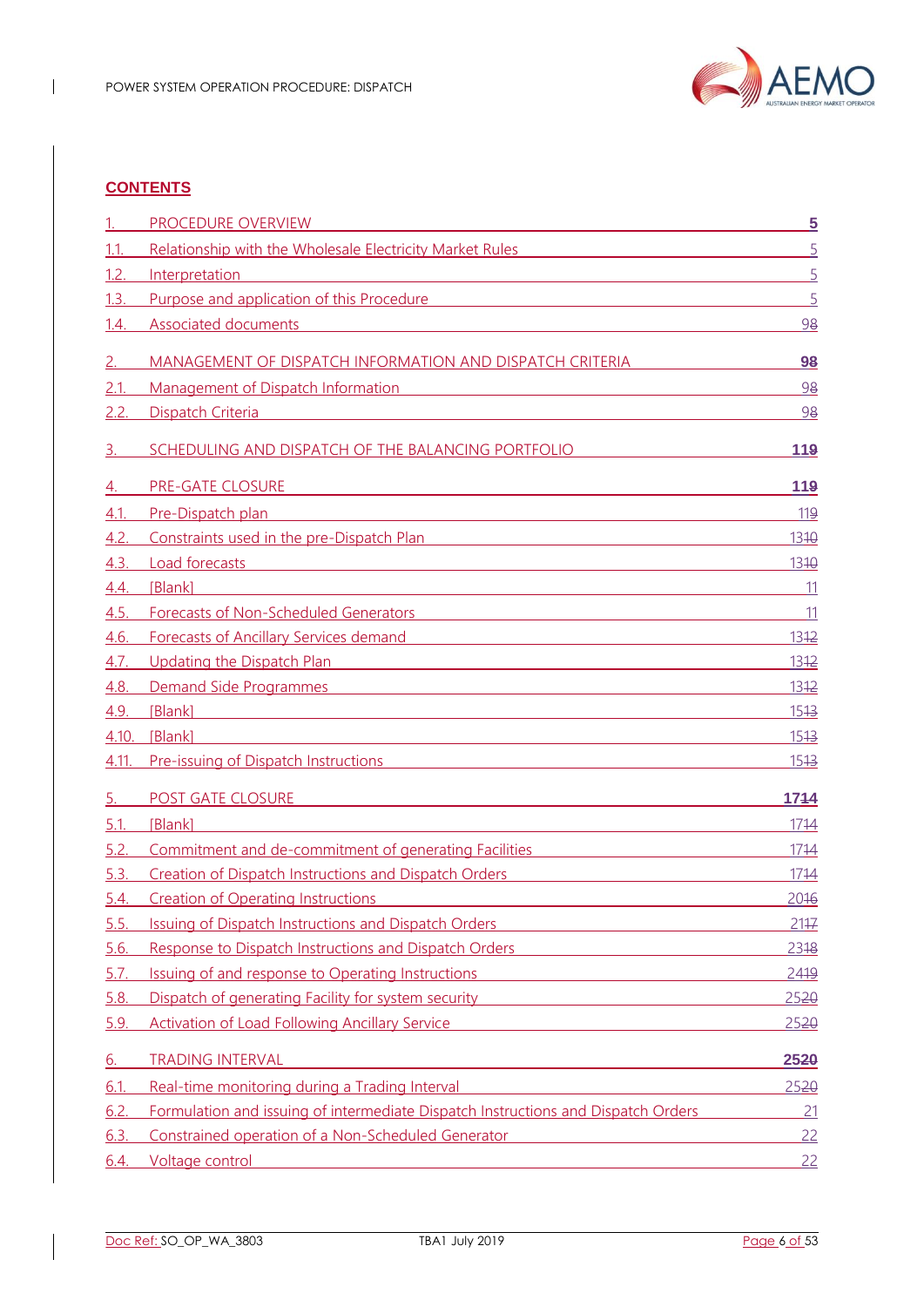

|      | DISPATCH SETTLEMENT DATA                                                                    | 22   |
|------|---------------------------------------------------------------------------------------------|------|
| 7.1. | Introduction                                                                                | 22   |
| 7.2. | <b>Quantification of Constrained off Quantities</b>                                         | 2322 |
| 7.3. | <b>Calculation of Spinning Reserve Response Quantities</b>                                  | 2423 |
| 7.4. | Calculation of Load Rejection Reserve Response Quantities                                   | 2524 |
| 7.5. | SOI Quantity, EOI Quantity and Relevant Dispatch Quantity estimates                         | 2725 |
| 7.6. | Demand Side Programme curtailment request                                                   | 2926 |
| 8.   | ADMINISTRATION AND REPORTING IN RELATION TO SYNERGY                                         | 2926 |
| 8.1. | Limitation of requirements for Synergy                                                      | 2926 |
| 8.2. | Reporting in relation to Synergy's WEM Rules obligations                                    | 2926 |
| 8.3. | <b>Appointment of Representative</b>                                                        | 3127 |
| 8.4. | <b>Keeping of Records</b>                                                                   | 3127 |
| 8.5. | Failure to Agree on an issue within the Procedure                                           | 3127 |
|      | <b>EXEMPTIONS TO COMMITMENT AND DE-COMMITMENT NOTIFICATION REQUIREMENTS</b>                 | 3328 |
| 9.1. | Application for exemption from a Market Participant with a distribution connected Scheduled |      |
|      | Generator                                                                                   | 3328 |
| 9.2. | AEMO's assessment of the application                                                        | 3328 |
| 9.3. | <b>AEMO's determination</b>                                                                 | 3529 |
| 9.4. | Revocation of an exemption                                                                  | 3529 |
| 9.5. | List of exempt distribution connected Scheduled Generators                                  | 3630 |
|      |                                                                                             |      |

## **TABLES**

| Table 1 Defined Terms          |    |
|--------------------------------|----|
| Table 2 Background information | అం |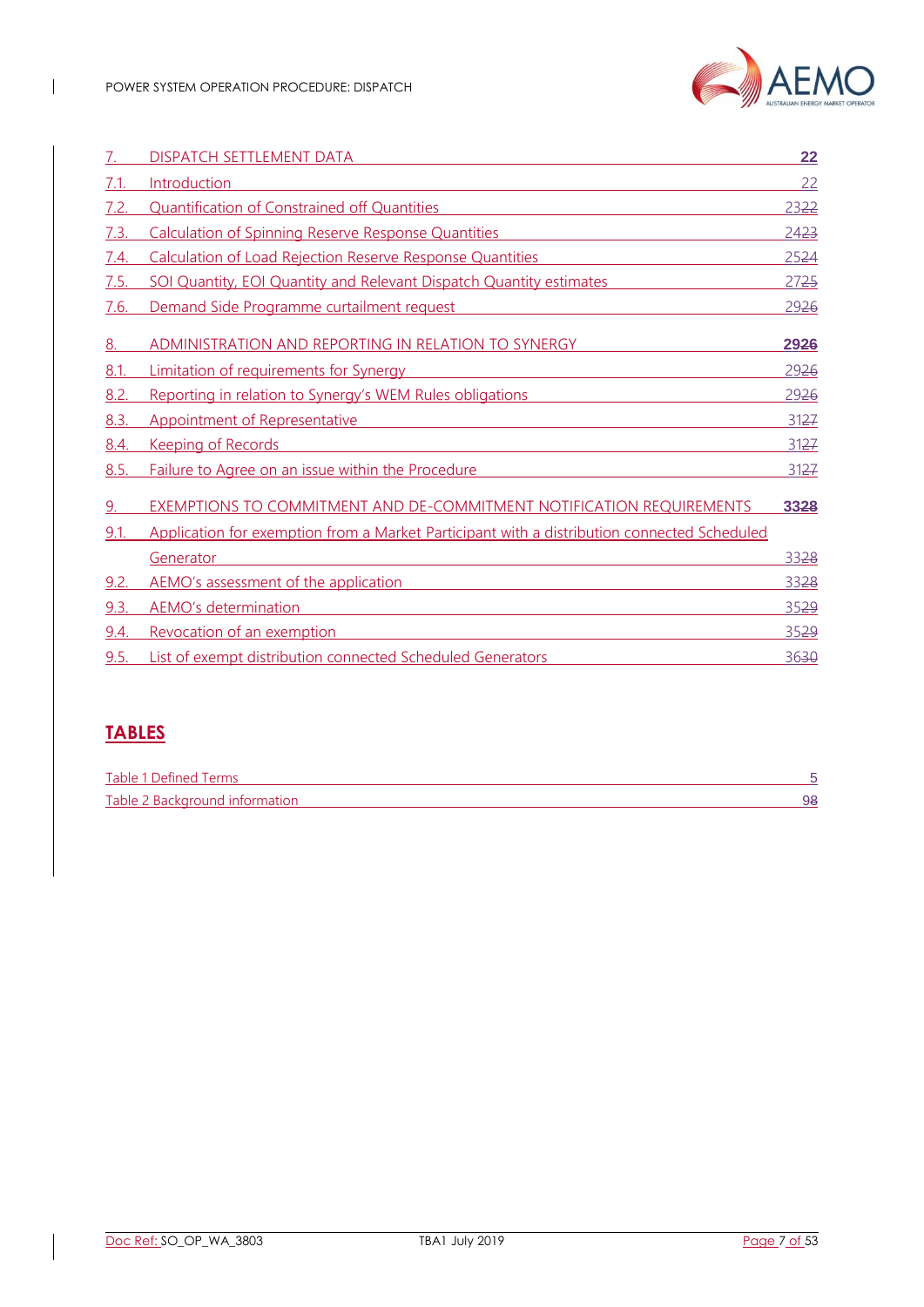

## <span id="page-9-0"></span>**1. PROCEDURE OVERVIEW**

#### <span id="page-9-1"></span>**1.1. Relationship with the Wholesale Electricity Market Rules**

- 1.1.1. This Power System Operation Procedure (PSOP): Dispatch (Procedure) has been developed in accordance with the Wholesale Electricity Market Rules (WEM Rules), as described in step 4.[31.3](#page-9-5) below.
- 1.1.2. References to particular WEM Rules within the Procedure in bold and square brackets [Clause XX] are included for convenience only and are not part of this Procedure.

#### <span id="page-9-2"></span>**1.2. Interpretation**

- 1.2.1. In this Procedure:
	- (a) terms that are capitalised, but not defined, have the meaning given in the WEM Rules;
	- (b) to the extent that this Procedure is inconsistent with the WEM Rules, the WEM Rules prevail to the extent of the inconsistency;
	- (c) a reference to the WEM Rules, or Market Procedures, includes any associated forms required or contemplated by the WEM Rules or Market Procedures; and
	- (d) words expressed in the singular include the plural and vice versa; and
	- (e) unless the context requires otherwise, references to AEMO include AEMO in its System Management capacity.
- 1.2.2. In addition, the following defined terms have the meaning given in Table 1. Table 1. Table 1.

| Term                                           | <b>Definition</b>                                                                                                                                                                                                                                                                                    |
|------------------------------------------------|------------------------------------------------------------------------------------------------------------------------------------------------------------------------------------------------------------------------------------------------------------------------------------------------------|
| Automatic Generation Control<br>or AGC         | Equipment operated by AEMO, which sends signals to generating facilities<br>participating in the AGC scheme to automatically adjust their output in order to<br>maintain frequency or restore frequency to within the SWIS Operating Standard.<br>In the WEM, AGC may also be utilised for dispatch. |
| Backup Load Following Service<br>(Backup LFAS) | LFAS provided in accordance with clause 7B.4.1 of the WEM Rules.                                                                                                                                                                                                                                     |

#### <span id="page-9-6"></span><span id="page-9-4"></span>**Table 11 Defined Terms**

### <span id="page-9-5"></span><span id="page-9-3"></span>**1.3. Purpose and application of this Procedure**

- <span id="page-9-7"></span>1.3.1. The purpose of this Procedure is to describe:
	- (a) the process AEMO follows to grant permission to put a Scheduled Generator holding Capacity Credits into a state where it will take more than four hours to re- synchonrise, in accordance with clause 3.21B of the WEM Rules [Clause 3.21B.8], which is detailed in step 5.[2;5.2;](#page-25-4)
	- $\overline{a}$  the format and method, which is detailed in step 4.5[,4.5,](#page-19-2) by which each Market Generator must provide to AEMO, for each of its Intermittent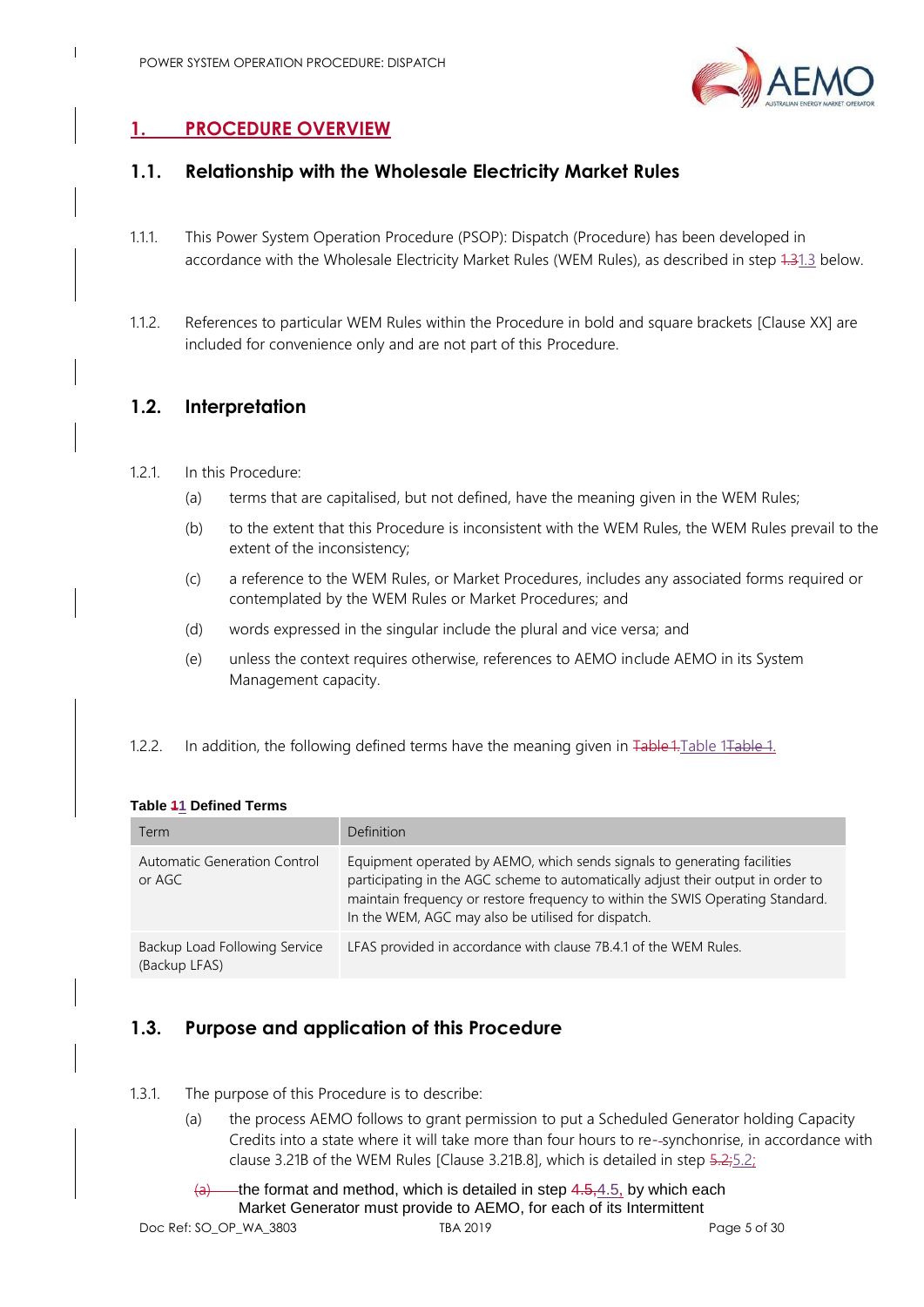$\mathbf I$ 

 $\overline{\phantom{a}}$ 



Generators with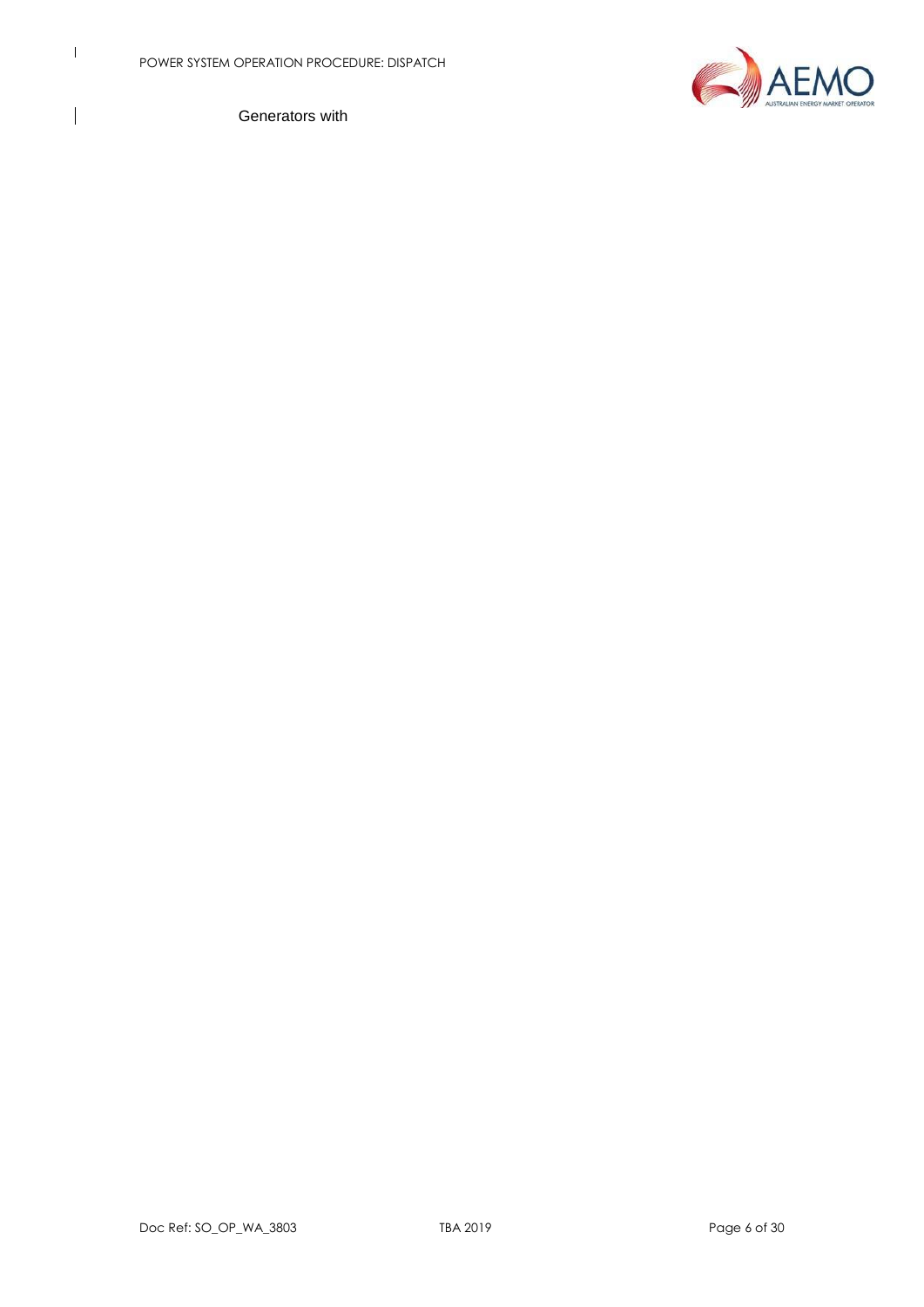

- (b) capacity exceeding 10MW, its most current forecast of the MWh energy output of the Intermittent Generator for each Trading Interval of the specified period [Clause 7.2.5];
- (c) the procedure for Market Participants who have been assigned DSM Capacity Credits to provide AEMO with their consumption information [Clauses 7.6.10 and 7.6.10A], which is detailed in step 4.8.1[;4.8.1;](#page-21-3) and
- (d) the procedure to be followed when scheduling and issuing Operating Instructions to dispatch Registered Facilities covered by any Ancillary Services Contract in a form sufficient for audits and investigation under the WEM Rules [Clause 7.6.13], which is detailed in steps 5.3.5, 5.4 and 5.7; 5.3.5, [5.4](#page-28-2) and [5.7;](#page-32-1)
- (e) the format and time resolution for the provision of specified data to be provided by Synergy to AEMO with respect to the scheduling of Stand Alone Facilities for Ancillary Services and the scheduling of Facilities in the Balancing Portfolio generally [Clause 7.6A.2(a)], which is detailed in step  $\frac{3:3}{2}$
- (f) the format and time resolution for the provision of data by AEMO to Synergy with respect to the scheduling of Stand Alone Facilities for Ancillary Services and the scheduling of Facilities in the Balancing Portfolio generally [Clauses 7.6A.2(b) and 7.6A.2(c)], which is detailed in step  $\frac{2}{3}$ ;
- (g) the procedures AEMO and Synergy must follow to comply with this clause 7.6A of the WEM Rules, including the process to follow in developing the confidential procedure, developed by AEMO in consultation with Synergy, relating to Synergy's commercially sensitive information exchanged in accordance with clause 7.6A of the WEM Rules [Clause 7.6A.7 and 7.6A.8], which is detailed in steps 3, 4.3, 4.7, and [8.3,](#page-15-3) [4.3,](#page-17-2) [4.7,](#page-21-4) and [8.](#page-43-4)
- (h) the process for selecting Demand Side Programmes from the Non-Balancing Dispatch Merit Order [Clause 7.7.4A], which is detailed in step 5.3.7; 5.3.7;
- (i) the procedure for AEMO to estimate the maximum amount of sent out energy, in MWh, which each Non-Scheduled Generator, by Trading Interval, would have supplied in the Trading Interval had a Dispatch Instruction not been issued [Clauses 7.7.5A(a), 7.7.5A(b), 7.7.5A(c) and 7.7.5B], which is detailed in step  $7.27.27$ ;
- (j) the procedure for AEMO to estimate the decrease in the output (in MWh) of each of Synergy's Non-Scheduled Generators as a result of an instruction from System Management to deviate from the Dispatch Plan or change their commitment or output in accordance with clause 7.6A.3(a) of the WEM Rules [Clauses 7.7.5A(d) and 7.13.1C(e)], which are detailed in step 7.2[.7.2.](#page-37-1)
- (k) the information that must be provided by a Market Participant to AEMO for each of its Non-Scheduled Generators to enable an estimation of the Facility's output by AEMO [Clauses 7.7.5A and 7.7.5C], which are detailed in step  $4.5;4.5;$  $4.5;4.5;$
- (l) the procedure to be followed by AEMO and Market Participants in forming, issuing, recording, receiving, confirming and responding to Dispatch Instructions and Operating Instructions [Clause 7.7.9], which is detailed in steps 5.3, [5.4,](#page-28-2) 5.5, 5.3, 5.4, [05.5,](#page-28-3) [5.6](#page-31-1) and [5.7;](#page-32-1)

#### 5.6 and 5.7;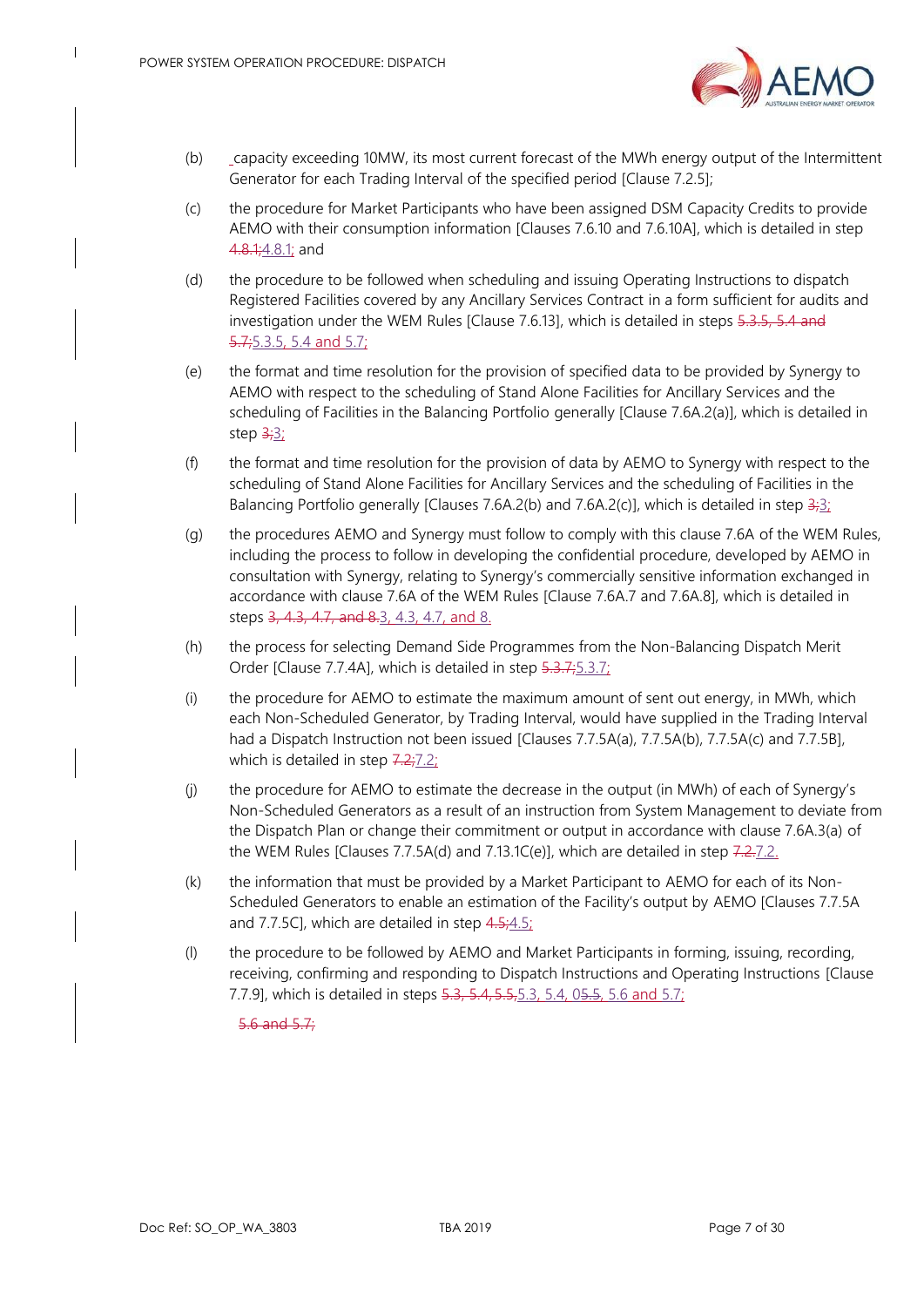

- (m) the procedure, developed under clause 7.7.9 of the WEM Rules, to be followed by AEMO in determining the quantities described under clause 7.7.5A(a) of the WEM Rules- $\frac{[Clause\ 7.7.9]}{n}$ which relate to estimating the output of a Non-Scheduled Generator, is detailed in step 7.2[;7.2;](#page-37-1)
- (n) the following processes, detailed in step  $9.9$ , which pertain to a Scheduled Generator that is connected to a distribution network and possesses operating equipment and processes which enable it to synchronise and desynchronise only when it is safe to do so, to be used [Clause 7.9.19]:
	- (i) for applications under clause 7.9.13 of the WEM Rules for exemption from the requirements of clauses 7.9.1 and 7.9.5 of the WEM Rules;
	- (ii) by AEMO in determining, under clause 7.9.14 of the WEM Rules, whether or not to grant an exemption;
	- (iii) by AEMO in determining whether or not to revoke an exemption under clause 7.9.17 of the WEM Rules;
	- (iv) for notification of any exemptions granted or revoked by AEMO in relation to applications under clause 7.9.13 of the WEM Rules; and
	- (v) for publishing and maintaining on the Market Web Site any information and details with respect to exemptions in relation to applications under clause 7.9.13 of the WEM Rules;
- (o) the procedure for calculating the Load Rejection Reserve Response Quantity and the Spinning Reserve Response Quantity by Trading Interval [Clause 7.13.1(eD)], which is detailed in steps 7.3 and 7.[4;7.3](#page-38-1) and [7.4;](#page-39-1)
- (p) the procedure to be followed by Rule Participants in providing settlement and monitoring data to AEMO [Clause 7.13.3], which is detailed in steps  $4, 6$  $4, 6$  and  $7, 6$  and  $7$ ;
- (q) the procedure for determining an estimate for each Trading Interval in the Trading Day the following items [Clauses 7A.3.7 and 7A.3. $7A$ ] which are detailed in step  $7.5:7.5:7.5$  $7.5:7.5:7.5$  $7.5:7.5:7.5$ 
	- (i) the SOI Quantity for each Balancing Facility;
	- (ii) the EOI Quantity for each Balancing Facility; and
	- (iii) the Relevant Dispatch Quantity at the end of the Trading Interval;
- (r) the procedure for determining forecasts of the Relevant Dispatch Quantity and EOI Quantity for Non-Scheduled Generators for each future Trading Interval in the Balancing Horizon [Clause 7A.3.15], which are detailed in steps 4.3 and 1.[14.3](#page-17-2) and [4.51.1](#page-19-2) respectively; and
- (s) the procedure for determining the Forecast Upwards LFAS Quantity and Forecast Downwards LFAS Quantity for each Trading Interval in the next Trading Day [Clause 7B.1.4], which is detailed in step 4.3[.4.3.](#page-17-2)

#### 1.3.2. This Procedure applies to:

- (a) AEMO in its general dispatch obligations and those relating to scheduling the Synergy Balancing Portfolio;
- (b) Rule Participants in complying with the provision of information required for dispatch as described in step 1.3.[1;1.3.1;](#page-9-7) and
- <span id="page-12-0"></span>(c) Market Participants in respect to the operation of their Facilities.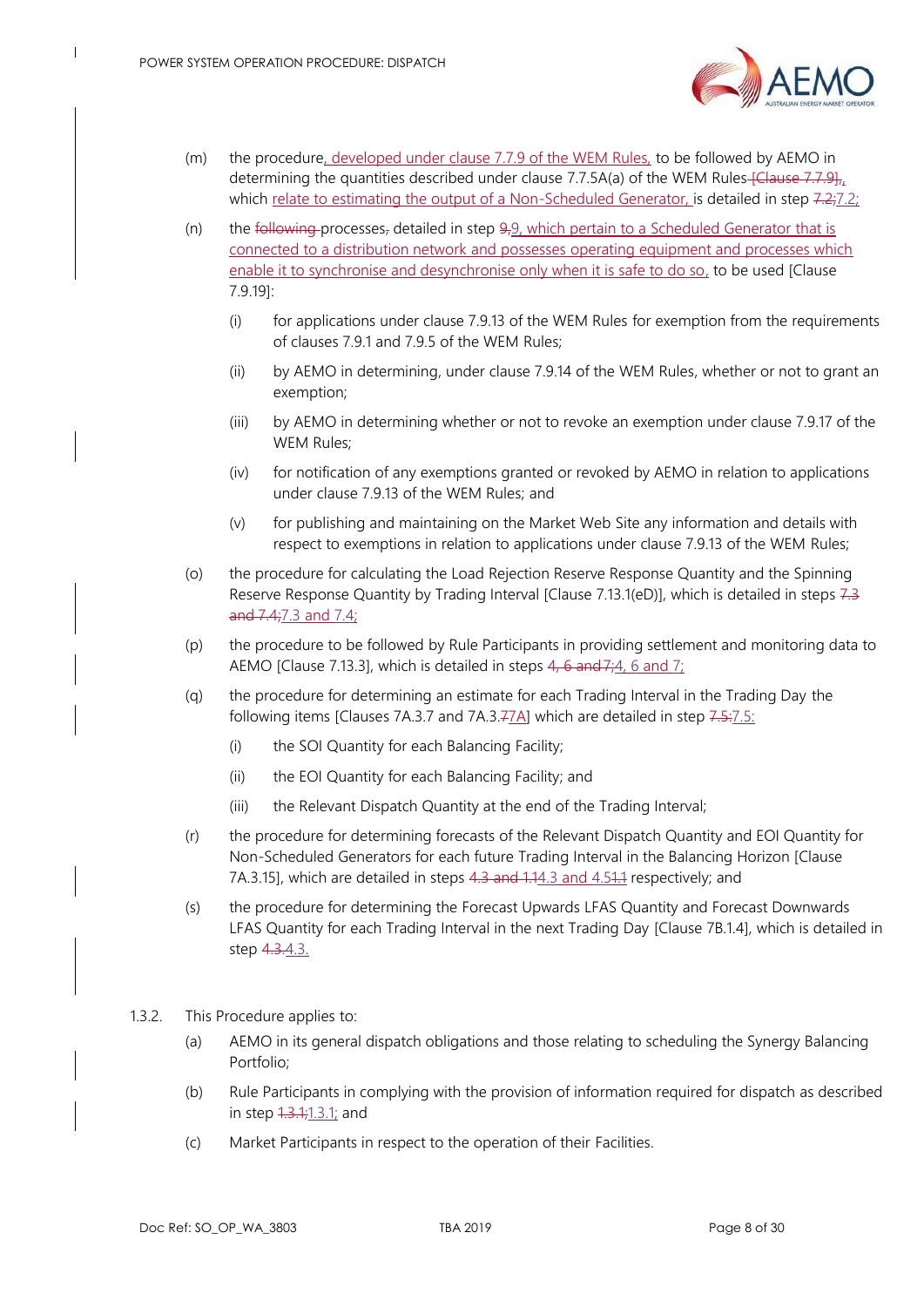

### **1.4. Associated documents**

 $\mathsf{l}$ 

1.4.1. The documents in Table [2Table 2Table 2](#page-13-4) provide background information to this Procedure.

<span id="page-13-4"></span><span id="page-13-3"></span>

|  | Table 22 Background information |  |
|--|---------------------------------|--|
|--|---------------------------------|--|

| Reference     | Title                                                                                                                                                              | Location        |
|---------------|--------------------------------------------------------------------------------------------------------------------------------------------------------------------|-----------------|
| SO_OP_WA_3805 | <b>IMS Interface Market Procedure - Network</b><br><b>Operators and AEMOIMS Interface Market</b><br>Procedure - Network Operators and AEMO                         | Market Web Site |
| SO OP WA 3800 | <b>PSOP: Ancillary Services</b>                                                                                                                                    | Market Web Site |
| SO OP WA 3801 | <b>PSOP: Commissioning TestsPSOP:</b><br><b>Commissioning Tests</b>                                                                                                | Market Web Site |
| SO_OP_WA_3802 | <b>PSOP:</b> -PSOP: Communications and Control<br><b>Systems</b>                                                                                                   | Market Web Site |
| SO_OP_WA_3803 | <b>PSOP: Facility Outages PSOP: Facility Outages</b>                                                                                                               | Market Web Site |
| SO_OP_WA_3806 | <b>PSOP: Medium Term Projected Assessment of</b><br><b>System Adequacy (MT PASA)PSOP: Medium</b><br>Term Projected Assessment of System Adequacy<br>(MT PASA)      | Market Web Site |
| SO OP WA 3807 | PSOP: Network Modelling DataPSOP: Network<br><b>Modelling Data</b>                                                                                                 | Market Web Site |
| SO_OP_WA_3808 | PSOP: Power System SecurityPSOP: Power<br><b>System Security</b>                                                                                                   | Market Web Site |
| SO_OP_WA_3809 | <b>PSOP: Short Term Projected Assessment of</b><br><b>System Adequacy (ST PASA)PSOP: Short Term</b><br><u>Projected Assessment of System Adequacy (ST</u><br>PASA) | Market Web Site |

### **2. MANAGEMENT OF DISPATCH INFORMATION AND DISPATCH CRITERIA**

#### <span id="page-13-0"></span>**2. MANAGEMENT OF DISPATCH INFORMATION AND DISPATCH CRITERIA**

#### <span id="page-13-1"></span>**1.5.2.1. Management of Dispatch Information**

- 1.5.1.2.1.1. AEMO must maintain all necessary data needed to carry out the following processes:
	- (a) preparing the information necessary for the Scheduling Day;
	- (b) planning for dispatch;
	- (c) issuing Dispatch Advisories;
	- (d) issuing Dispatch Instructions, Operating Instructions and Dispatch Orders; and
	- (e) preparing the ex-post settlement and monitoring data.

#### <span id="page-13-2"></span>**1.6.2.2. Dispatch Criteria**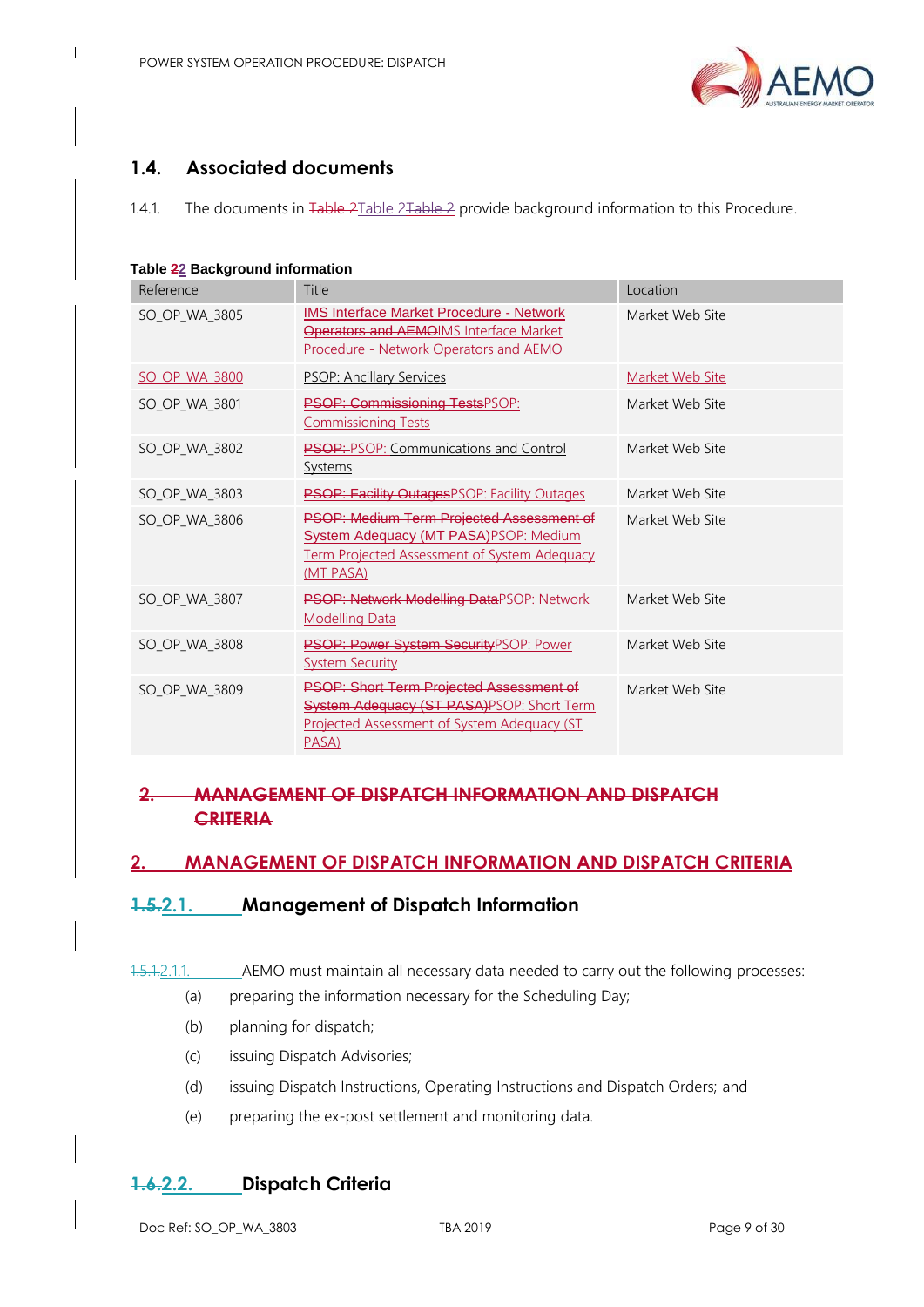

1.6.1.2.2.1. When scheduling and dispatching Market Participants' Facilities, AEMO must at all times seek to meet the criteria described in clause 7.6.1 of the WEM Rules.

1.6.2.2.2.2. The criteria are, in order of priority:

- (a) to enable operation of the SWIS within the Technical Envelope parameters appropriate for the applicable SWIS Operating State;
- (b) to minimise involuntary load shedding on the SWIS; and
- (c) to maintain Ancillary Services to meet the Ancillary Services standards appropriate for the applicable SWIS Operating State.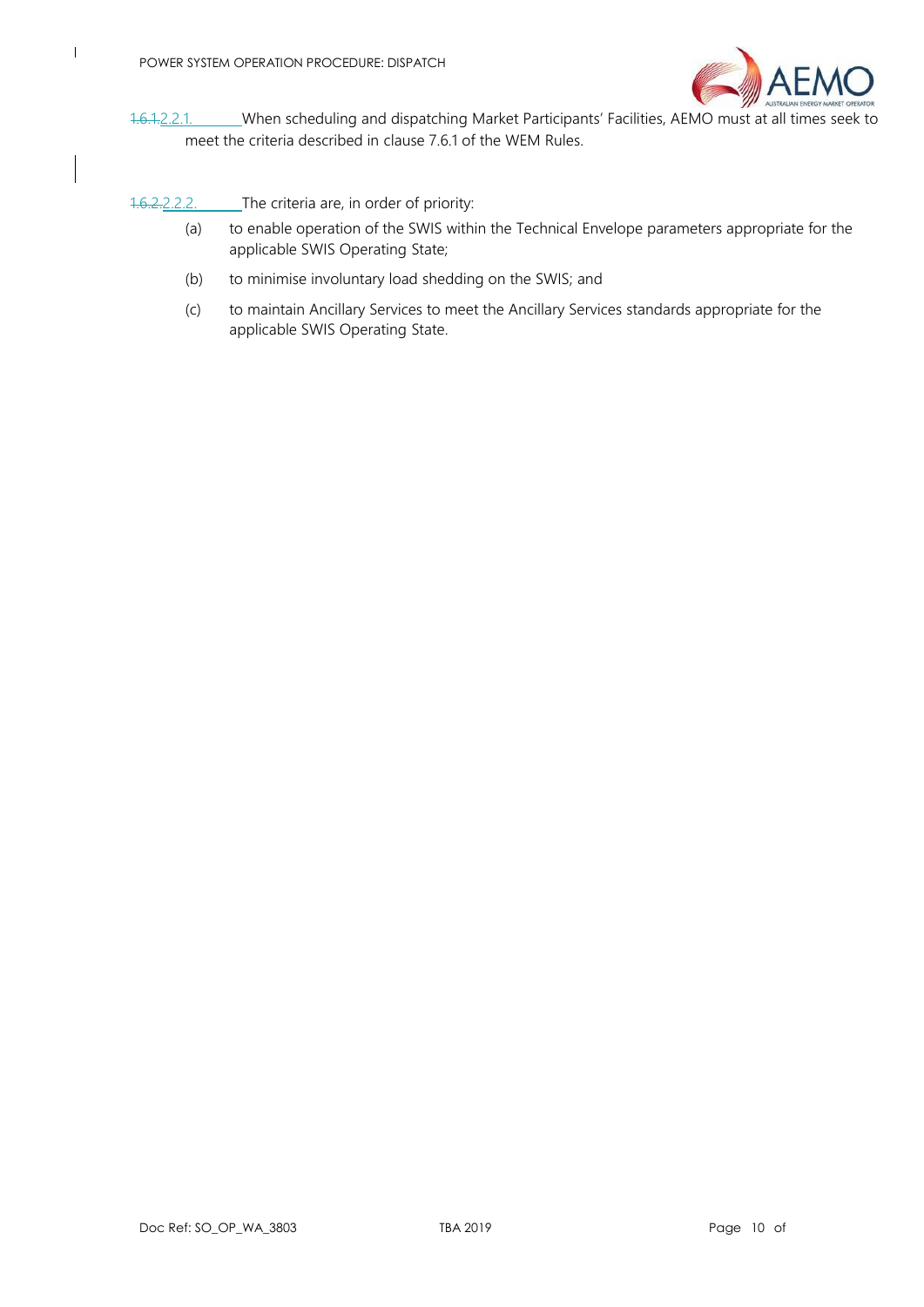

1.6.3.2.2.3. For the avoidance of doubt, satisfying the Dispatch Criteria will always take precedence over other dispatch rules such as adherence to the Balancing Merit Order.

#### **3. SCHEDULING AND DISPATCH OF THE BALANCING PORTFOLIO**

#### <span id="page-15-3"></span><span id="page-15-0"></span>**3. SCHEDULING AND DISPATCH OF THE BALANCING PORTFOLIO**

- 1.6.4.3.1.1. AEMO's and Synergy's obligations for scheduling and dispatching the Facilities of the Balancing Portfolio are set out in clause 7.6A of the WEM Rules.
- <span id="page-15-6"></span>1.6.5.3.1.2. Synergy must provide AEMO with a set of dispatch guidelines for its Facilities comprising the Balancing Portfolio in a form agreed between Synergy and AEMO [Clause 7.6A.2(a)].
- 1.6.6.3.1.3. Synergy must update the Balancing Portfolio dispatch guidelines at least once every month and advise AEMO of the date and time from which the updated guidelines are to take effect [Clause 7.6A.2(a)].
- 1.6.7.3.1.4. AEMO must prepare, in a form agreed between Synergy and AEMO, covering each Trading Interval in the relevant Trading Day [Clause 7.6A.2(c)]:
	- (a) a Dispatch Plan for each Facility in the Balancing Portfolio; and
	- (b) a forecast of the detailed Ancillary Services required from each Facility in the Balancing Portfolio and Ancillary Services from each Stand Alone Facility.
- 1.6.8.3.1.5. Communication of, and consultation in relation to, the information referred to in clause 7.6A.2(c) of the WEM Rules must normally be by means of an electronic interface. Synergy and AEMO may communicate by other means where necessary provided that all communications create, or are subsequently verified by, an electronic record.

### **4. PRE-GATE CLOSURE**

#### <span id="page-15-4"></span><span id="page-15-1"></span>**4. PRE-GATE CLOSURE**

#### <span id="page-15-7"></span><span id="page-15-2"></span>**1.7.4.1. Pre-Dispatch plan**

- <span id="page-15-5"></span>1.7.1.4.1.1. AEMO must produce, and update as required, a pre-Dispatch Plan covering all periods in the Balancing Horizon.
- 1.7.2.4.1.2. The pre-Dispatch Plan referred to in step 4.1.[14.1.1](#page-15-5) must, where practicable, be produced using a mathematical program based on the same formulation used to create Dispatch Instructions (refer step 5.[35.3](#page-25-5) below).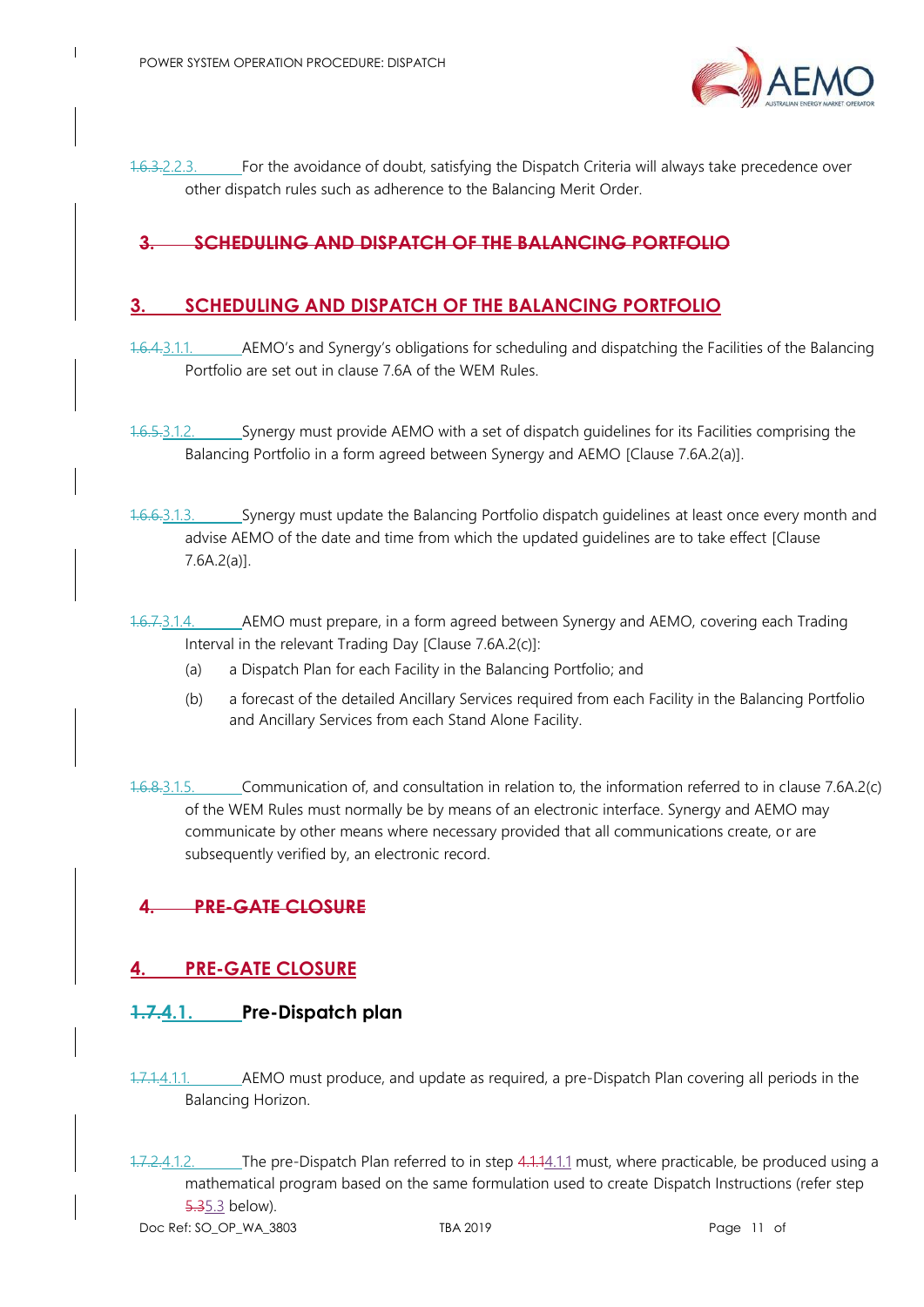

- <span id="page-16-0"></span>1.7.3.4.1.3. Upon determining a Forecast BMO, AEMO must formulate any constraints necessary to maintain Power System Security and use those constraints when producing the pre--Dispatch Plan referred to in step 4.1.1[.4.1.1.](#page-15-5)
- 1.7.4.4.1.4. AEMO must report any pre-dispatch constraints binding, and any pre-dispatch constraints violated, via Dispatch Advisory notices as described in section 5.9 of this Procedure. In addition if it is expected that a Dispatch Instruction will be issued to a Non-Balancing Facility or a Demand Side Programme within the next 24 hours, a Dispatch Advisory must be issued [Clauses 7.11.5(j) and  $7.11.5(k)$ ].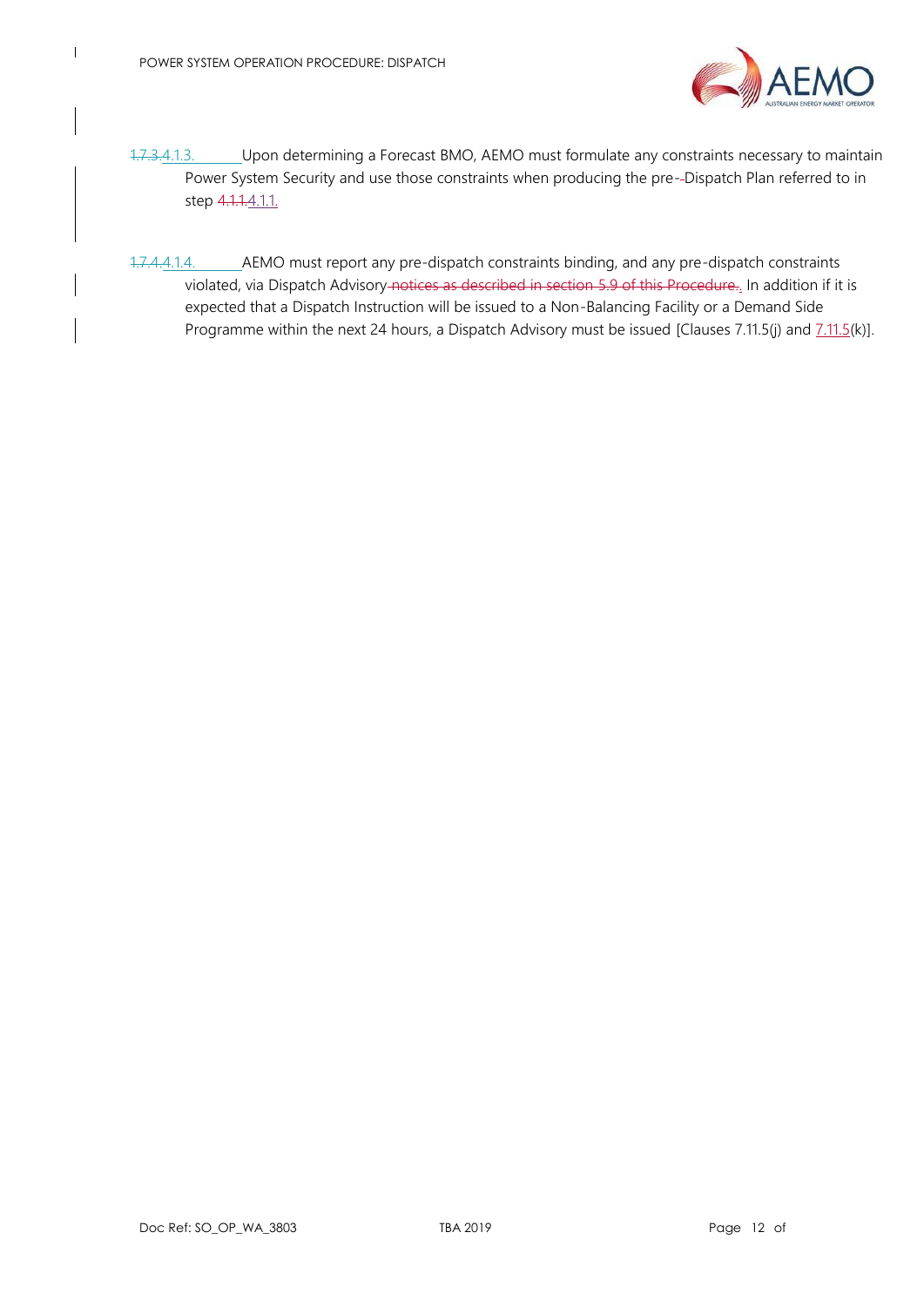

1.7.5.4.1.5. AEMO may communicate warnings to individual Market Participants if it detects significant discrepancies between Standing Data Equipment Limits and the pre-Dispatch Plan.

### <span id="page-17-0"></span>**1.8.4.2. Constraints used in the pre-Dispatch Plan**

1.8.1.4.2.1. The constraints referred to in step 4.1.[34.1.3](#page-16-0) may include, as appropriate, constraints to ensure any one or more of the following:

- (a) maintenance of Ancillary Services standards;
- (b) appropriate use of contracted services, including Dispatch Support Services and Network Control Services;
- (c) maintenance of the Ready Reserve Standard;
- (d) adherence to Equipment Limits, but only to the extent that those limits are not inconsistent with the dispatch of Balancing Facilities that, but for the Equipment Limits, would be dispatched under clause 7.6.1C of the WEM Rules;
- (e) maintenance of overall system security; and
- (f) appropriate management of fuel, if and to the extent that AEMO is required to manage such constraints during a fuel supply emergency.

#### <span id="page-17-2"></span><span id="page-17-1"></span>**1.9.4.3. Load forecasts**

<span id="page-17-3"></span>1.9.1.4.3.1. AEMO must, by 8:30 AM on the Scheduling Day associated with a Trading Day, determine and provide Synergy with a forecast of total system demand for the Trading Day [Clause 7.6A.2(b)].

1.9.2.4.3.2. Forecasts of total system demand in relation to step 4.3.[14.3.1](#page-17-3) must separately itemise, for each Trading Interval in the Trading Day, the following quantities, Loss Factor adjusted to the Reference Node:

- (a) Forecast SWIS system load, in MW, at the end of the Trading Interval; and
- (b) Forecast total energy output, in MWh, over the Trading Interval.
- 1.9.3.4.3.3. The SWIS system load must be calculated as the combined energy (or power) exported from all generating facilities connected to each Network Operator's networks, as measured at the generating Facility's connection points, Loss Factor adjusted to the Reference Node.
- 1.9.4.4.3.4. The forecast in step 4.3.[14.3.1](#page-17-3) must be provided to Synergy through AEMO's market system or any other medium agreed between AEMO and Synergy.
- <span id="page-17-4"></span>1.9.5.4.3.5. AEMO must, by 7:30 AM on the Scheduling Day associated with a Trading Day, determine a Load Forecast for the Trading Day [Clause 7.2.1].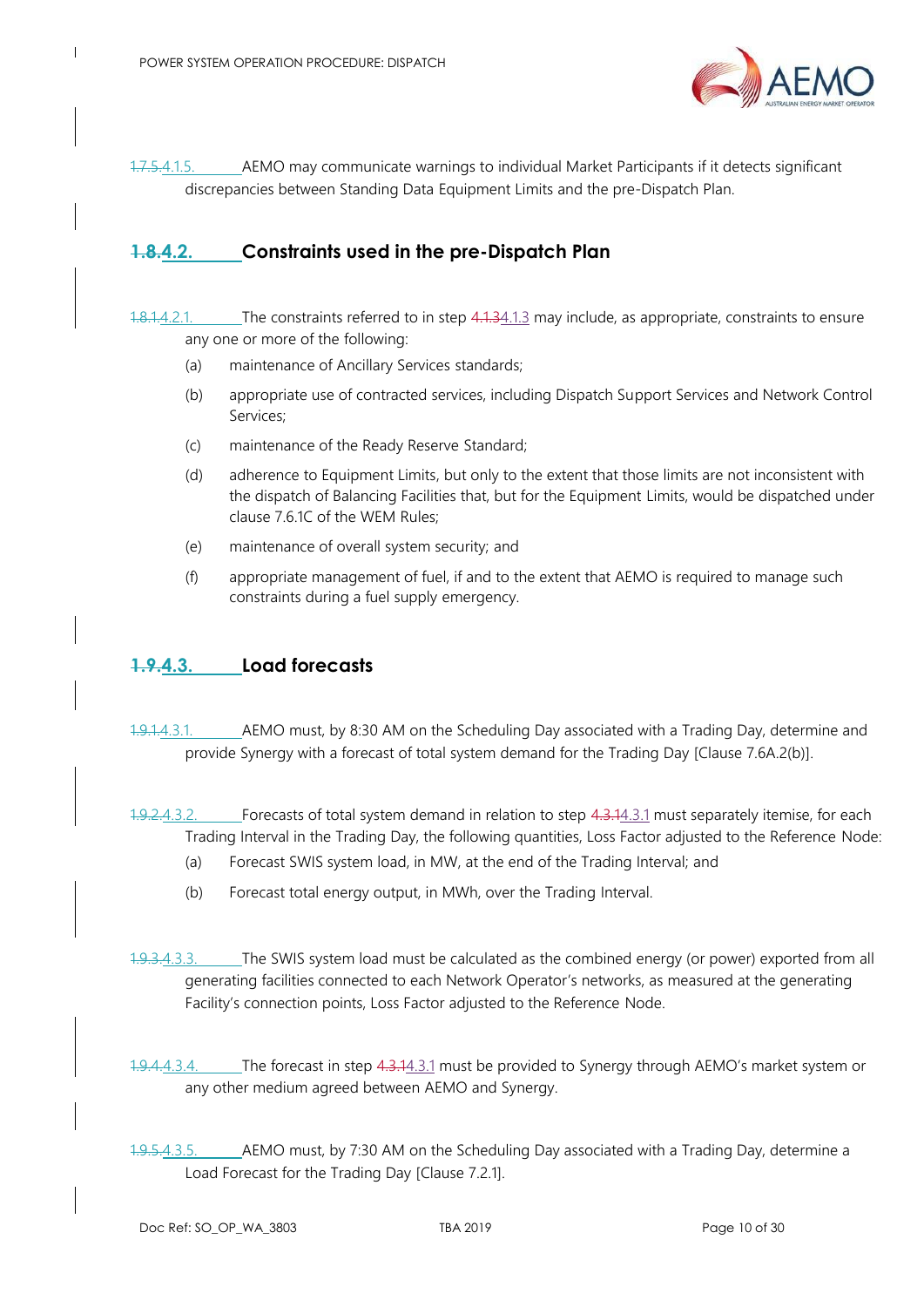

1.9.6.4.3.6. When determining forecast quantities in step 4.3.[14.3.1](#page-17-3) or step 4.3.[5,4.3.5,](#page-17-4) AEMO must, where practicable, utilise the most recent information available to it.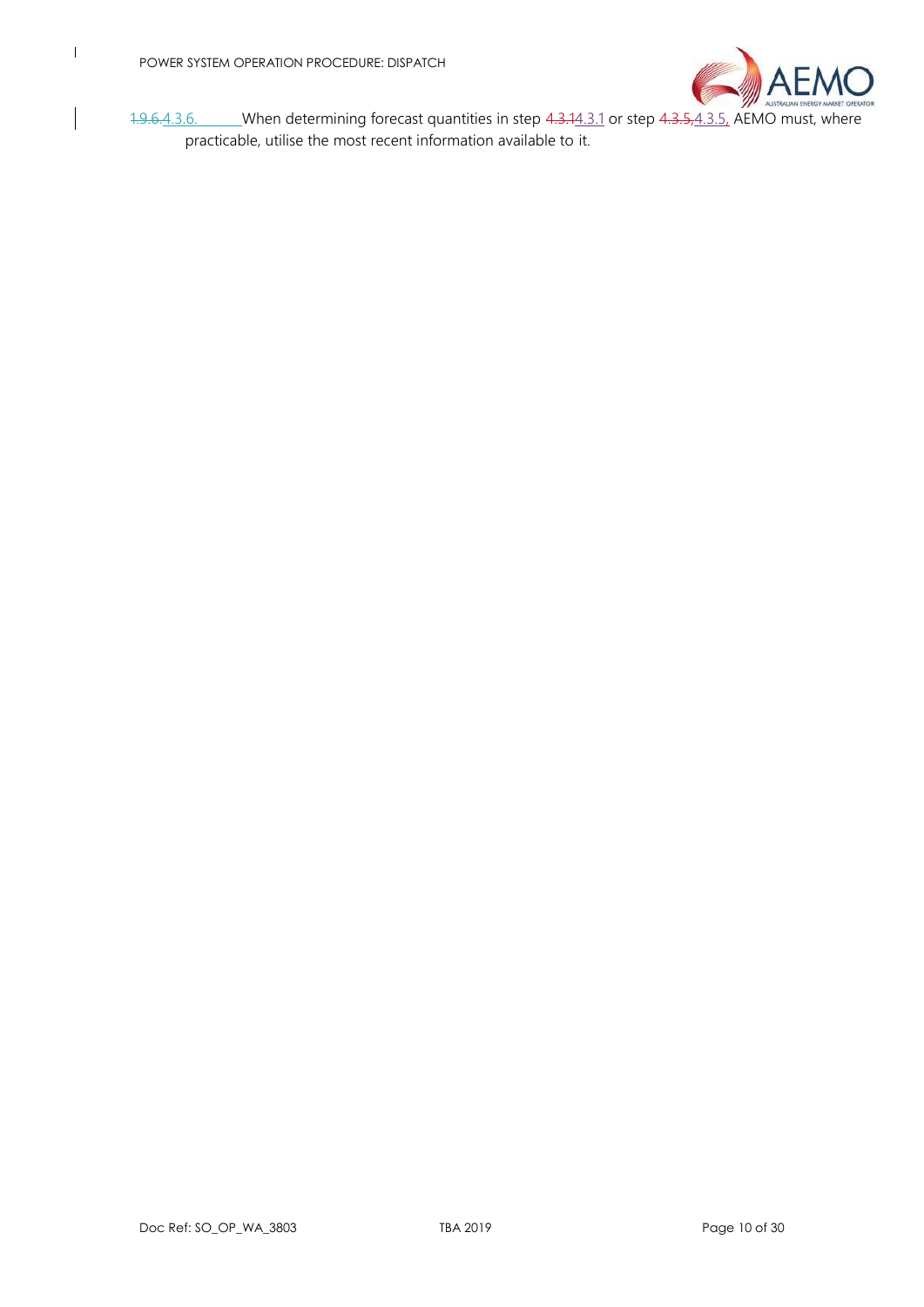

- 1.9.7.4.3.7. AEMO must, for each future Trading Interval in the Balancing Horizon, determine a forecast of the Relevant Dispatch Quantity. AEMO must, each time it has new information on which to determine these quantities, update these forecasts, but is not required to do so more than once per Trading Interval [Clause 7A.3.15].
- 1.9.8.4.3.8. AEMO must, by 12:00 PM on the Scheduling Day, determine the Forecast Upwards LFAS Quantity and the Forecast Downwards LFAS Quantity for each Trading Interval in the next Trading Day [Clause 7B.1.4].
- 1.9.9.4.3.9. The Forecast Upwards LFAS Quantity and the Forecast Downwards LFAS Quantity will be forecast by adjusting the requirements specified in the Ancillary Service report to account for forecast conditions of Load and Non-Scheduled Generators available to AEMO on the Scheduling Day.
- 1.9.10.4.3.10. The LFAS Quantity may be further adjusted to account for approved Commissioning Tests.

### <span id="page-19-0"></span>**1.10.4.4. [Blank]**

#### <span id="page-19-2"></span><span id="page-19-1"></span>**1.11.4.5. Forecasts of Non-Scheduled Generators**

- <span id="page-19-3"></span>1.11.1.4.5.1. Unless otherwise directed by AEMO, each Market Generator must provide, for each of its Intermittent Generators with a maximum output capacity exceeding 10 MW, the data specified in clause 7.2.5 of the WEM Rules.
- 1.11.2.4.5.2. A Market Generator must provide the forecast information referred to in step 4.5.[14.5.1](#page-19-3) via the interface to AEMO's market system unless an alternative medium is agreed between AEMO and the Market Generator.
- <span id="page-19-4"></span>1.11.3.4.5.3. Where so required by AEMO, each Market Generator must provide, for each of its Non-Scheduled Generators, modelling data specified in clauses 7.7.5A and 7.7.5C of the WEM Rules to allow AEMO to forecast the output of that Non-Scheduled Generator. This should be done via the System Management IT system.
- 1.11.4.4.5.4. The modelling data provided in step 4.5.[34.5.3](#page-19-4) must include, but is not necessarily limited to, identification of the main independent variables affecting output and the function relating those variables to output. All modelling data shall be provided on, or be sufficient to allow conversion to, a sent-out basis.
- 1.11.5.4.5.5. Where AEMO is required to determine a forecast of the output of a Non-Scheduled Generator: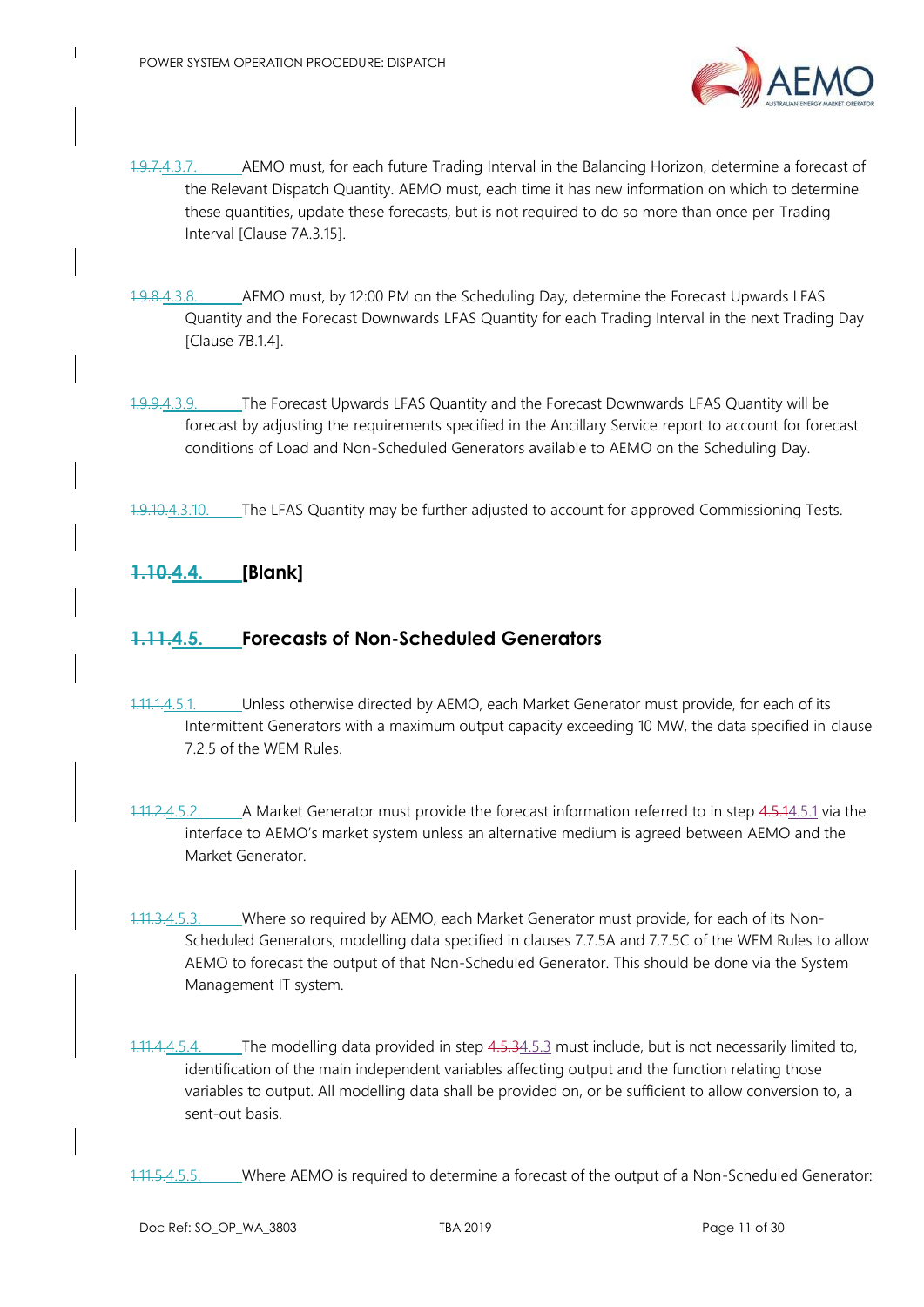

- (a) AEMO may utilise a forecast of sent-out energy for the Non-Scheduled Generator provided by the Market Generator in a Balancing Submission;
- (a) where AEMO considers that a forecast of sent-out energy received for a Non- Scheduled Generator is not reflective of the level of output actually occurring or likely to occur, AEMO may estimate the expected Non-Scheduled Generator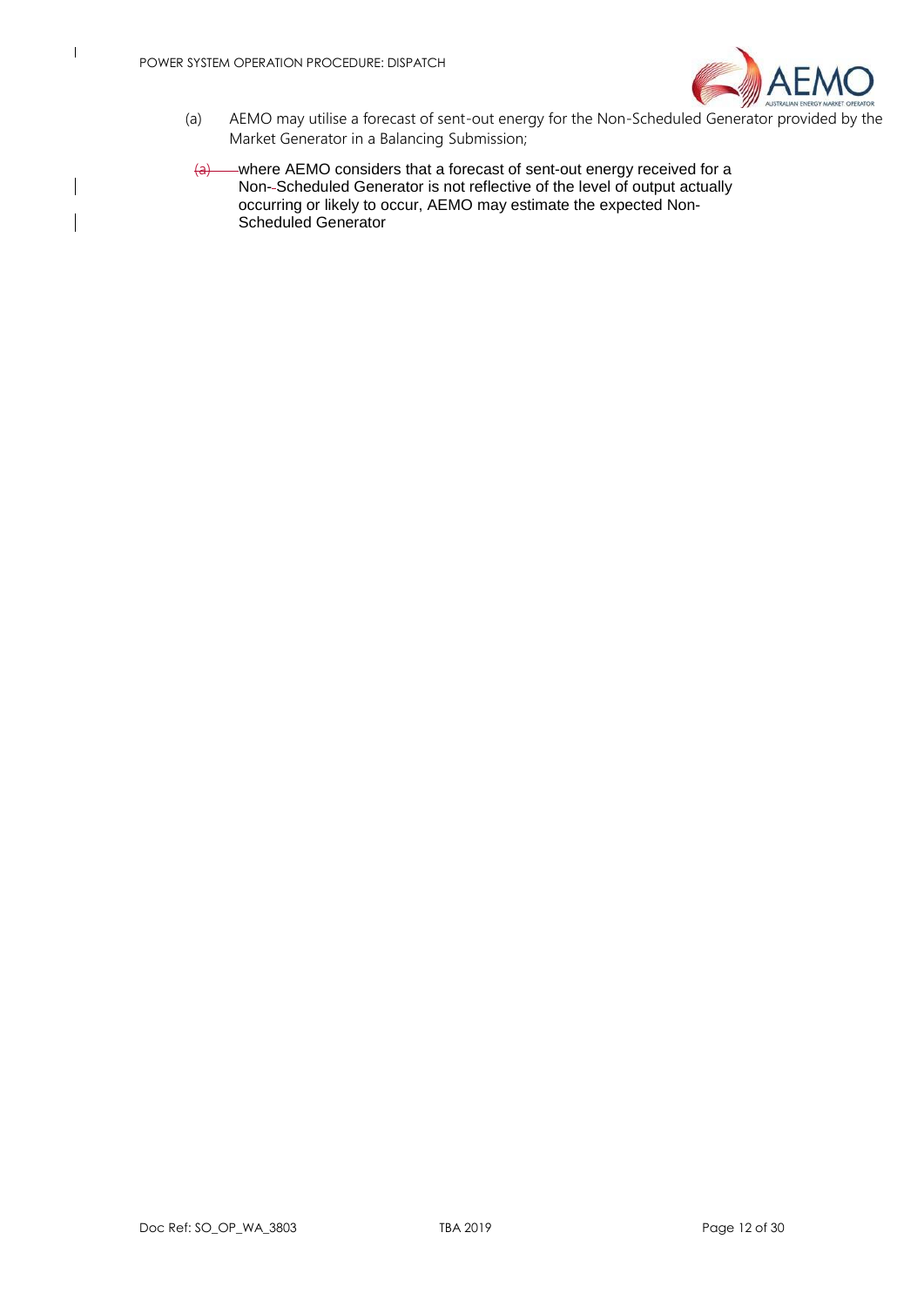

- (b) output using the information provided under step  $4.5.34.5.3$  $4.5.34.5.3$  and may substitute this data for part or all of the data provided for that Non-Scheduled Generator; and
- (c) AEMO may utilise other forecast data where required, if Non-Scheduled Generator forecast data is received late or if sections of data are missing. This may be output data derived from recordings of injection levels from past Trading Intervals, or a separate forecast derived for that purpose.

#### <span id="page-21-0"></span>**1.12.4.6. Forecasts of Ancillary Services demand**

1.12.1.4.6.1. AEMO must determine the estimated Ancillary Service requirements for each Market Participant that is a provider of Ancillary Services in accordance with clause 7.2.3A of the WEM Rules.

#### <span id="page-21-4"></span><span id="page-21-1"></span>**1.13.4.7. Updating the Dispatch Plan**

- <span id="page-21-5"></span>1.13.1.4.7.1. AEMO is required to notify Synergy of significant changes to the Dispatch Plan [Clause 7.6A.2(f)].
- 1.13.2.4.7.2. The changes referred to in step 4.7.[14.7.1](#page-21-5) must be deemed to be significant when they indicate: (a) previously uncommitted generating Facilities are expected to be committed, or previously committed generating Facilities are expected to be de-committed;
	- (b) fuel required is forecast to be outside the limits set by Synergy; or
	- (c) AEMO expects to need to dispatch Facilities in the Balancing Portfolio outside the Balancing Portfolio dispatch guidelines described in step 3.1.2[.3.1.2.](#page-15-6)
- 1.13.3.4.7.3. AEMO must transmit the revised Dispatch Plan to Synergy as soon as practicable through the interface to AEMO's market system.
- 1.13.4.4.7.4. Synergy may request changes to the Dispatch Plan, which AEMO must use reasonable endeavours to accommodate.

#### <span id="page-21-2"></span>**1.14.4.8. Demand Side Programmes**

<span id="page-21-3"></span>1.14.1.4.8.1. A Market Participant who has been assigned DSM Capacity Credits must, in the time and manner specified by AEMO, provide AEMO with, for each Trading Interval, the then current consumption, in MW, of [Clause 7.6.10]:

- (a) each Associated Load of the Demand Side Programme; and
- (b) the Demand Side Programme, which must equal the sum of the consumption of all Associated Loads of that Demand Side Programme.

<span id="page-21-6"></span>4.1.2. AEMO must publish the<sub>r</sub> time and manner required to be specified by AEMO under step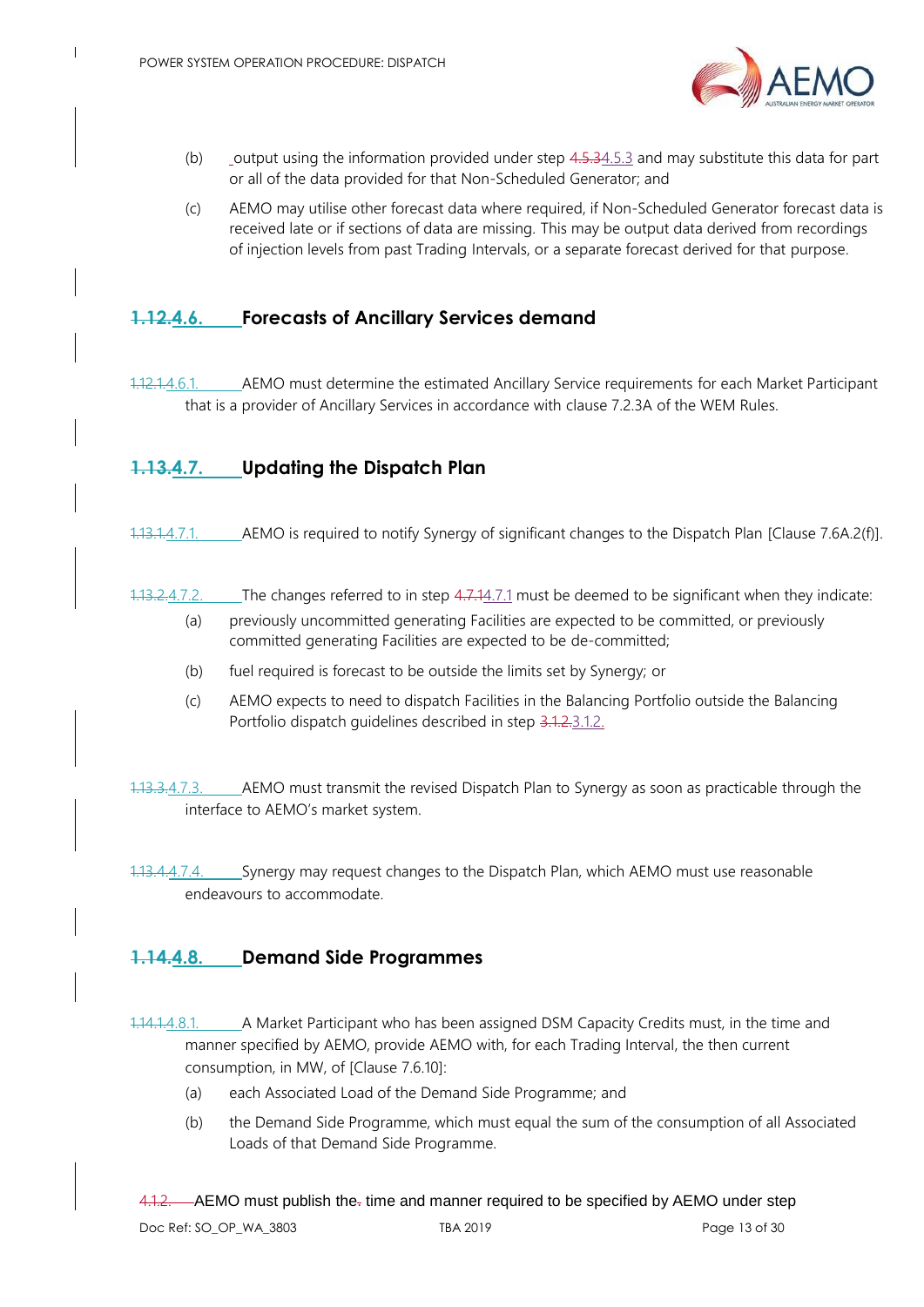

1.14.2.4.8.2. 4.8.1 [4.8.1](#page-21-3) on the Market Web Site [Clause 7.6.10A].

4.1.3. If AEMO issues a Dispatch Instruction to a Demand Side Programme, it must use best endeavours to maximise the extent to which the resulting Non-Balancing Facility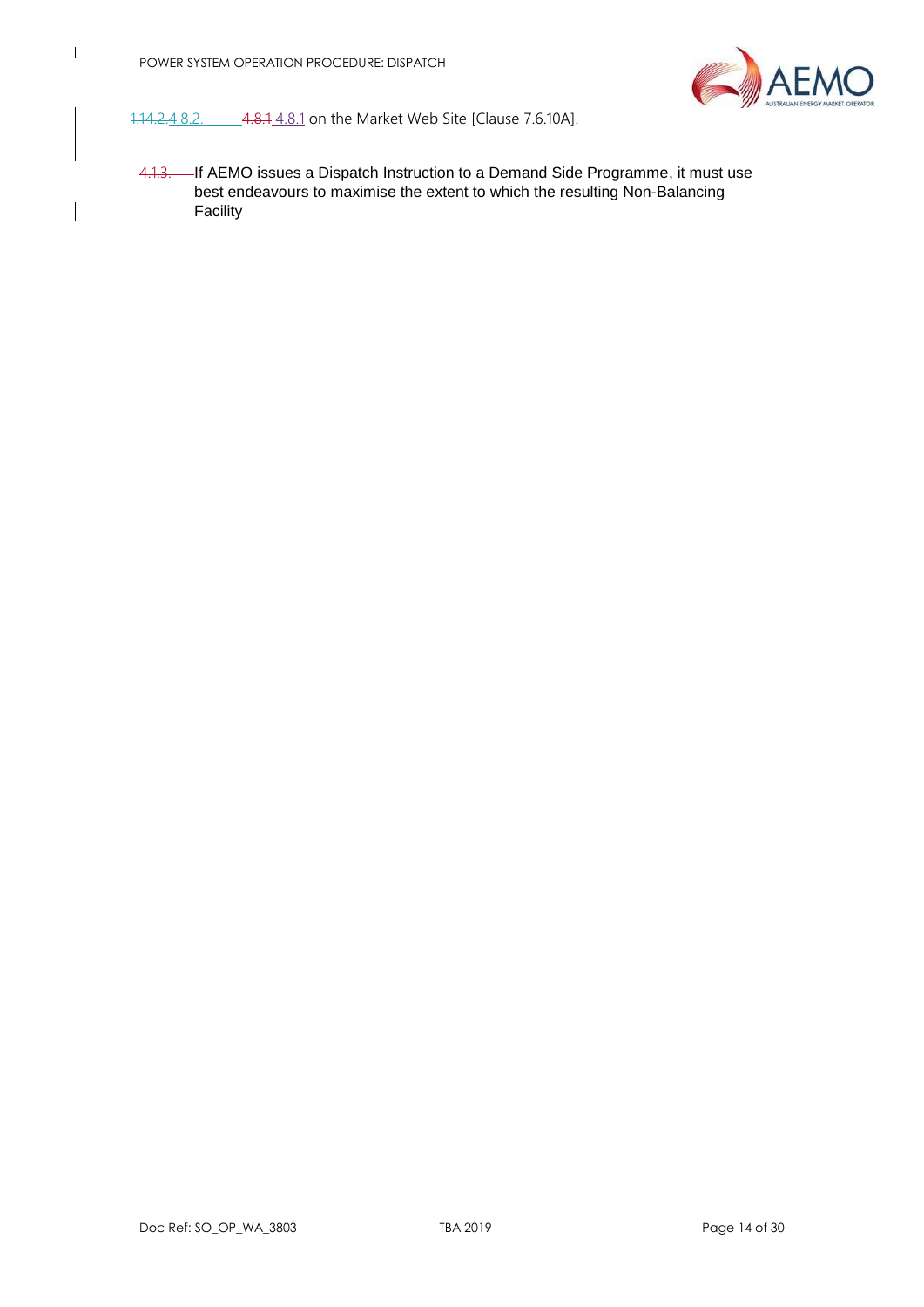

- 1.14.3.4.8.3. Dispatch Instruction Payments across all Demand Side Programmes are zero, in preference to causing any Tranche 2 DSM Dispatch Payments or Tranche 3 DSM Dispatch Payments to become payable [Clause 7.6.1E].
- 1.14.4.4.8.4. The Unused Expected DSM Dispatch Quantity contained in the Non-Balancing Dispatch Merit Order will initially be updated to reflect the Dispatch Instructions not already taken into account.
- 1.14.5.4.8.5. When metering data becomes available, AEMO will recalculate the Unused Expected DSM Dispatch Quantity and this information will be used to generate the subsequent Non-Balancing Dispatch Merit Order.
- 1.14.6.4.8.6. AEMO is required to issue a Dispatch Advisory if it expects to issue a Dispatch Instruction to a Demand Side Programme under clause 7.6.1C(d) of the WEM Rules) within the next 24 hours [Clause 7.11.5(j)]. System Management must not issue a Dispatch Instruction to a Demand Side Programme under clause 7.6.1C(d) of the WEM Rules unless it has issued a Dispatch Advisory under clause 7.11.5(k) of the WEM Rules more than two hours before the time the Dispatch Instruction will come into effect [Clause 7.6.1F].

#### <span id="page-23-0"></span>**1.15.4.9. [Blank]**

### <span id="page-23-1"></span>**1.16.4.10. [Blank]**

#### <span id="page-23-2"></span>**1.17.4.11. Pre-issuing of Dispatch Instructions**

- <span id="page-23-3"></span>1.17.1.4.11.1. Where AEMO determines that a specific Facility is required to operate in a particular way in a future period for the maintenance of Power System Security, AEMO may issue Dispatch Instructions to the required Facility in accordance with the WEM Rules.
- 1.17.2.4.11.2. Where the Facility referred to in step 4.11.[14.11.1](#page-23-3) would be required to be dispatched under clause 7.6.1C(c) of the WEM Rules, AEMO must:
	- (a) observe the Facility's Standing Data minimum response time when issuing Dispatch Instructions to that Facility;
	- (b) if Dispatch Instructions for the Facility are issued via AEMO's portal, also provide the Dispatch Instruction using voice communication; and
	- (c) AEMO must specify in its Dispatch Instruction that the Dispatch Instruction is being issued under clause 7.6.1C(c) of the WEM Rules.

<span id="page-23-4"></span>1.17.3.4.11.3. Where AEMO determines that a Non-Balancing Facility is required to operate in a future period for the maintenance of Power System Security, AEMO must issue Dispatch Instructions to the required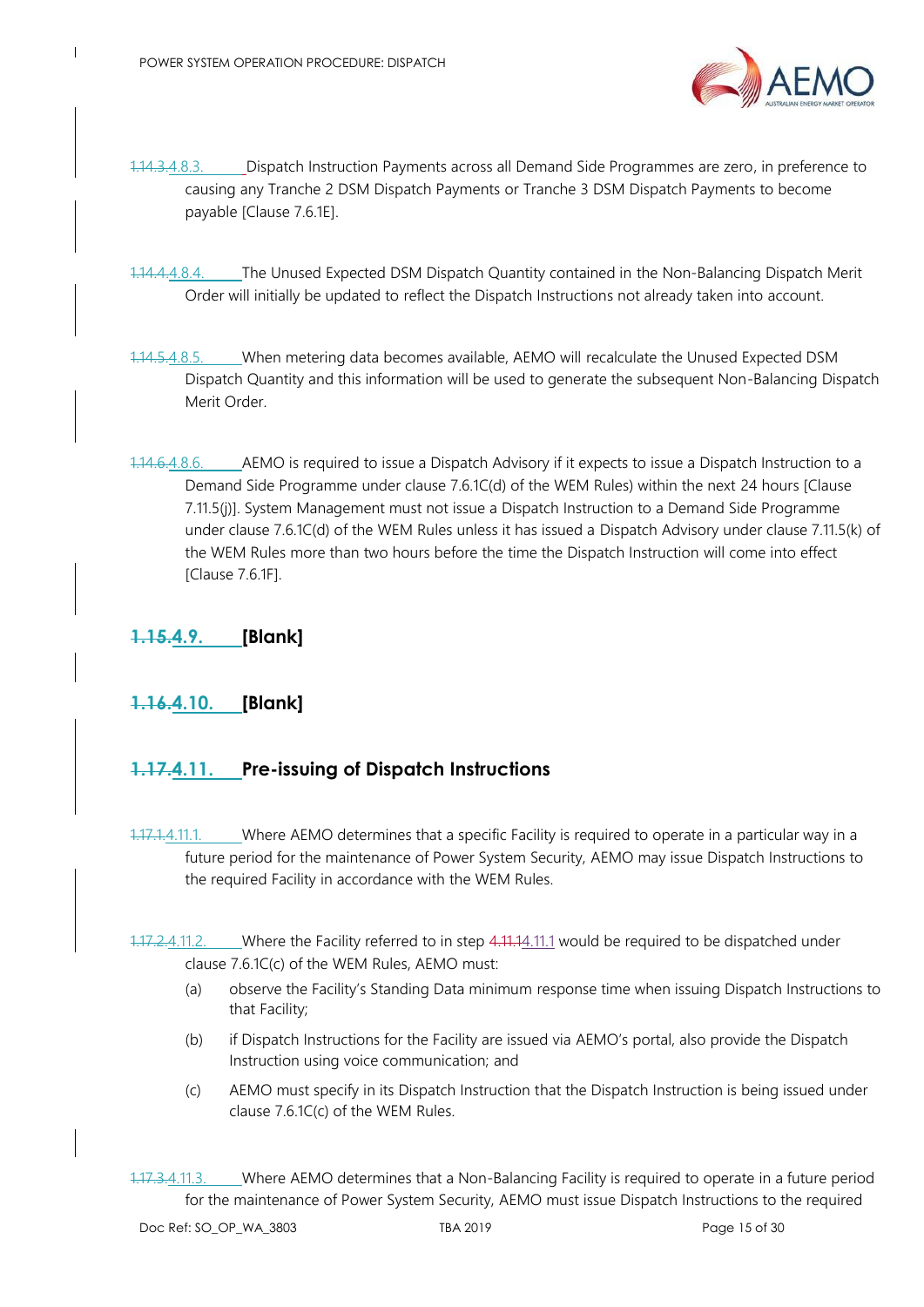

Facility in accordance with that Facility's notice period. A Dispatch Advisory must be issued at least two hours before a Dispatch Instruction issued to a Demand Side Programme under clause 7.10.1C(d) comes into effect [Clause 7.6.1F].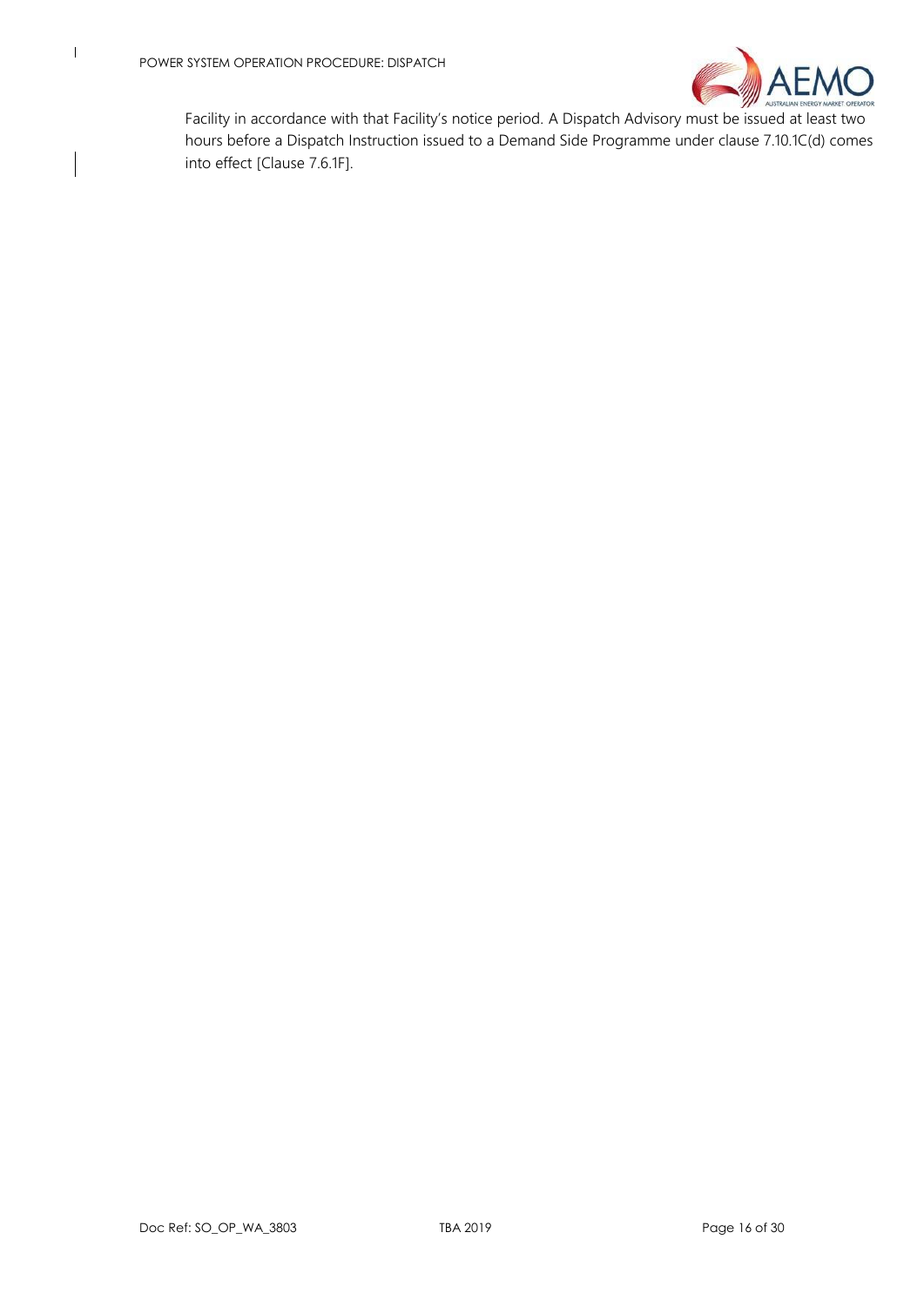

1.17.4.4.11.4. AEMO may issue new Dispatch Instructions to replace Dispatch Instructions issued pursuant to step 4.11.[14.11.1](#page-23-3) or step 4.11.[34.11.3](#page-23-4) if required.

## **5. POST GATE CLOSURE**

### <span id="page-25-0"></span>**5. POST GATE CLOSURE**

<span id="page-25-1"></span>**1.18.5.1. [Blank]**

#### <span id="page-25-4"></span><span id="page-25-2"></span>**1.19.5.2. Commitment and de-commitment of generating Facilities**

- 1.19.1.5.2.1. The obligations of AEMO and Market Participants in respect of commitment and decommitment of generating Facilities are set out in the WEM Rules [Clauses 3.21B and 7.9].
- 1.19.2.5.2.2. A Market Participant, except Synergy with respect to the Balancing Portfolio, must communicate confirmation of expected time of synchronisation and de-synchronisation by the time it is required to do so under the WEM Rules via telephone or other voice communication [Clauses 7.9.1 and 7.9.5], unless it is exempt from doing so in accordance with clause 7.9.14 of the the WEM Rules.
- <span id="page-25-6"></span>1.19.3.5.2.3. The WEM Rules set out the circumstances where a Market Participant intending to put a Scheduled Generator holding Capacity Credits into a state where it will take more than four hours to resynchronise is not required to seek permission from AEMO [Clause 3.21B.1]. Where these exceptions do not apply, the Market Participant must seek approval and the request must be communicated via telephone or other voice communication, and include the information required by the WEM Rules [Clause 3.21B.2].
- <span id="page-25-7"></span>1.19.4.5.2.4. AEMO will assess the request for approval made under step 5.2.[35.2.3](#page-25-6) to determine if permission should be withheld in accordance with clause 3.21B.5 of the WEM Rules.
- 1.19.5.5.2.5. Where AEMO approves or rejects the request for permission, AEMO must inform the Market Participant of its decision as soon as practicable, but no later than one hour prior to the time described in clause 3.21B.2(b) of the WEM Rules, in accordance with clause 3.21B.4 of the WEM Rules by telephone or other voice communication .
- <span id="page-25-5"></span><span id="page-25-3"></span>1.19.6.5.2.6. Where AEMO has notified the Market Participant of its decision to reject the request for permission in accordance with step 5.2.4, 5.2.4, AEMO and the Market Participant must use best endeavours to find an alternative time for the Scheduled Generator to be put into a state where it will take more than four hours to re-synchronise [Clause 3.21B.6].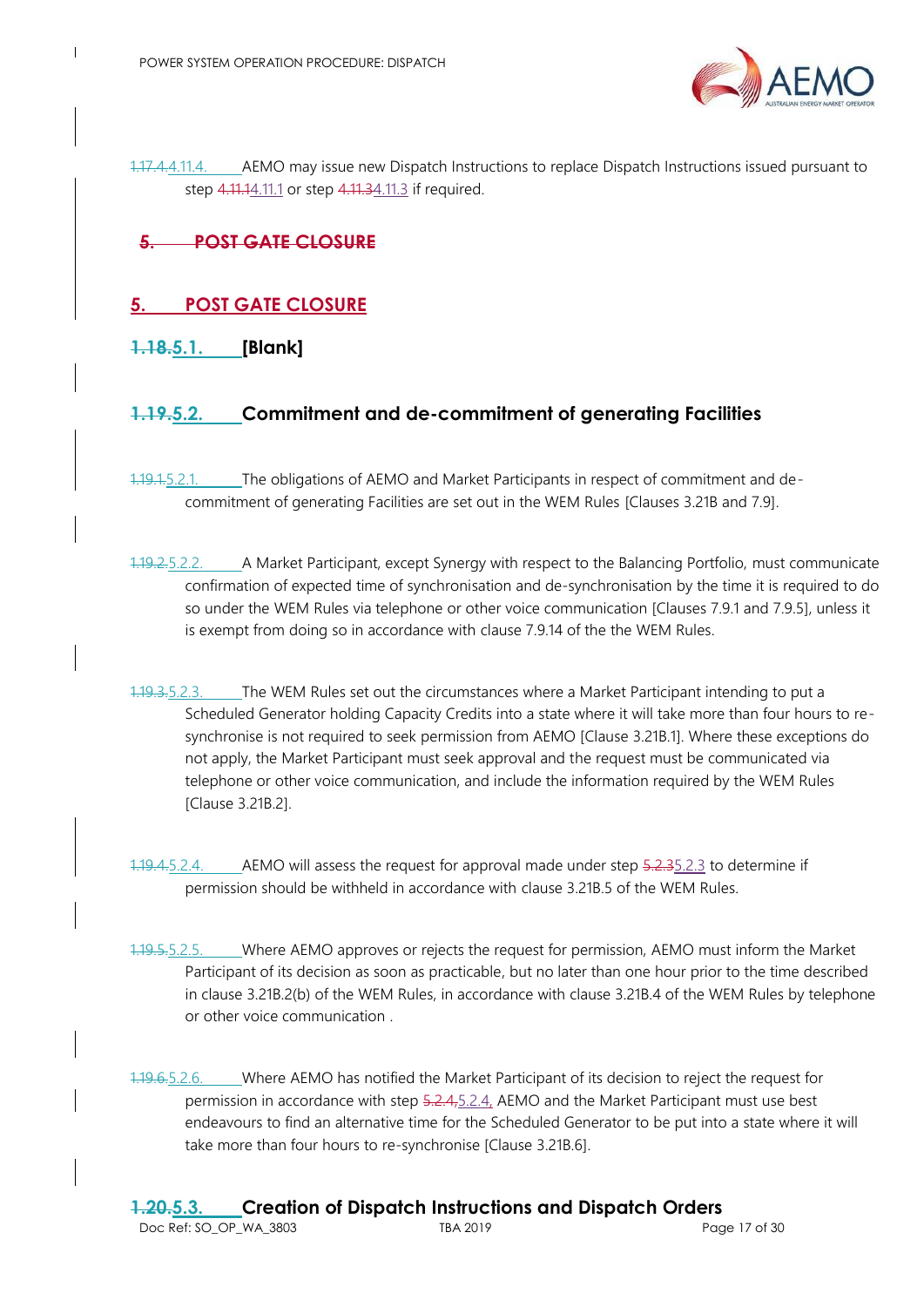

- 1.20.1.5.3.1. AEMO must create Dispatch Instructions and Dispatch Orders in such a way as to ensure the Dispatch Criteria in clause 7.6.1 of the WEM Rules are met at all times.
- 1.20.2.5.3.2. AEMO must, wherever practicable, create Dispatch Instructions and Dispatch Orders using a mathematical program.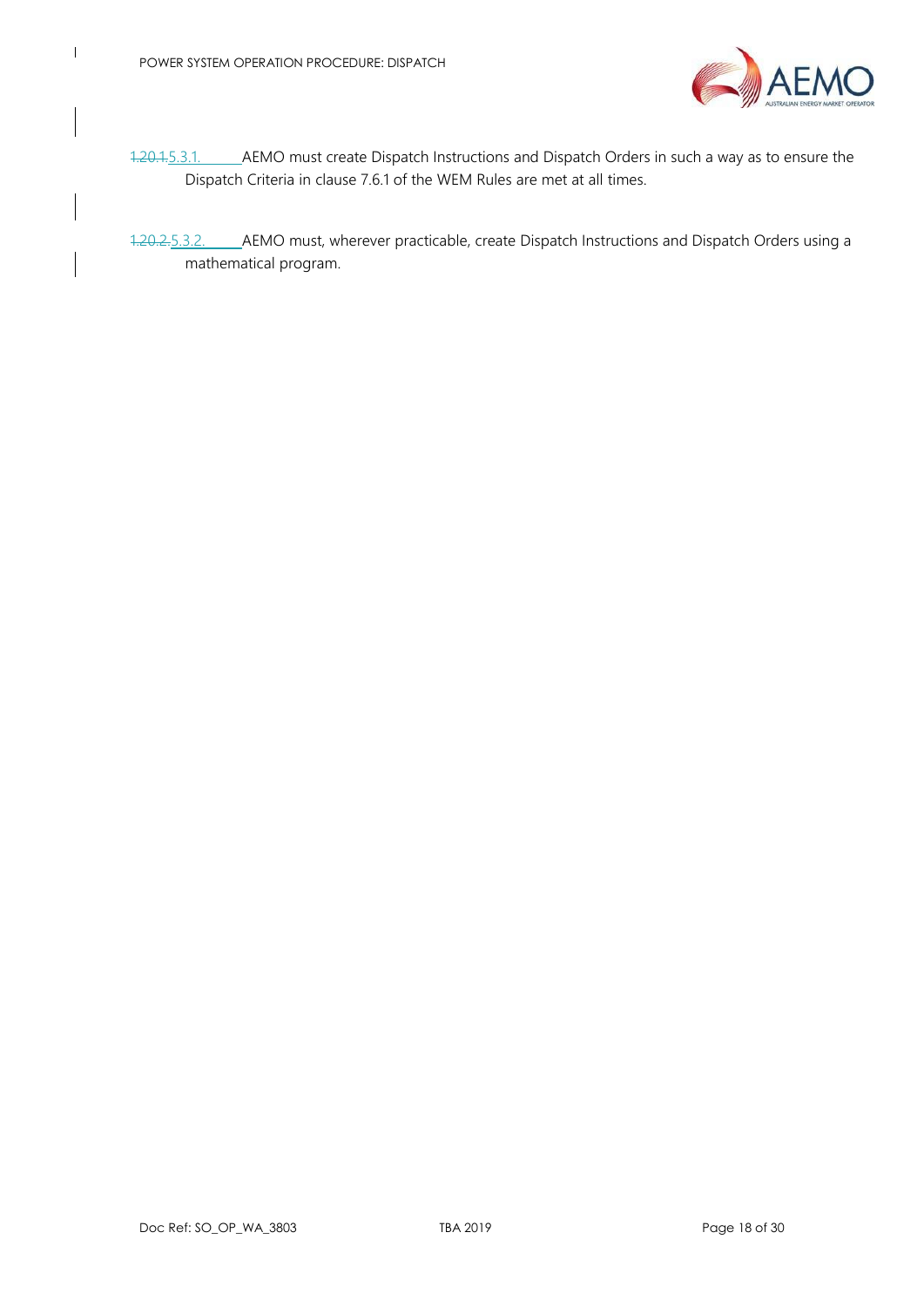

- 1.20.3.5.3.3. Clauses 7.6.1A, 7.6.1B, 7.6.1C, 7.6.1D and 7.6.1E of the WEM Rules stipulate the priority rules that AEMO must follow in formulating Dispatch Instructions.
- <span id="page-27-3"></span><span id="page-27-2"></span>1.20.4.5.3.4. AEMO must give priority to the dispatch of a Registered Facility under a Network Control Service Contract if doing so would assist AEMO to meet the Dispatch Criteria [Clause 7.6.1A]. AEMO must consider that a Network Control Service Contract would assist it to meet the Dispatch Criteria if AEMO considers that:
	- (a) the dispatch of the power system without calling upon the Network Control Service Contract would adversely affect Power System Security; and
	- (a)  $\qquad \qquad (a)$  dispatching the Facilities covered by the NCS Contract according to the terms of the contract would prevent the circumstances described in step  $5.3.4(a)5.3.4(a)$  $5.3.4(a)5.3.4(a)$  $5.3.4(a)5.3.4(a)$  from arising or alleviate them if they have already arisen.
- <span id="page-27-0"></span>1.20.5.5.3.5. AEMO may give priority to the issuing of Operating Instructions that call on Ancillary Services, Network Control Service or Supplementary Capacity Contracts, or enable a Test [Clause 7.6.1B]. AEMO must, as far as possible without breaching its obligations in relation to maintaining Power System Security, apply its discretion in the following manner:
	- (a) Network Control Service Contracts must be called upon in accordance with step
	- (a)  $5.3.4$   $5.3.4$  or as otherwise specified in the WEM Rules;
	- (b) Ancillary Services Contracts must be called upon in accordance with the terms of the contract in accordance with AEMO's approved Ancillary Services plan and in a way that at all times meets the Ancillary Services Requirements;
	- (c) Supplementary Capacity Contracts must be called upon in accordance with the terms of the contract;
	- (d) Commissioning Tests must be scheduled in accordance with the Power System Operation Procedure: Commissioning Tests; and
	- (e) Reserve Capacity Tests must be conducted in accordance with clause 4.25.9 of the WEM Rules.
- 1.20.6.5.3.6. AEMO must take into account Ramp Rate Limits when formulating the priority of Dispatch Instructions under clause 7.6.1C of the WEM Rules in accordance with the Balancing Merit Order. For the avoidance of doubt:
	- (a) a Facility that is below the balancing point in the BMO and is not dispatched for its full offered quantity, but that is dispatched for the maximum quantity its Ramp Rate Limit implies it is capable of achieving in the Trading Interval, must be considered to have been dispatched "in merit"; or
	- (b) a Facility that is above the balancing point in the BMO and is dispatched for a non-zero quantity, being the minimum quantity its Ramp Rate Limit implies it is capable of achieving, must be considered to have been dispatched "in merit".
- <span id="page-27-1"></span>1.20.7.5.3.7. Where AEMO determines in accordance with clause 7.7.4A of the WEM Rules that dispatch of a Demand Side Programme is required, AEMO must apply the following process to select the Demand Side Programme from the Dispatch Merit Order while acting in accordance with clause 7.6.1C of the WEM Rules: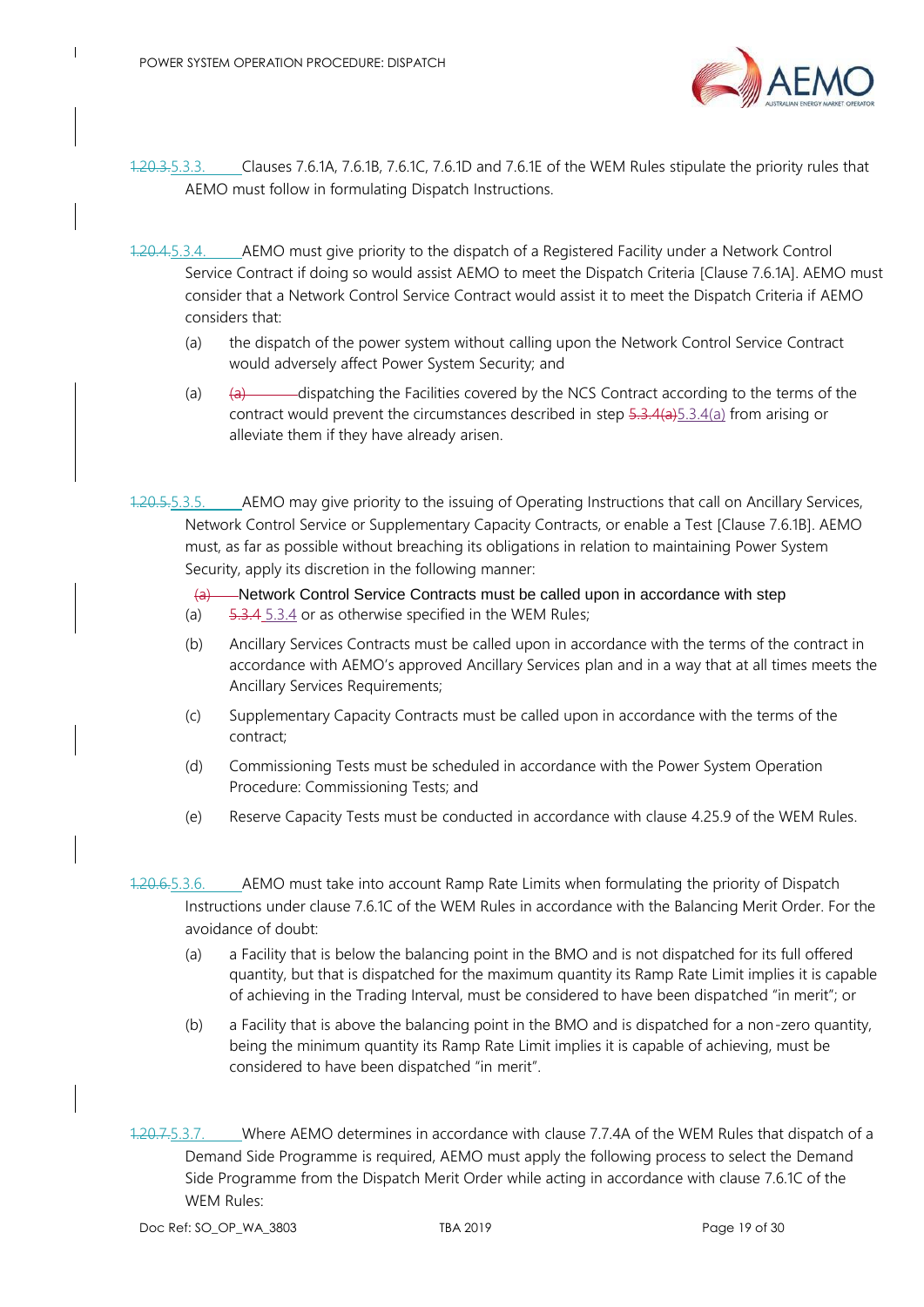

- (a) exclude from selection any Demand Side Programme that could not offer the required response inside its specified minimum response time or for any other Standing Data limitation;
- (b) exclude from selection any Demand Side Programme that AEMO reasonably believes, on the basis of the pre-Dispatch Plan described in step  $4.1,4.1$ , will be required to be dispatched at some later time within the Balancing Horizon so that its dispatch at that later time would provide a larger benefit in terms of system security that its dispatch to meet immediate system needs and that the Standing Data limitations under which the Facility may be dispatched preclude it from being dispatched on both occasions;
- (c) exclude from selection any Demand Side Programme that AEMO reasonably believes will be required to be dispatched at some later time (or times) outside of the Balancing Horizon so that its dispatch at that later time (or times) would provide a larger benefit in terms of system security than its dispatch to meet immediate system needs and that the Standing Data limitations under which the Facility may be dispatched may preclude it from being dispatched on all occasions;
- (d) as in the Pre-Gate Closure actions (step 4.8.[21.1.14.8.2\)](#page-21-6), dispatch Demand Side Programme according to the Non Balancing Dispatch Merit Order using best endeavours to maximise the extent to which the resulting Non-Balancing Facility Dispatch Instruction Payments are zero [Clause 7.6.1E] in preference to causing any Tranche 2 DSM Dispatch Payments or Tranche 3 DSM Dispatch Payments to be payable.

#### <span id="page-28-2"></span><span id="page-28-0"></span>**1.21.5.4. Creation of Operating Instructions**

#### 1.21.1.5.4.1. AEMO must issue Operating Instructions:

- (a) to call on services provided by Facilities (other than Facilities in the Balancing Portfolio) under a Network Control Service Contract, an Ancillary Service Contract, or a Supplementary Capacity Contract; or
- (b) to call on Stand Alone Facilities to provide Ancillary Services other than LFAS but including LFAS Backup Enablement;
- (c) in connection with a Test; or
- (d) otherwise as described in the WEM Rules.
- 1.21.2.5.4.2. Where AEMO identifies, based on the BMO or Forecast BMO, that a Facility's Balancing Submission is inconsistent with an Operating Instruction to that Facility, AEMO may send a warning to the Market Participant.
- <span id="page-28-3"></span><span id="page-28-1"></span>1.21.3.5.4.3. Where a Market Participant with a contract to provide Ancillary Services or a Network Control Service provides the contracted service automatically and in accordance with the terms of the contract, AEMO must communicate the Operating Instruction to the relevant Market Participant as early as practicable.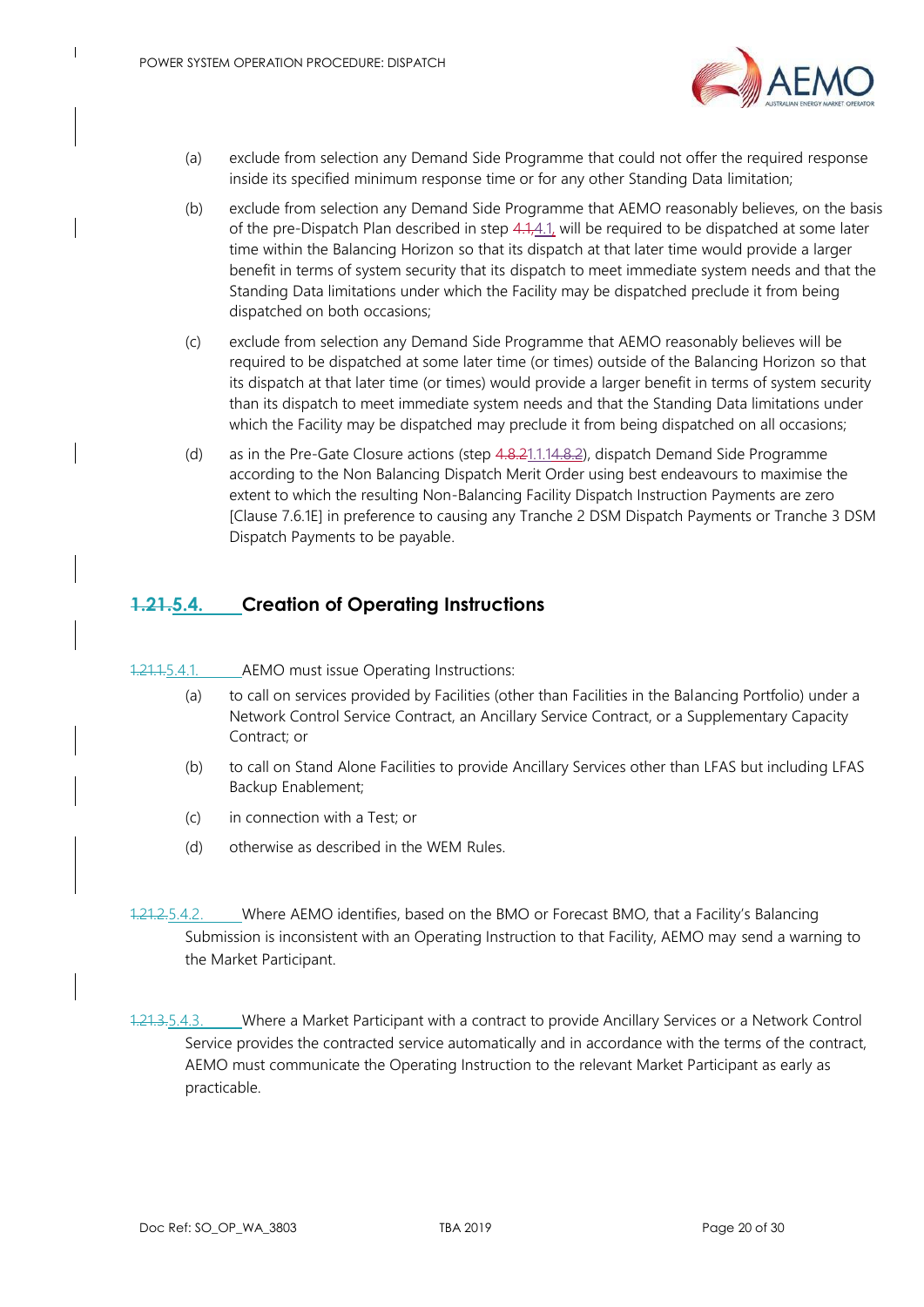

#### **1.22.5.5. Issuing of Dispatch Instructions and Dispatch Orders**

- 1.22.1.5.5.1. The WEM Rules detail the requirements for Dispatch Instructions [Clauses 7.7.1, 7.7.2 and 7.7.3] and Dispatch Orders.
- 1.22.2.5.5.2. All Dispatch Instructions and Dispatch Orders for a Facility remain in force until superseded by a new Dispatch Instruction or Dispatch Order.
- 1.22.3.5.5.3. Dispatch Instructions to Demand Side Programmes will be expressed in terms of quantity of curtailment. The Dispatch Instruction will consider the amount of load indicated to be available for curtailment as per the latest Non-Balancing Dispatch Merit Order as well as the number of hours for which this reduction is possible.
- <span id="page-29-0"></span>1.22.4.5.5.4. AEMO must issue Dispatch Instructions and Dispatch Orders electronically via one of the following methods (in order of preference):
	- (a) SCADA, if available; or
	- (b) AEMO's interface to its market system; or
	- (c) email (SMS may be used as an adjunct to email); or
	- (d) telephone (or other voice communication), with subsequent confirmation by one of the means above.
- 1.22.5.5.5.5.5.5. Other than for Facilities over which AEMO has direct control and so the Facility is capable of responding faster, when dispatching Facilities in merit under clause 7.6.1C(a)] of the WEM Rules or Out of Merit under clause 7.6.1C(b) of the WEM Rules. AEMO must provide at least 5 minutes between the issuing and commencement time of Dispatch Instructions and Dispatch Orders.
- 1.22.6.5.5.6. AEMO must respect Standing Data minimum response times when issuing Dispatch Instructions or Dispatch Orders to Facilities Out of Merit under clause 7.6.1C(c) of the WEM Rules for system security reasons, unless advised otherwise by the Market Participant concerned.
- 1.22.7.5.5.7. Where it is not practicable for AEMO to issue Dispatch Instructions or Dispatch Orders in the manner described in step 5.5.[4,5.5.4,](#page-29-0) AEMO may use such other means as it deems best suited to the circumstances and the requirements of step 5.5.[45.5.4](#page-29-0) shall be deemed to have been fulfilled.
- 1.22.8.5.5.8. Where the system frequency moves above 50.025Hz or below 49.975Hz:
	- (a) If the governor of a generator facility which does not carry an obligation to provide a Spinning Reserve Service or Load Following Service automatically moves the generator away from its most recent Dispatch Instruction to a point outside its Tolerance Range in a manner that assists reducing the frequency deviation, then, when advising the Economic Regulation Authority of a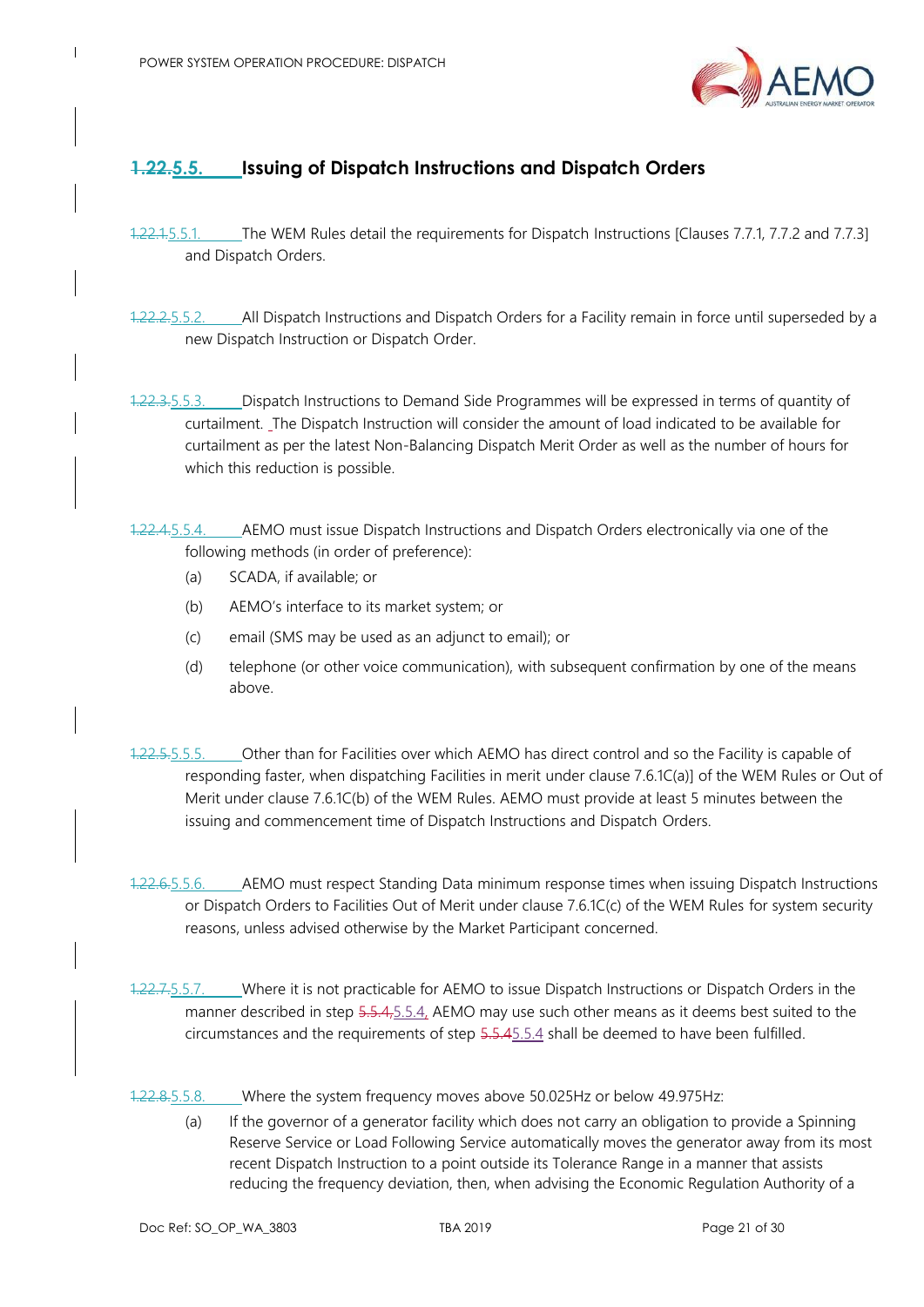

breach by the relevant Market Participant of clause 7.10.1 of the WEM Rules, AEMO must indicate that the deviation was due to an automatic governor response; and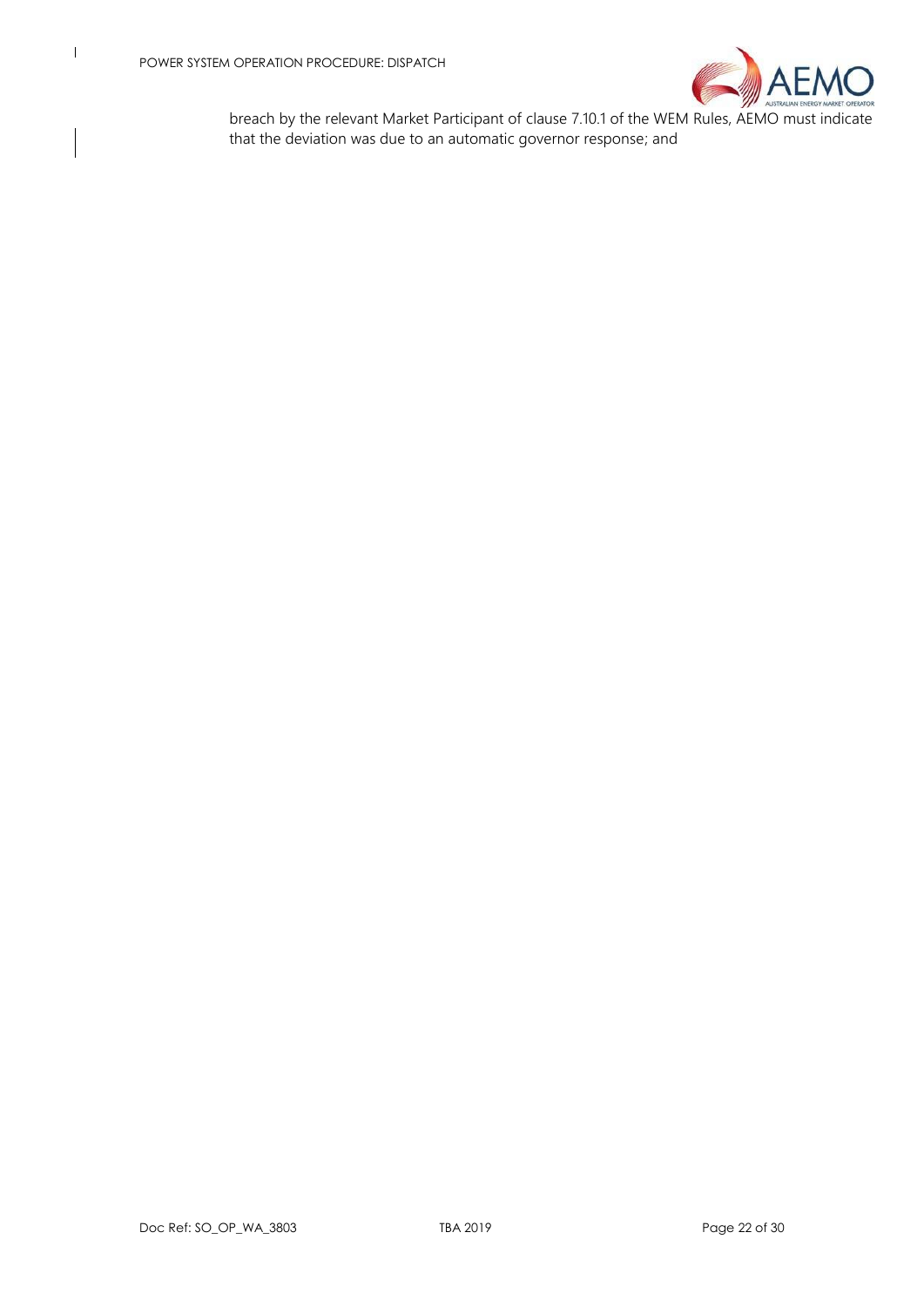

(b) To ensure a controlled restoration of the frequency back to 50Hz, AEMO may issue Dispatch Instructions or Dispatch Orders to hold some Facilities at levels they have stabilised at after the frequency disturbance.

#### <span id="page-31-1"></span><span id="page-31-0"></span>**1.23.5.6. Response to Dispatch Instructions and Dispatch Orders**

- 1.23.1.5.6.1. Where AEMO has operational control of a Facility, AEMO must deem any Dispatch Instruction or Dispatch Order issued to that Facility to have been accepted.
- 1.23.2.5.6.2. Where AEMO issues a Dispatch Instruction to a Market Participant by telephone or other voice communication, the Market Participant must advise AEMO during that conversation if it cannot comply with the Dispatch Instruction and if so advise the extent and nature of its non-compliance.
- 1.23.3.5.6.3. Where AEMO issues a Dispatch Instruction or Dispatch Order via telephone or other voice communication and subsequently provides a confirmation of the Dispatch Instruction or Dispatch Order via AEMO's interface to its market system, the Market Participant is not required to provide a response to this subsequent electronic notification, unless there has been a change in circumstances and the Market Participant cannot comply with the Dispatch Instruction or Dispatch Order.
- 1.23.4.5.6.4. A Market Participant must confirm receipt of a Dispatch Instruction or Dispatch Order issued via SCADA within 30 seconds of receipt. If the Facility is unable to comply with the Dispatch Instruction or Dispatch Order, the Market Participant must also advise AEMO by telephone or other voice communication that it cannot comply and the nature and extent of its non-compliance.
- 1.23.5.5.6.5. A Market Participant must confirm receipt of a Dispatch Instruction or Dispatch Order issued via AEMO's secure business-to-business gateway within 1 minute. If the Facility is unable to comply with the Dispatch Instruction or Dispatch Order, the Market Participant must also advise AEMO by telephone or other voice communication that it cannot comply and the nature and extent of its non-compliance.
- <span id="page-31-2"></span>1.23.6.5.6.6. Where a Market Participant receives Dispatch Instructions or Dispatch Orders for a Facility via AEMO's portal, and the Market Participant receives one or more Dispatch Instructions or Dispatch Orders for the Facility and a Trading Interval over the period ending 5 minutes before the start of the Trading Interval, the Market Participant must, by no later than 3 minutes before the start of the Trading Interval:
	- (a) identify the most recent Dispatch Instruction or Dispatch Order received for the Facility and Trading Interval in the period ending 5 minutes before the start of the Trading Interval;
	- (b) if the Facility is unable to comply with this Dispatch Instruction or Dispatch Order, advise AEMO by telephone or other voice communication that it cannot comply and the nature and extent of its non-compliance; and
	- (c) confirm receipt of this Dispatch Instruction or Dispatch Order via AEMO's portal.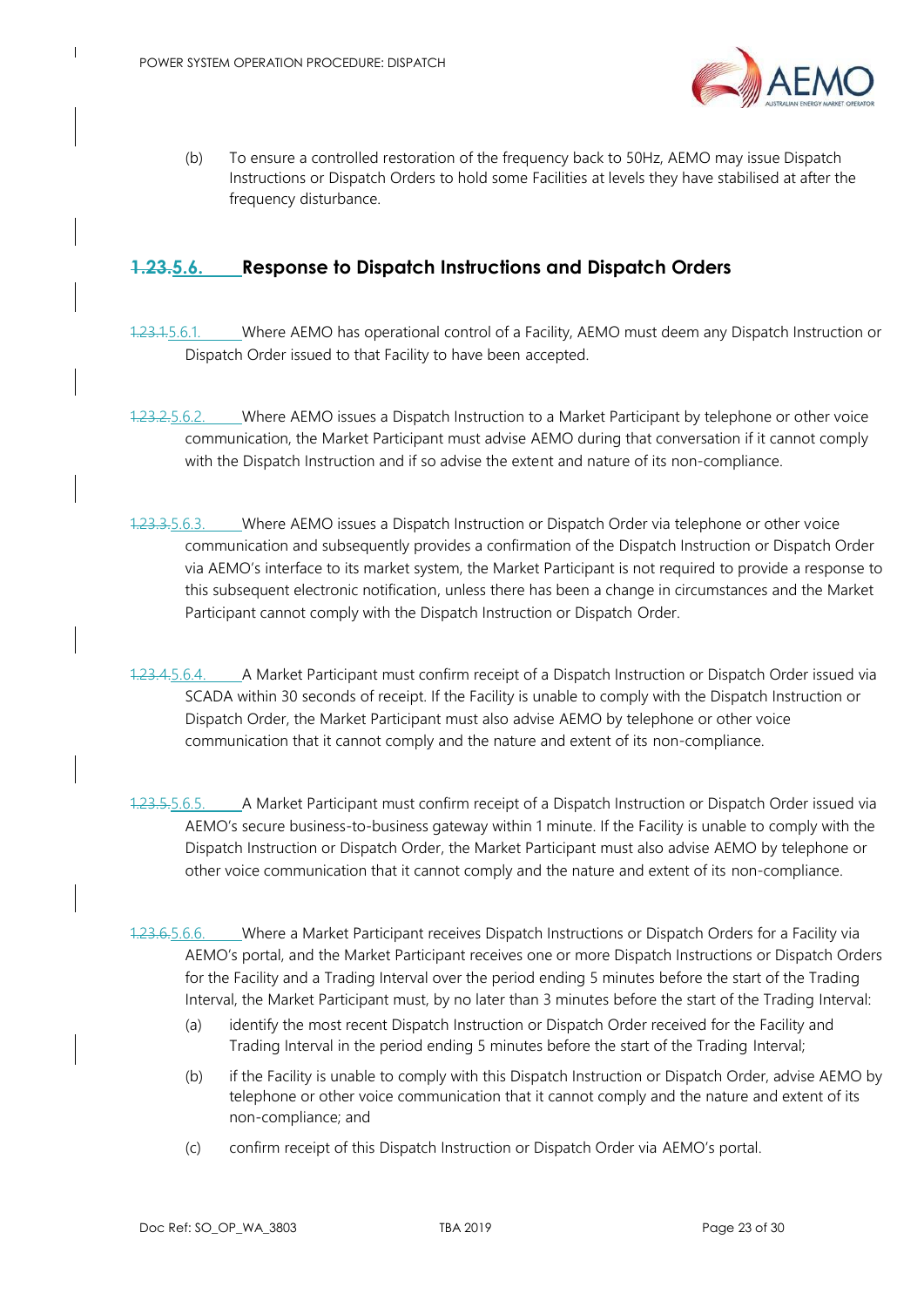

1.23.7.5.6.7. Where a Market Participant advises AEMO that it cannot comply with its Dispatch Instruction or Dispatch Order, AEMO must, in accordance with clause 7.7.6B of the WEM Rules:

- (a) issue a new Dispatch Instruction or Dispatch Order to the Market Participant consistent with their advised capability, and record an alleged breach of the original Dispatch Instruction or Dispatch Order;
- (b) issue Dispatch Instructions or Dispatch Orders to other Facilities as required; and
- (c) issue a Dispatch Advisory notice to advise the market of dispatch Out of Merit (where applicable).
- 1.23.8.5.6.8. Where AEMO does not receive confirmation that a Dispatch Instruction or Dispatch Order has been received within 3 minutes of the start of the Trading Interval to which the Dispatch Instruction relates, AEMO must deem the Dispatch Instruction or Dispatch Order to have been refused. AEMO must then:
	- (a) send the Market Participant concerned a new Dispatch Instruction or Dispatch Order instructing them to stay at the output specified on their last accepted Dispatch Instruction or Dispatch Order;
	- (b) record an alleged breach of the Dispatch Instruction or Dispatch Order to which the Facility did not respond;
	- (c) issue Dispatch Instructions or Dispatch Orders to other Facilities as required; and
	- (d) issue a Dispatch Advisory notice to advise the market of dispatch Out of Merit (where applicable).

#### <span id="page-32-1"></span><span id="page-32-0"></span>**1.24.5.7. Issuing of and response to Operating Instructions**

- 1.24.1.5.7.1. The WEM Rules detail the requirements for Operating Instructions [Clause 7.7.3A].
- 1.24.2.5.7.2. AEMO must issue Operating Instructions electronically via one of the following methods (in order of preference):
	- (a) via a digital method determined by AEMO, which may include AGC;
	- (b) email (SMS may be used as an adjunct to email); or
	- (c) telephone (or other voice communication), with subsequent confirmation by email.
- 1.24.3.5.7.3. Where the WEM Rules require a Market Participant to confirm receipt of an Operating Instruction, the confirmation must be by sent by email, or by an alternative method agreed by AEMO, as soon as practicable. If the Market Participant cannot comply with the Operating Instruction, then the email or communication by the alternative method agreed by AEMO must advise that the Market Participant cannot comply and the nature and extent of the non-compliance.
- 1.24.4.5.7.4. If, after issuing an Operating Instruction, , AEMO requires the service provision to be extended beyond the estimated end time provided in the Operating Instruction, AEMO must issue another Operating Instruction for the expected period of the extension.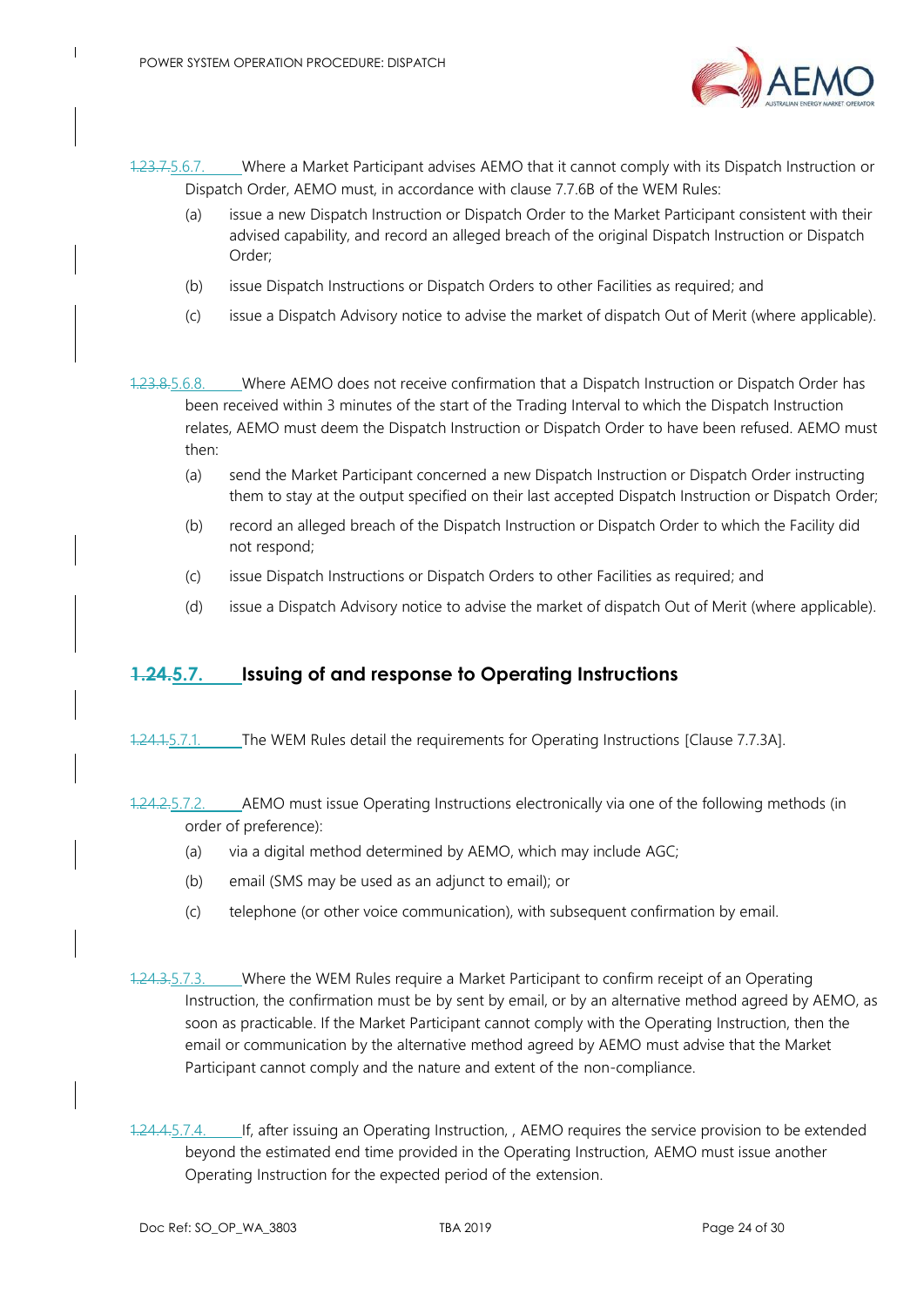

1.24.5.5.7.5. For the avoidance of doubt, except for an Operating Instruction related to a Network Control Service Contract, a Market Participant must not modify the output level of a Balancing Facility in response to an Operating Instruction.

## <span id="page-33-0"></span>**1.25.5.8. Dispatch of generating Facility for system security**

- 1.25.1.5.8.1. AEMO may issue a Dispatch Instruction or Dispatch Order requiring a Facility to move from zero generation to positive generation, or vice versa, where doing so is necessary to maintain Power System Security.
- 1.25.2.5.8.2. When the system is forecast to move into a High Risk Operating State, AEMO must observe as far as practicable the BMO or Forecast BMO for the Trading Intervals in which the threat to Power System Security occurs when selecting the Facility or Facilities to commit.
- 1.25.3.5.8.3. AEMO may select the Facility or Facilities to commit that provide the most flexibility for AEMO to deal with current or potential threats to Power System Security when the system is:
	- (a) in a High Risk Operating State;
	- (b) in an Emergency Operating State; or
	- (c) forecast to move into an Emergency Operating State.

#### <span id="page-33-1"></span>**1.26.5.9. Activation of Load Following Ancillary Service**

1.26.1.5.9.1. For each Trading Interval, AEMO must activate each LFAS Facility in each LFAS Enablement Schedule for its full LFAS Enablement and use those LFAS Facilities in reasonable proportion to their relevant LFAS Enablement via AGC [Clause 7B.3.6].

### **6. TRADING INTERVAL**

#### <span id="page-33-4"></span><span id="page-33-2"></span>**6. TRADING INTERVAL**

#### <span id="page-33-3"></span>**1.27.6.1. Real-time monitoring during a Trading Interval**

- 1.27.1.6.1.1. AEMO must monitor the operation of the power system in real time and must issue Dispatch Instructions or Dispatch Orders to re-balance if it considers that it is prudent to do so.
- 1.27.2.6.1.2. AEMO must not re-balance during a Trading Interval (including to return LFAS Facilities to their base point prior to the end of the Trading Interval) except to the extent that re- balancing is required to maintain Power System Security and meet the Dispatch Criteria.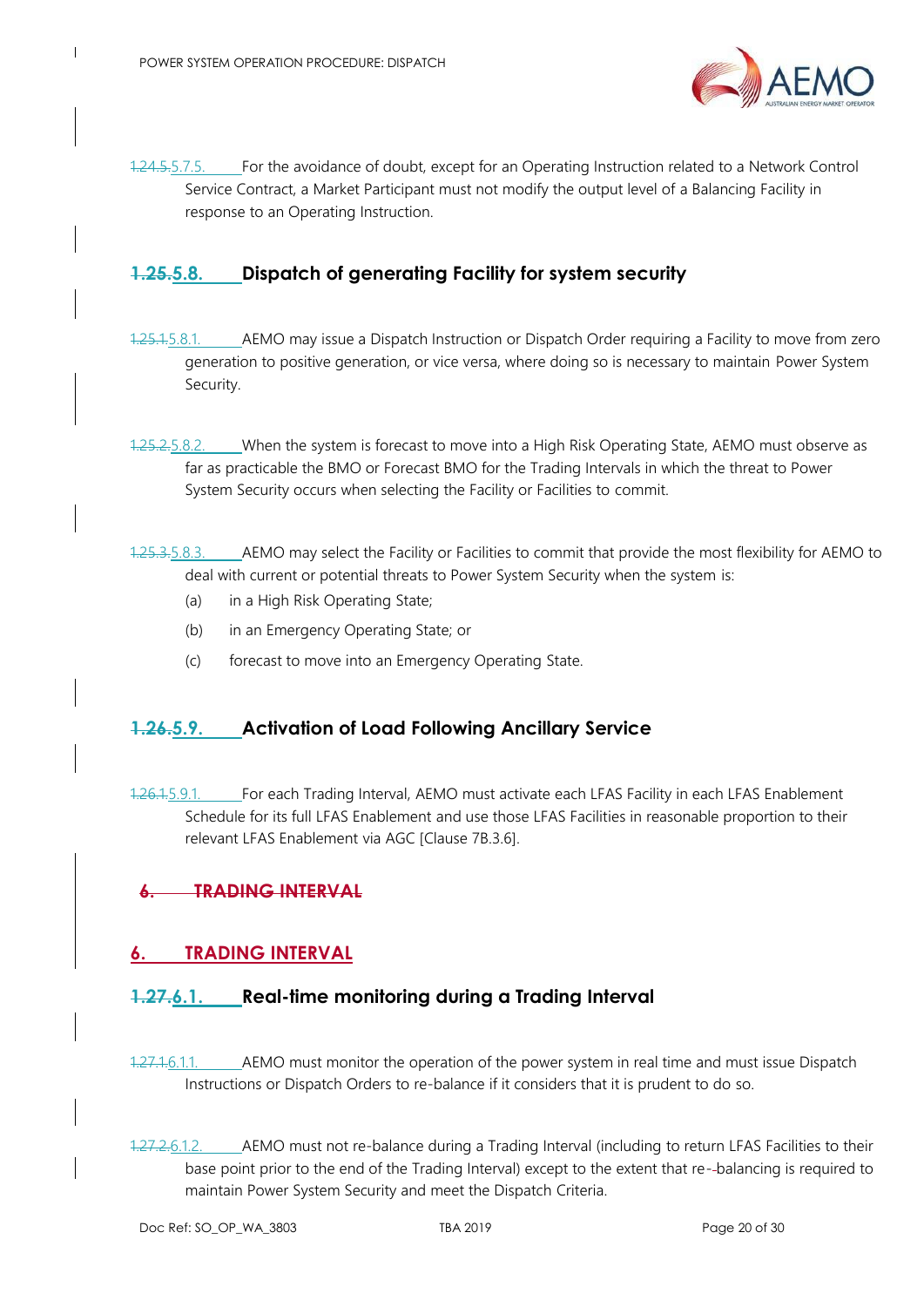

- 1.27.3.6.1.3. In determining whether it is prudent to re-balance, AEMO must consider a range of factors including but not limited to one or more of the following:
	- (d) system frequency;
	- (e) position of LFAS Facilities relative to their AGC control target;
	- (f) any reduction in Spinning Reserve;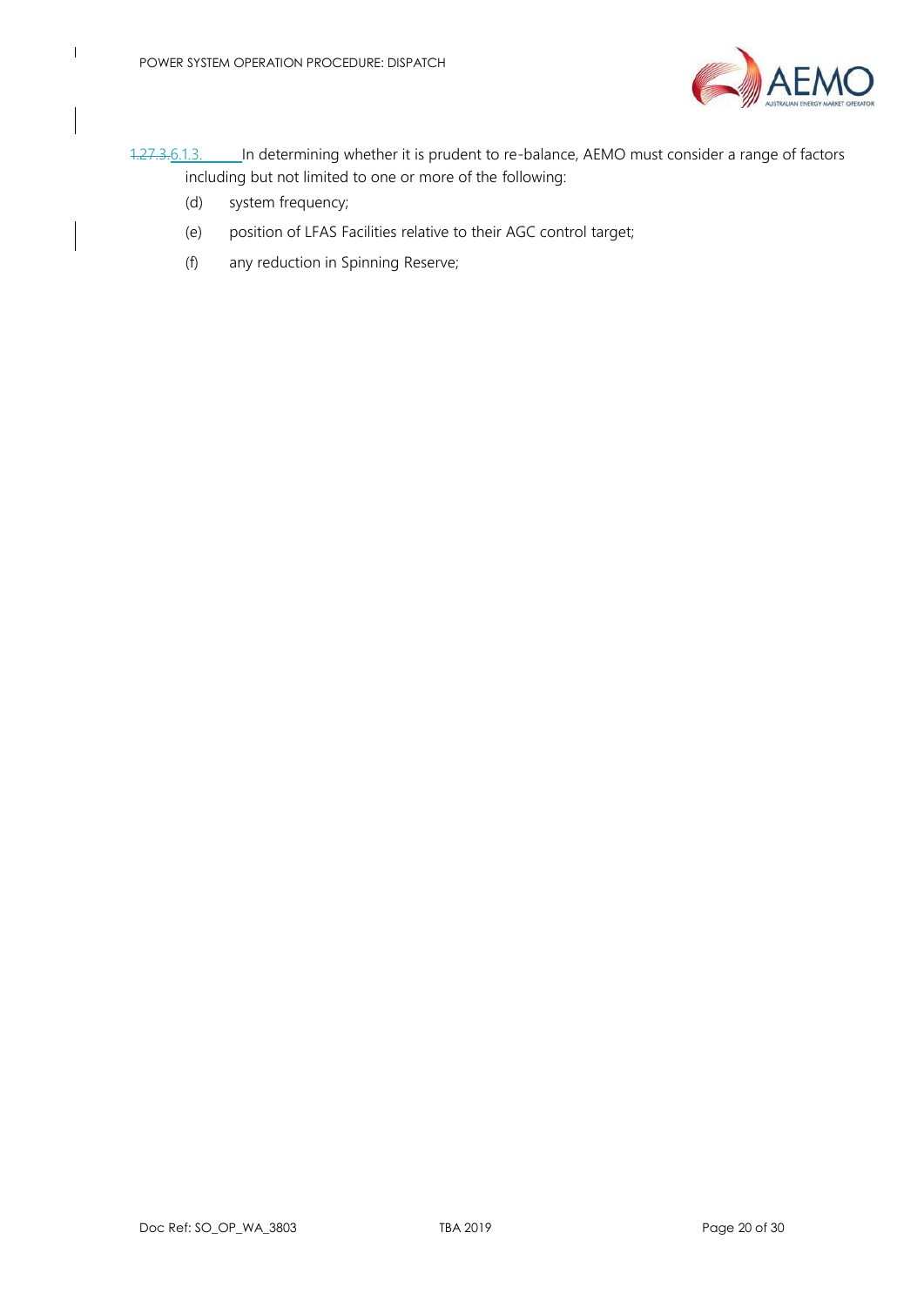

- (g) the behaviour of Balancing Facilities, in particular Facilities outside their Tolerance Range or, if applicable, Facility Tolerance Range;
- (h) significant changes in load or wind forecasts;
- (i) the behaviour of generators involved in commissioning activities or undergoing a Commissioning Test; or
- (j) the time remaining until the end of the Trading Interval.
- 1.27.4.6.1.4. AEMO must create and issue any Dispatch Instructions or Dispatch Orders required to rebalance in accordance with the priority rules stipulated in the WEM Rules [Clauses 7.6.1A, 7.6.1B, 7.6.1C 7.6.1D and 7.6.1E].
- 1.27.5.6.1.5. If a Facility is outside its Tolerance Range or, if applicable, Facility Tolerance Range and AEMO determines it is prudent to re-balance, AEMO must:
	- (a) issue the affected Facility with a new Dispatch Instruction to stay at its current output level; and
	- (b) issue new Dispatch Instructions as required in accordance with the BMO, skipping the affected Facility.

## <span id="page-35-0"></span>**1.28.6.2. Formulation and issuing of intermediate Dispatch Instructions and Dispatch Orders**

- 1.28.1.6.2.1. AEMO may issue one or more Dispatch Instructions to a single Facility within a Trading Interval.
- 1.28.2.6.2.2. AEMO must provide voice communications as well as electronic notifications for Dispatch Instructions whose response time is in the same Trading Interval as its issued time, unless:
	- (a) AEMO has operational control of the Facility; or
	- (b) Dispatch Instructions are issued to the Facility via SCADA or AEMO's secure business-to-business gateway.
- 1.28.3.6.2.3. If, in the opinion of AEMO, a Facility providing LFAS is not adequately complying with its performance requirements, AEMO should investigate the reasons for non-performance and may at its discretion initiate the disabling of the non-performing LFAS Facility and enabling of a Synergy Registered Facility to provide some or all of the LFAS that was meant to be provided by the disabled LFAS Facility as backup LFAS [Clauses 7B.3.8 and 7B4.1(a)]. The performance requirements for an LFAS Facility are documented in the Power System Operating Procedure: Ancillary Services.
- <span id="page-35-1"></span>1.28.4.6.2.4. AEMO may enable one or more Synergy Registered Facilities to provide backup LFAS if the quantity of LFAS required by AEMO in a Trading Interval is greater than the most recent LFAS Quantity published for the Trading Interval.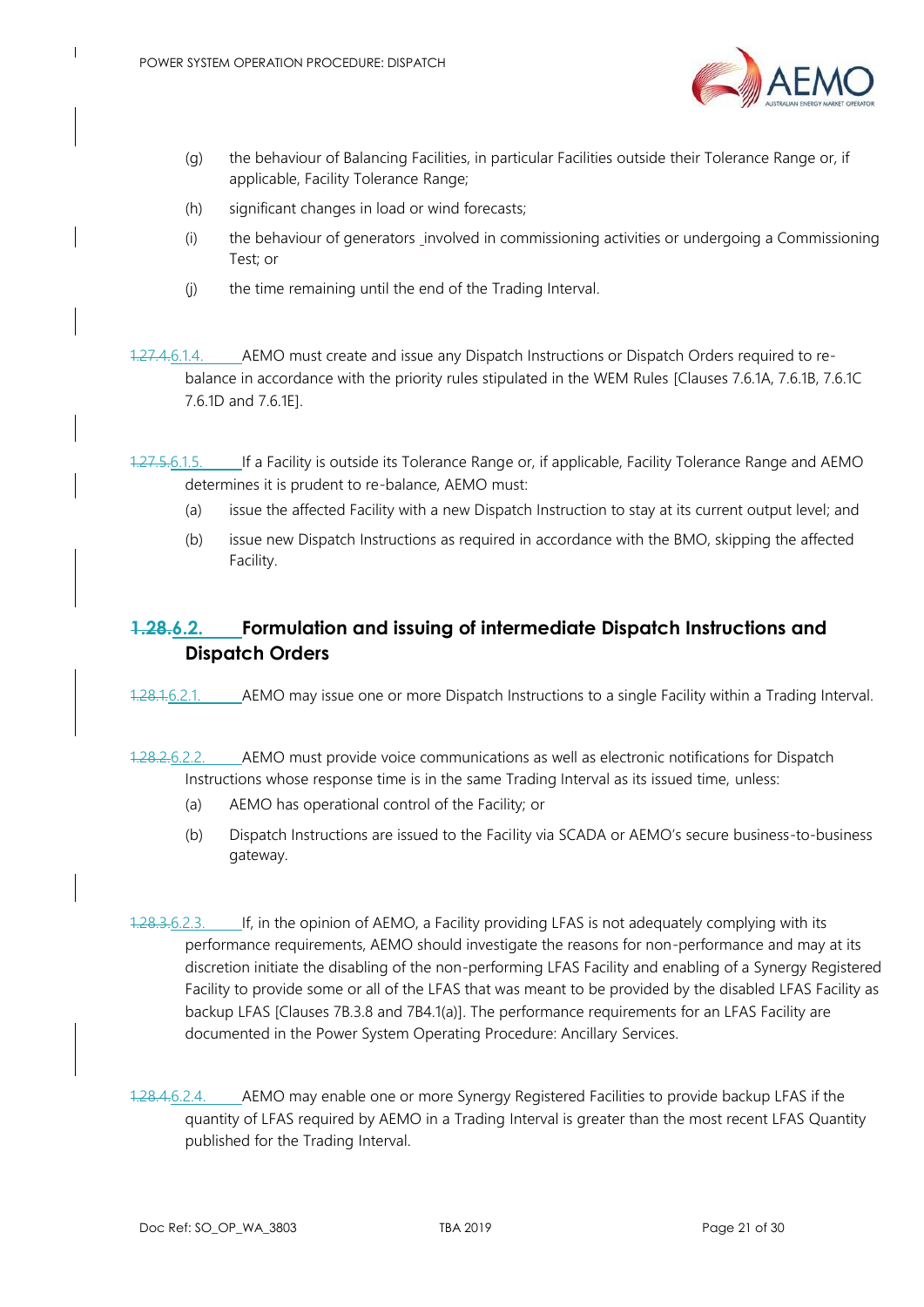

## **1.29.6.3. Constrained operation of a Non-Scheduled Generator**

1.29.1.6.3.1. AEMO may issue a Dispatch Instruction to a Market Participant with a Non-Scheduled Generator to restrict the MW or MWh output of the Non-Scheduled Generator over specified Trading Intervals where the Dispatch Criteria are not being met, to restrict the variability that is occurring in the MW output from the Facility, if a High Risk Operating State or Emergency Operating State exists, or if adherence to the Balancing Merit Order requires it.

1.29.2.6.3.2. The reasons for non-observance of the limits of SWIS operation as defined in the Technical Envelope may include, but are not limited to one or more of the following:

- (a) the Ancillary Service Requirements are not being satisfied; or
- (b) operation of the Non-Scheduled Generator is causing voltage swings in the region of the Facility's connection to the Network to exceed the range permitted by the Technical Rules or Security Limits; or
- (c) operation of the Non-Scheduled Generator is causing Equipment Limits or Security Limits to be exceeded; or
- (d) operation of the Non-Scheduled Generator is causing frequency deviations to exceed the normal frequency operating range.
- 1.29.3.6.3.3. In determining whether to constrain the operation of a Non-Scheduled Generator, AEMO may take account of the extent of any difference between the current operation of the generator, and any forecast of that generator's operation used to set the requirement for LFAS.

#### <span id="page-36-0"></span>**1.30.6.4. Voltage control**

1.30.1.6.4.1. \_\_\_\_\_ AEMO may, in accordance with the Technical Rules, direct a Facility to change its reactive power output to assist with voltage control on the SWIS.

### **7. DISPATCH SETTLEMENT DATA**

### <span id="page-36-3"></span><span id="page-36-1"></span>**7. DISPATCH SETTLEMENT DATA**

#### <span id="page-36-2"></span>**1.31.7.1. Introduction**

- 1.31.1.7.1.1. The requirements for AEMO to prepare settlement data are specified in clause 7.13 of the WEM Rules.
- 1.31.2.7.1.2. If AEMO is prevented from completing the processes that enable the recording of the data it may delay the recording of the data by up to two Business Days [Clause 7.13.1B].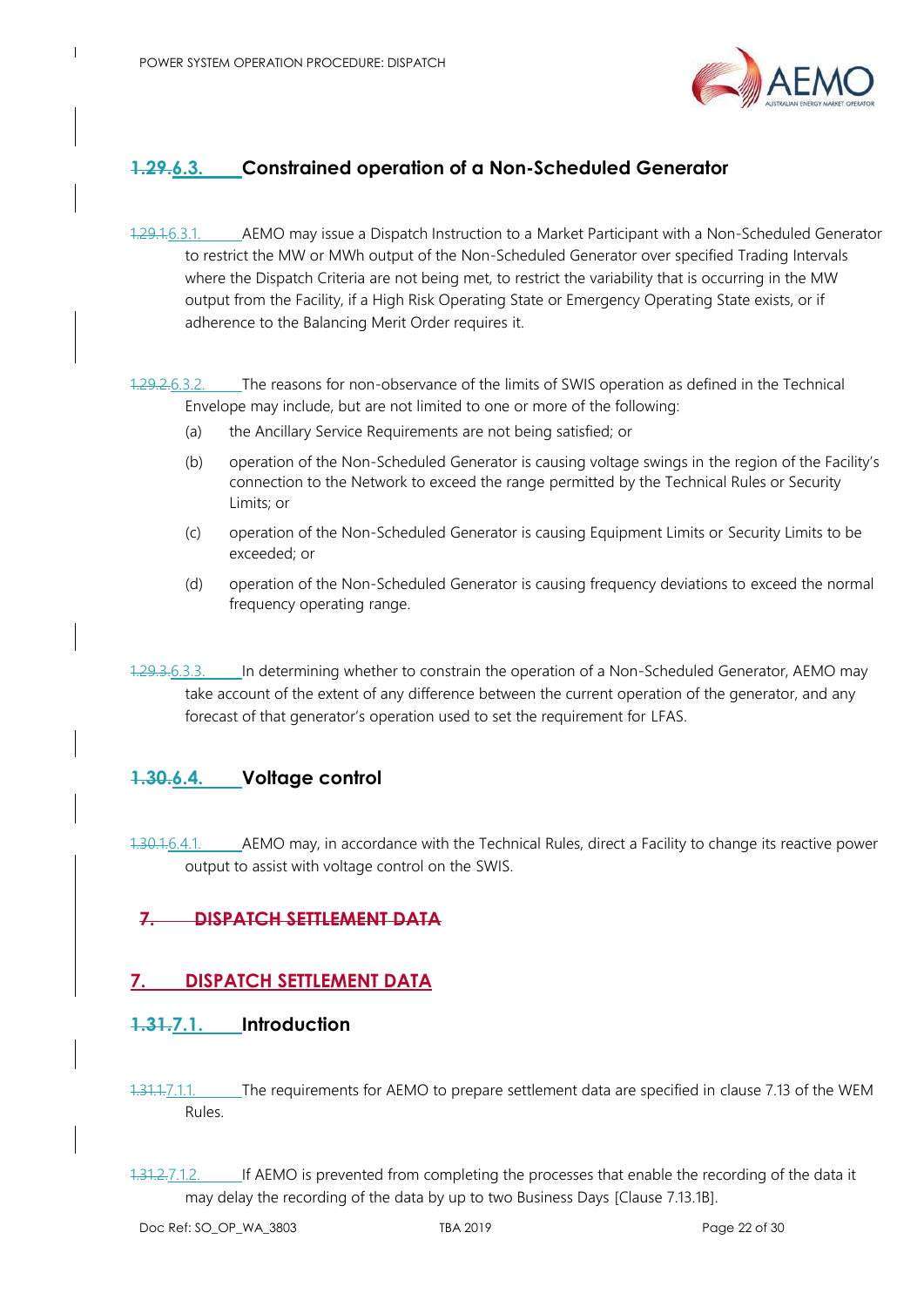

## <span id="page-37-1"></span><span id="page-37-0"></span>**1.32.7.2. Quantification of Constrained off Quantities**

<span id="page-37-2"></span>1.32.1.7.2.1. Where AEMO requires a Non-Scheduled Generator to reduce output in a Trading Interval AEMO must prepare an estimate of the: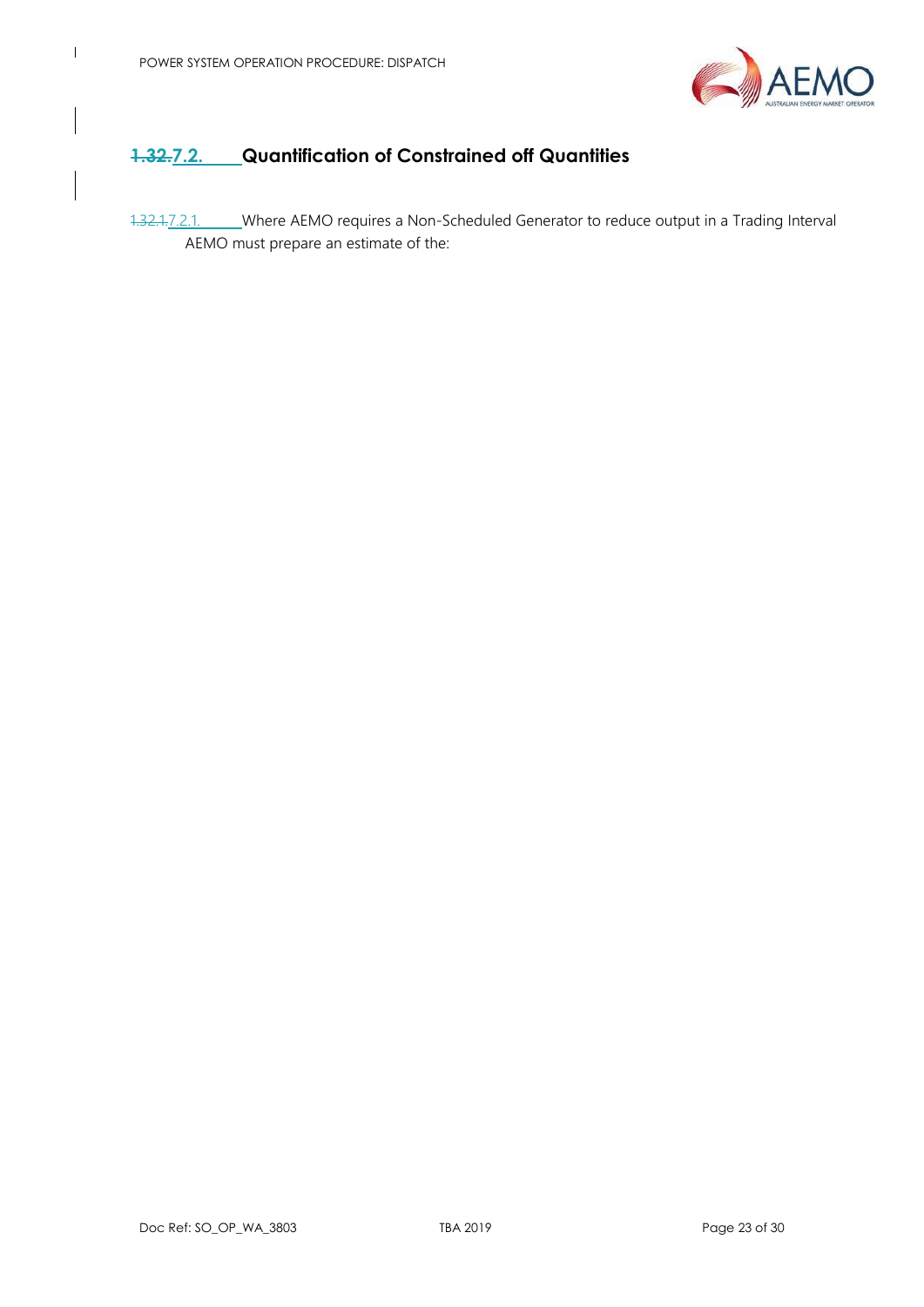

- (a) maximum quantity of sent out energy in MWh which the Non-Scheduled Generator would have generated in that Trading Interval had a Dispatch Instruction not been issued [Clauses 7.7.5A(b), 7.7.5A(c), 7.7.5B and 7.13.1(eF)]; and
- (b) decrease in the output (in MWh) of each of Synergy's Non-Scheduled Generators as a result of an instruction from System Management to deviate from the Dispatch Plan or change their commitment or output in accordance with clause 7.6A.3(a) [Clause 7.13.1C(e)].

#### <span id="page-38-2"></span>1.32.2.7.2.2. To estimate or revise the quantities referred to in step 7.2.1, Z.2.1, AEMO must use:

- (a) the Facility's actual output, where the relevant Dispatch Instruction or deviation from the Dispatch Plan was issued:
	- (i) to reflect a Forced Outage affecting the Facility;
	- (ii) as required by step  $\frac{5.6.7}{7}$  or  $\frac{0.5.6.7}{7}$  or
	- (iii) to reflect the BMO; or
- <span id="page-38-3"></span>(b) any of the following means where the Dispatch Instruction or deviation from the Dispatch Plan was issued for any other reason:
	- (i) a predictive algorithm provided by the Market Participant, providing an assessment of the Non-Scheduled Generator's MWh output from relevant independent variables over the Trading Interval;
	- (ii) a predictive algorithm developed by AEMO, providing an assessment of the Non-Scheduled Generator's MWh output from relevant independent variables over the Trading Interval;
	- (iii) an assessment by AEMO based on output of the Non-Scheduled Generator in a past Trading Interval under similar conditions;
	- (iv) an estimate using Market Participant data provided to AEMO that uses output data from particular generating facilities that continue to operate unconstrained after the Dispatch Instruction, with the output data subsequently scaled up to represent the output from all generating facilities that otherwise would have operated.

1.32.3.7.2.3. AEMO must, from time to time, consult with the relevant Market Participant concerning the choice of option selected by AEMO in step 7.2.2(b[\).7.2.2](#page-38-2)[\(b\).](#page-38-3)

### <span id="page-38-1"></span><span id="page-38-0"></span>**1.33.7.3. Calculation of Spinning Reserve Response Quantities**

- <span id="page-38-4"></span>1.33.1.7.3.1. Where a Facility provides a Spinning Reserve Response for a Spinning Reserve Event, AEMO must determine the response period of the Facility for the Spinning Reserve Event as the period which starts at the time of the Spinning Reserve Event and has a duration equal to the longest sustained response time of the classes of Spinning Reserve the Facility is certified to provide (defined in the Power System Operation Procedure: Ancillary Services).
- If for a Facility and a Trading Interval there is no Spinning Reserve Event for which the Facility's response period, as determined in step  $7.3.1,7.3.1$ , overlaps the Trading Interval, then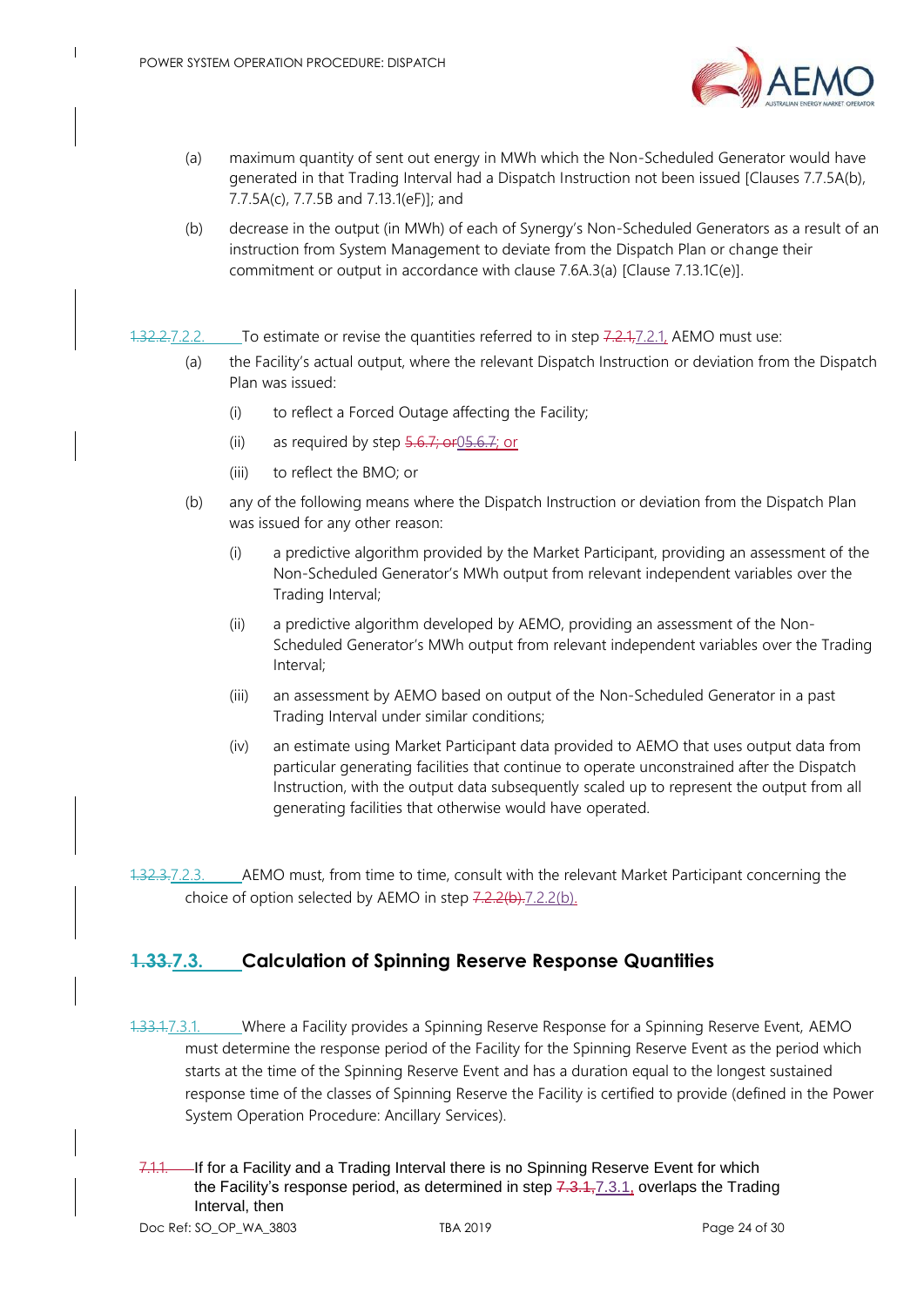

- 1.33.2.7.3.2. AEMO must determine the Spinning Reserve Response Quantity for that Facility and Trading Interval to be zero.
- 1.33.3.7.3.3. Where a Spinning Reserve Event has occurred, the Spinning Reserve Response Quantity of each Facility in each Trading Interval overlapping its response period must be calculated according to the formula:

 $RESP_{-} = Max (0, AVG_MW(Start\_Time, End\_Time) - G<sub>0</sub>) / (Duration_Mins/60) - LFAS<sub>up</sub>$ 

Where:

RESP is the Spinning Reserve Response Quantity in MWh for the Facility in the Trading Interval;

AVG\_MW(Start\_Time, End\_Time) is the average MW output of the Facility over the period between Start\_Time and End\_Time, measured at the generator terminals by AEMO's SCADA system with a resolution of 4 seconds or less;

G0 is the MW output of the Facility at the time of the Spinning Reserve Event, measured at the generator terminals by AEMO's SCADA system;

Start\_Time is the later of the start time of the Trading Interval and the start time of the response period determined in step 7.3.1[;7.3.1;](#page-38-4)

End\_Time is the earlier of the end time of the Trading Interval and the end time of the response period determined in step 7.3.1[;7.3.1;](#page-38-4)

Duration\_Mins is the time, in minutes, between Start\_Time and End\_Time.

 $LFAS<sub>up</sub>$  = the Upwards LFAS Enablement or Upwards LFAS Backup Enablement applicable for that time period

1.33.4.7.3.4. The Spinning Reserve Response Quantity for the Balancing Portfolio in a Trading Interval is the sum of the Spinning Reserve Response Quantities of the individual Facilities within the Balancing Portfolio.

#### <span id="page-39-1"></span><span id="page-39-0"></span>**1.34.7.4. Calculation of Load Rejection Reserve Response Quantities**

<span id="page-39-2"></span>1.34.1.7.4.1. Where a Facility provides a Load Rejection Reserve Response for a Load Rejection Reserve Event, AEMO must determine the response period of the Facility for the Load Rejection Reserve Event as the period which starts at the time of the Load Rejection Reserve Event and has a duration equal to the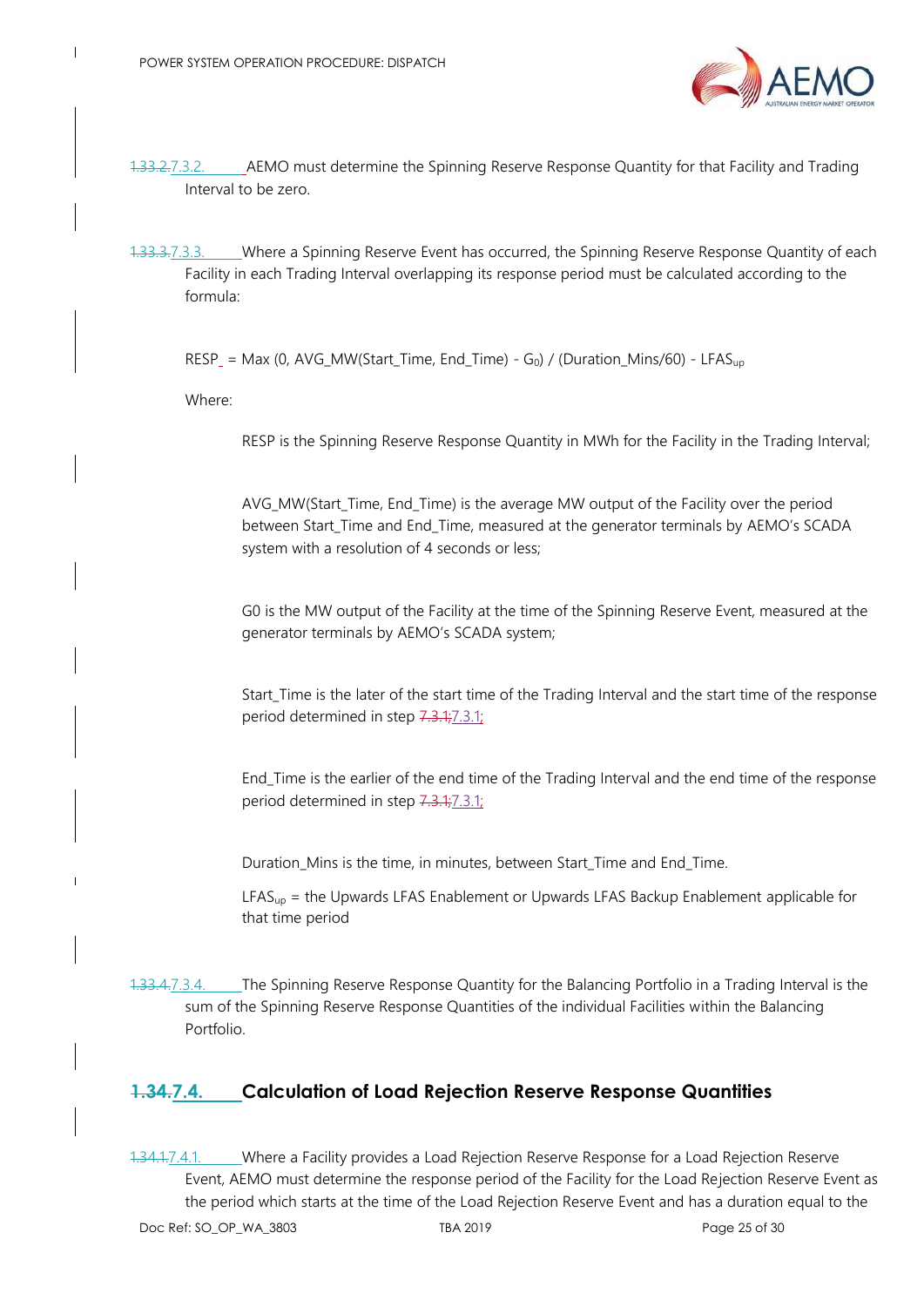

longest sustained response time of the classes of Load Rejection Reserve the Facility is certified to provide (defined in the Power System Operation Procedure: Ancillary Services).

7.1.2. If for a Facility and a Trading Interval there is no Load Rejection Reserve Event for which the Facility's response period, as determined in step  $7.4.1, 7.4.1$ , overlaps the Trading Interval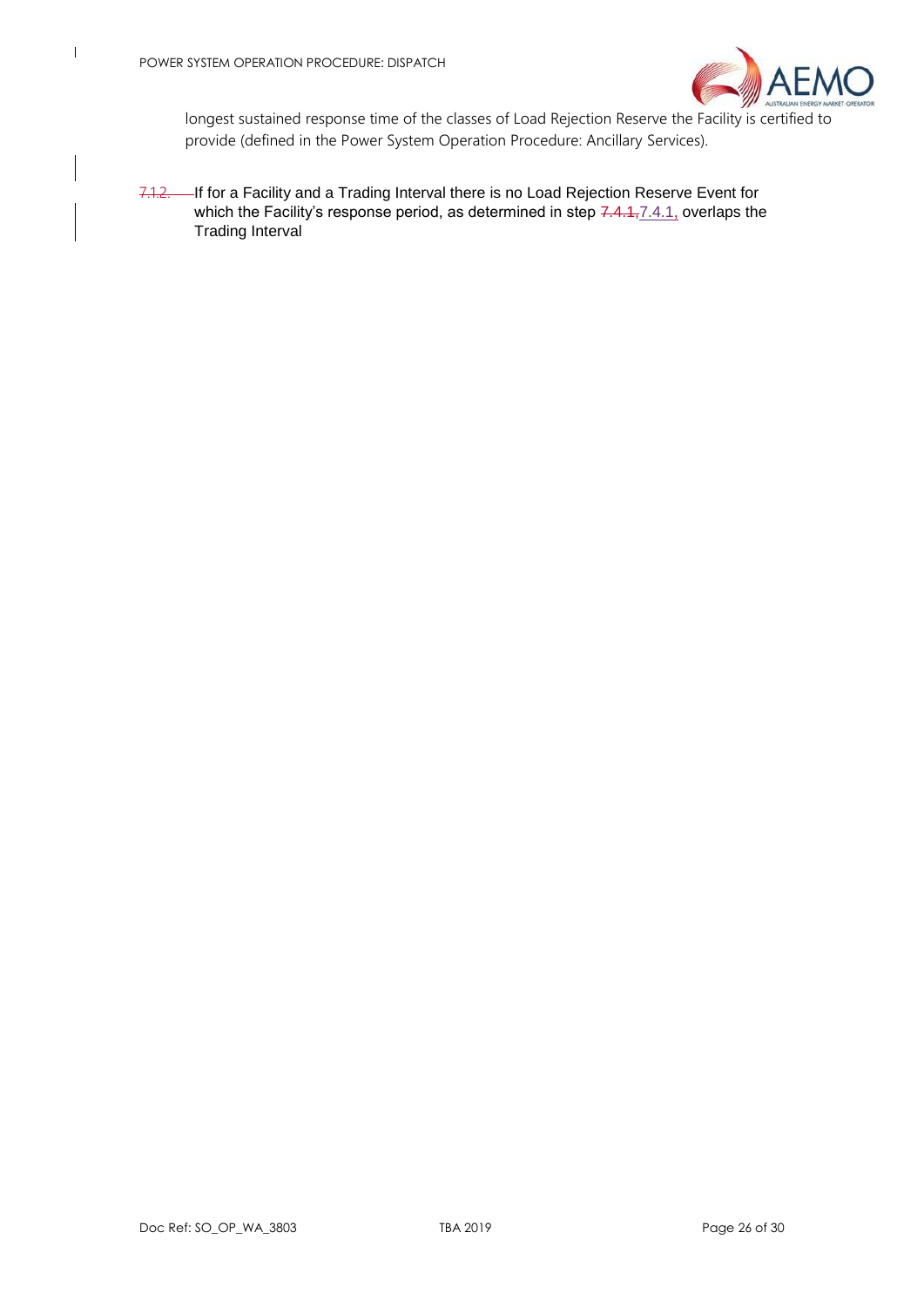

- 1.34.2.7.4.2. then AEMO must determine the Load Rejection Reserve Response Quantity for that Facility and Trading Interval to be zero.
- 1.34.3.7.4.3. Where a Load Rejection Reserve Event has occurred, the Load Rejection Reserve Response Quantity of each Facility in each Trading Interval overlapping its response period must be calculated according to the formula:

 $RESP = Max (0, GO - AVG_MW (Start\_Time, End\_Time) / Duration_Mins/60) - LFAST_{down}$ 

Where:

RESP is the Load Rejection Reserve Response Quantity in MWh for the Facility in the Trading Interval;

AVG\_MW(Start\_Time, End\_Time) is the average MW output of the Facility over the period between Start\_Time and End\_Time, measured at the generator terminals by AEMO's SCADA system with a resolution of 4 seconds or less;

G0 is the MW output of the Facility at the time of the Load Rejection Reserve Event, measured at the generator terminals by AEMO's SCADA system;

Start\_Time is the later of the start time of the Trading Interval and the start time of the response period determined in step 7.4.[17.4.1](#page-39-2)

End\_Time is the earlier of the end time of the Trading Interval and the end time of the response period determined in step 7.4.[17.4.1](#page-39-2)

Durations\_Mins is the time, in minutes, between Start\_Time and End\_Time.

LFAS<sub>down</sub> = the Downwards LFAS Enablement or Downwards LFAS Backup Enablement applicable for that time period

1.34.4.7.4.4. The Load Rejection Reserve Response Quantity for the Balancing Portfolio in a Trading Interval is the sum of the Load Rejection Reserve Response Quantities of the individual Facilities within the Balancing Portfolio.

#### <span id="page-41-1"></span><span id="page-41-0"></span>**1.35.7.5. SOI Quantity, EOI Quantity and Relevant Dispatch Quantity estimates**

<span id="page-41-2"></span>1.35.1.7.5.1. As required by clauses 7A.3.7 and 7A.3.7A of the WEM Rules, AEMO must determine an estimate of:

(a) for each Balancing Facility, the SOI Quantity the EOI Quantity; and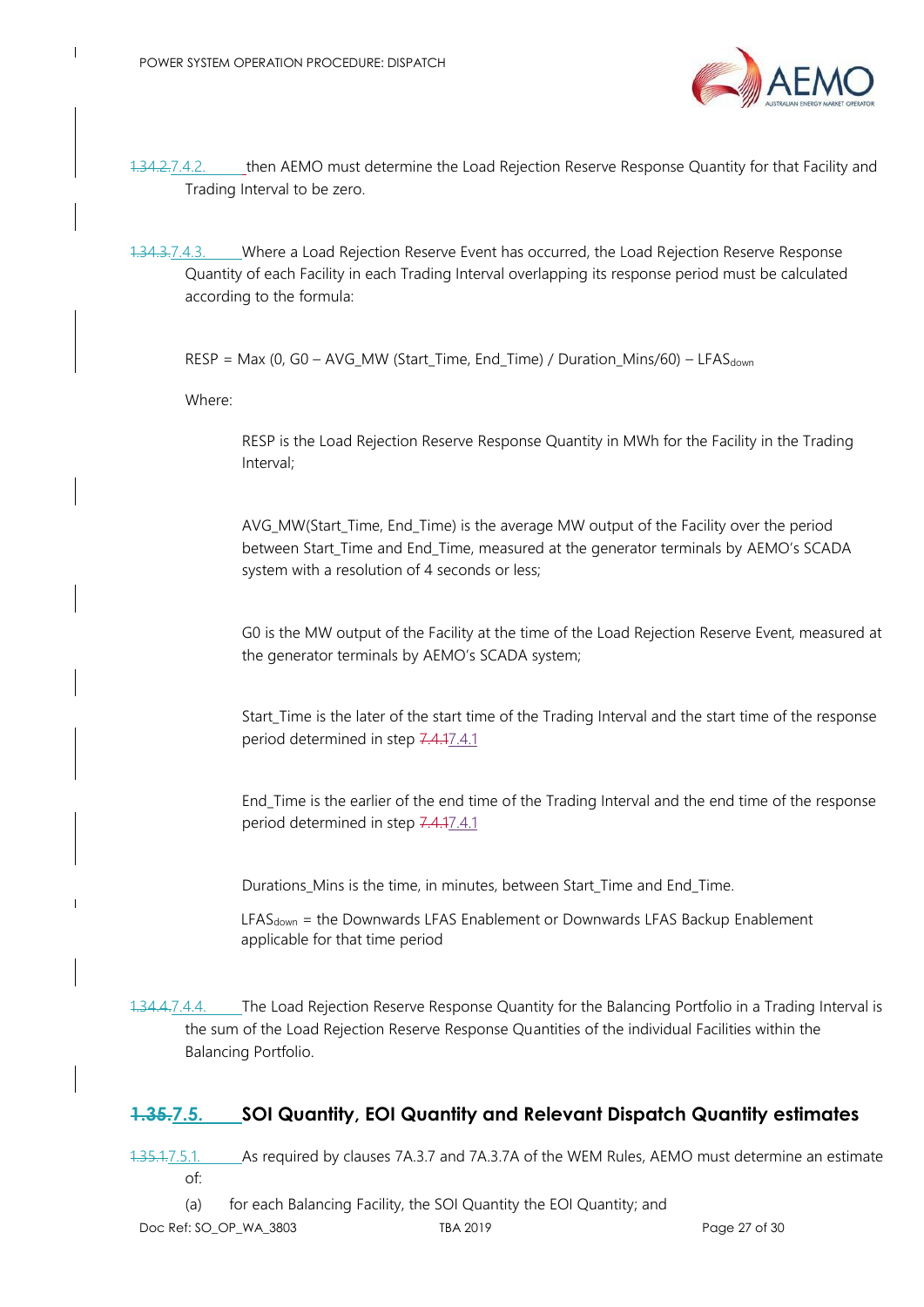$\begin{array}{c} \hline \end{array}$ 

<span id="page-42-1"></span>

- (b) the Relevant Dispatch Quantity.
- <span id="page-42-0"></span>1.35.2.7.5.2. AEMO must, within the specified timeframes and for the relevant Trading Interval, determine the quantities in step 7.5.[17.5.1](#page-41-2) in the following manner: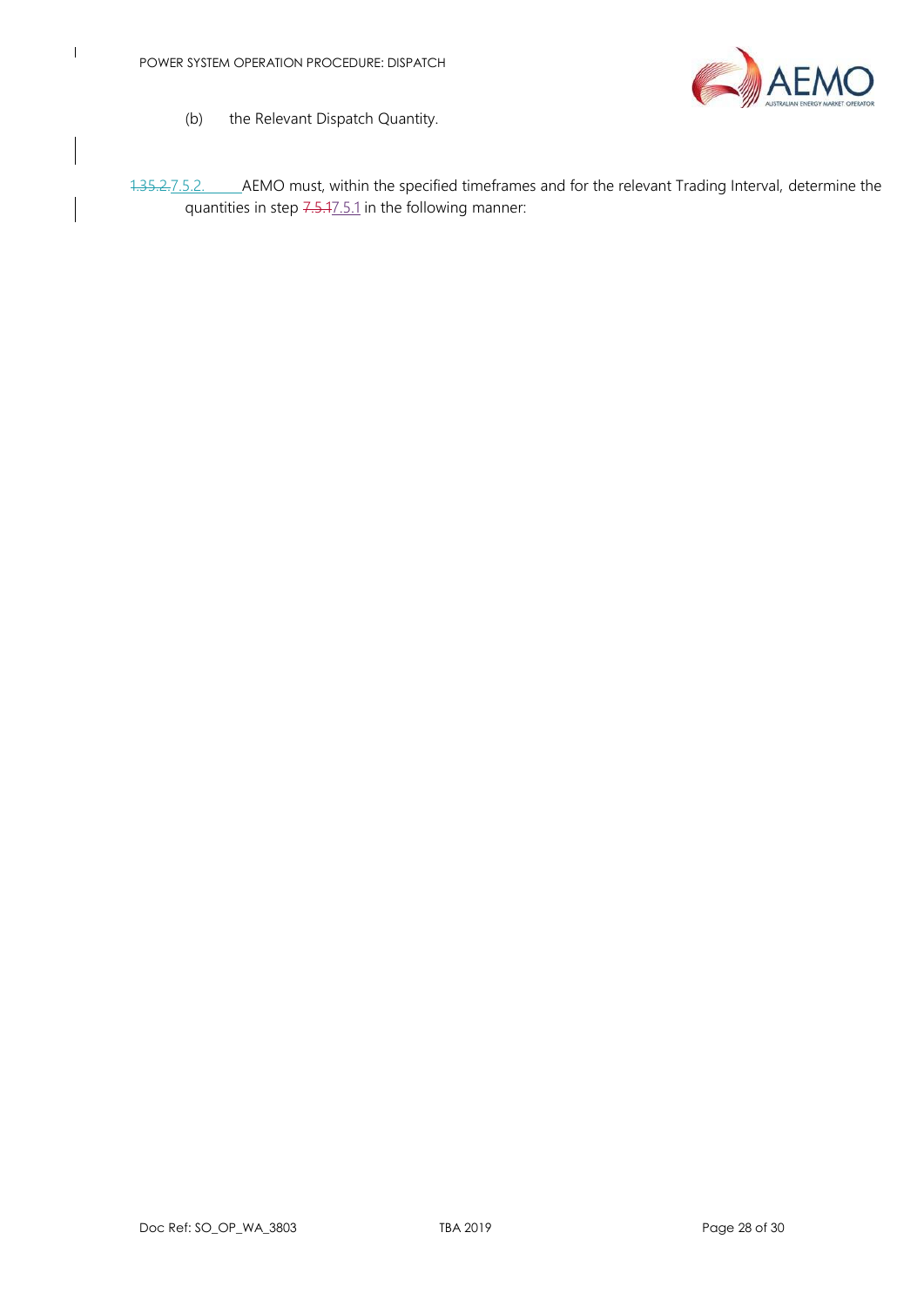

- (a) where AEMO uses SCADA to monitor the output of a Facility, the EOI Quantity for a Facility for a Trading Interval must be the latest recorded value from AEMO's SCADA system at the end of that Trading Interval;
- <span id="page-43-5"></span>(b) where AEMO does not monitor the output of a Facility by use of SCADA, AEMO must determine the EOI Quantity for that Facility for each Trading Interval as the MW offer quantity listed for that Facility in the BMO;
- <span id="page-43-6"></span>(c) the SOI Quantity for a Facility for a Trading Interval must equal the EOI Quantity for the previous Trading Interval; and
- (d) the Relevant Dispatch Quantity must equal the sum of the EOI Quantities for each Balancing Facility, in MWh, at the end of that Trading Interval.

 $1.35.37.5.3$ . AEMO may substitute the values recorded in steps  $7.5.2$ (a) $7.5.2$ (a) $7.5.2$ [\(b\)](#page-43-5) and  $7.5.2(c)$  $7.5.2(c)$  7.5.2(c) if it has reason to believe the values are inaccurate.

### <span id="page-43-0"></span>**1.36.7.6. Demand Side Programme curtailment request**

- 1.36.1.7.6.1. For the purpose of the calculation of the amount in MWh by which the Facility was requested to decrease its consumption under clause 7.13.5(a) of the WEM Rules, which is required to be prepared under clause 7.13.1(eG) of the WEM Rules and documented under clause 7.13.5(b) of the WEM Rules, the following will be assumed:
	- (a) If an instruction is given that the demand should be reduced by a specific time then the calculation will be done assuming a reduction starting at the necessary time to achieve the final reduction by the prescribed time according to the ramp rate included in the Dispatch Instruction This ramp rate will take into account the DSP Ramp Rate Limit in accordance with clause 7.6.1C(d).
	- (b) If an instruction is given to reduce demand as quickly as possible, then the calculation will assume the starting time as the time of the Dispatch Instruction and the ramp rate as provided in the Dispatch Instruction, to determine the instructed reduction.

#### **8. ADMINISTRATION AND REPORTING IN RELATION TO SYNERGY**

#### <span id="page-43-4"></span><span id="page-43-1"></span>**8. ADMINISTRATION AND REPORTING IN RELATION TO SYNERGY**

#### <span id="page-43-2"></span>**1.37.8.1. Limitation of requirements for Synergy**

 $1.37.1.8.1.1.$  The requirements of steps  $8.2, 8.38.2, 0.8.3$  $8.2, 8.38.2, 0.8.3$  $8.2, 8.38.2, 0.8.3$  and  $8.48.4$  $8.48.4$  apply only to steps  $3.3$  and  $4.7.4.7$ .

#### <span id="page-43-7"></span><span id="page-43-3"></span>**1.38.8.2. Reporting in relation to Synergy's WEM Rules obligations**

<span id="page-43-8"></span>Doc Ref: SO\_OP\_WA\_3803 TBA 2019 Page 29 of 30 1.38.1.8.2.1. The requirements for AEMO to report to the Economic Regulation Authority any instance where it believes that Synergy has failed to meet its obligations under this Procedure and provide records are specified in clauses 7.6A.5(c) and 7.6A.5(e) of the WEM Rules.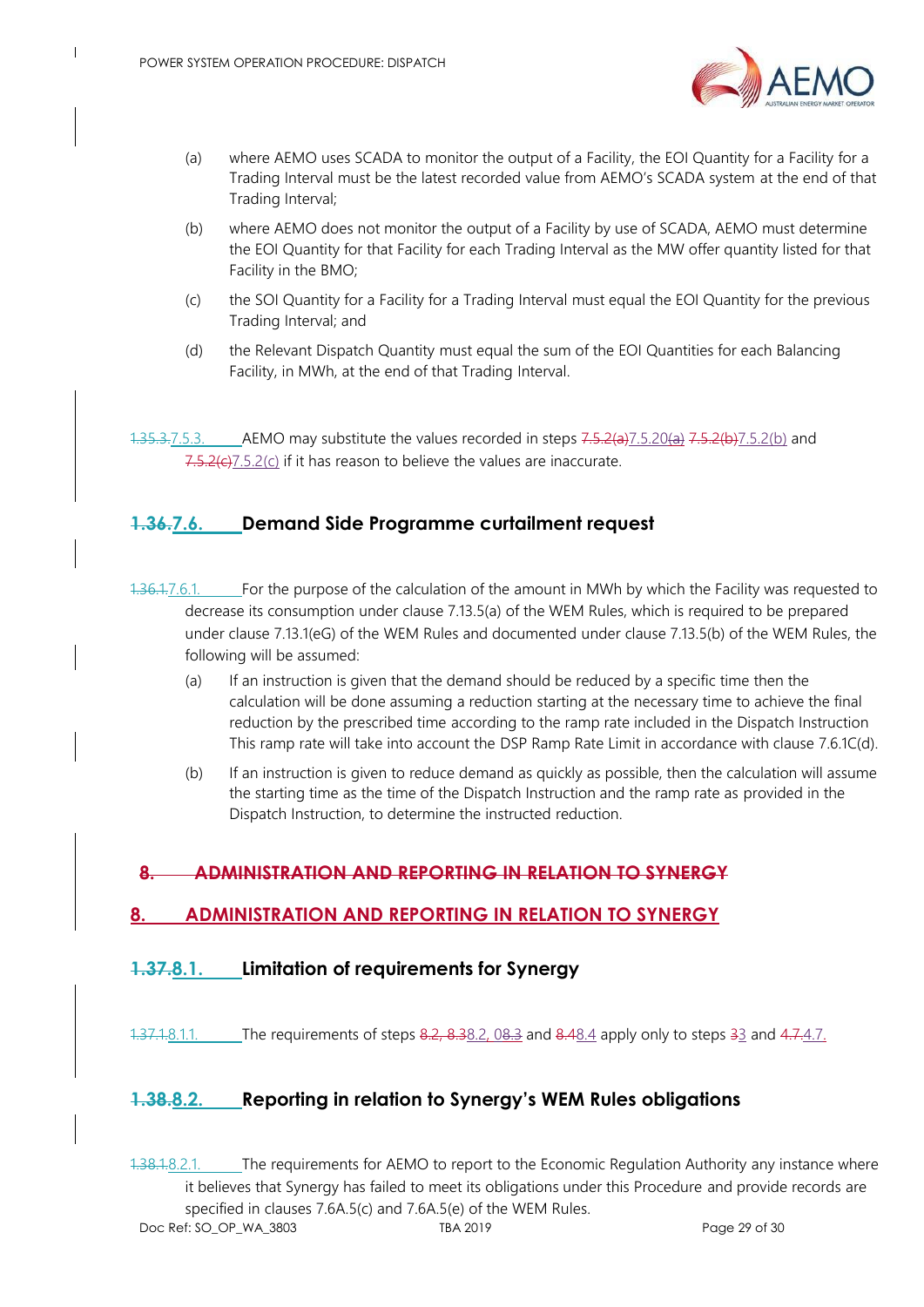<span id="page-44-1"></span><span id="page-44-0"></span>

1.38.2.8.2.2. The reports referred to in step 8.2.[18.2.1](#page-43-8) must be submitted as soon as practicable after the occurrence of the event, or after either party becomes aware of the event.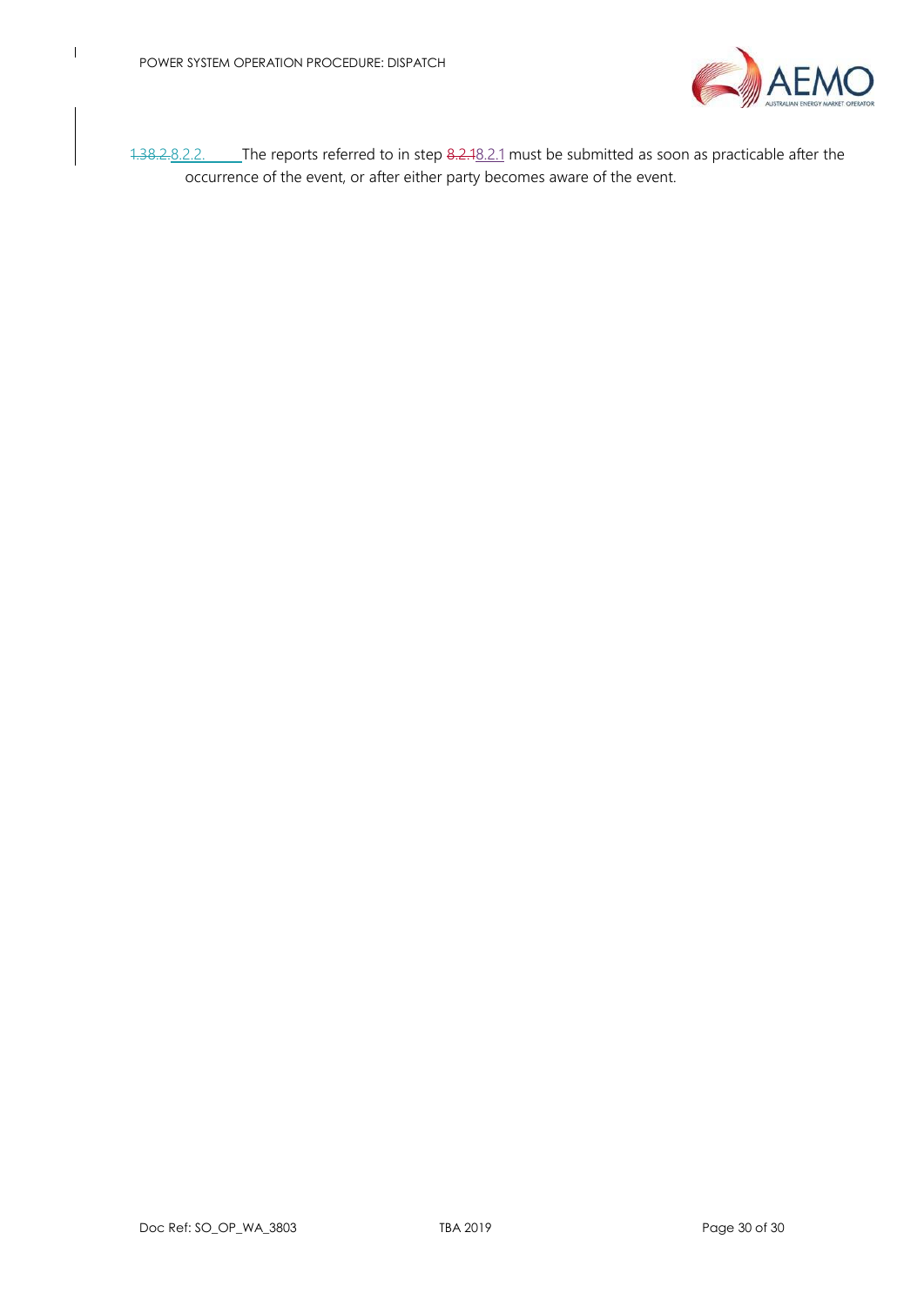

## **1.39.8.3. Appointment of Representative**

#### 1.39.1.8.3.1. Synergy and AEMO must:

- (a) each appoint a representative who must act as the formal point of contact with regard to the operation of this Procedure;
- (b) provide each other and the Economic Regulation Authority with the name, title and contact details of its representative; and
- (c) maintain the currency of the appointed representative's details with the relevant parties.

#### <span id="page-45-2"></span><span id="page-45-0"></span>**1.40.8.4. Keeping of Records**

1.40.1.8.4.1. The requirements for Synergy and AEMO to retain records created by the operation of this Procedure are specified in clause 7.6A.6 of the WEM Rules.

#### <span id="page-45-1"></span>**1.41.8.5. Failure to Agree on an issue within the Procedure**

- 1.41.1.8.5.1. The requirements for AEMO and Synergy to address and reach agreement on any issues arising from the application of this Procedure are specified in clause 7.6A.5(b) of the WEM Rules.
- 1.41.2.8.5.2. Where agreement cannot be reached and arbitration is required, the party seeking arbitration must, in good faith, seek to agree with the other party on the appointment of an arbitrator.
- 1.41.3.8.5.3. If, within 7 days, the parties are unable to agree on the appointment of an arbitrator, the Economic Regulation Authority shall be the arbitrator.
- 1.41.4.8.5.4. Within 7 days of the appointment of an arbitrator, the party seeking arbitration must provide the arbitrator with a report setting out:
	- (a) a description of the issue in dispute;
	- (b) the background to the dispute and a description of the endeavours of the parties to resolve the issue; and
	- (c) the position of both parties on the issue, including what is required to resolve the dispute.
- <span id="page-45-3"></span>1.41.5.8.5.5. The party submitting the report must provide a copy of the report to the other party at the same time the report is submitted to the arbitrator.
- 1.41.6.8.5.6. The other party must submit its own report on the issue to the arbitrator within 2 Business Days of the receipt of the report referred to in step 8.5.5[.8.5.5.](#page-45-3)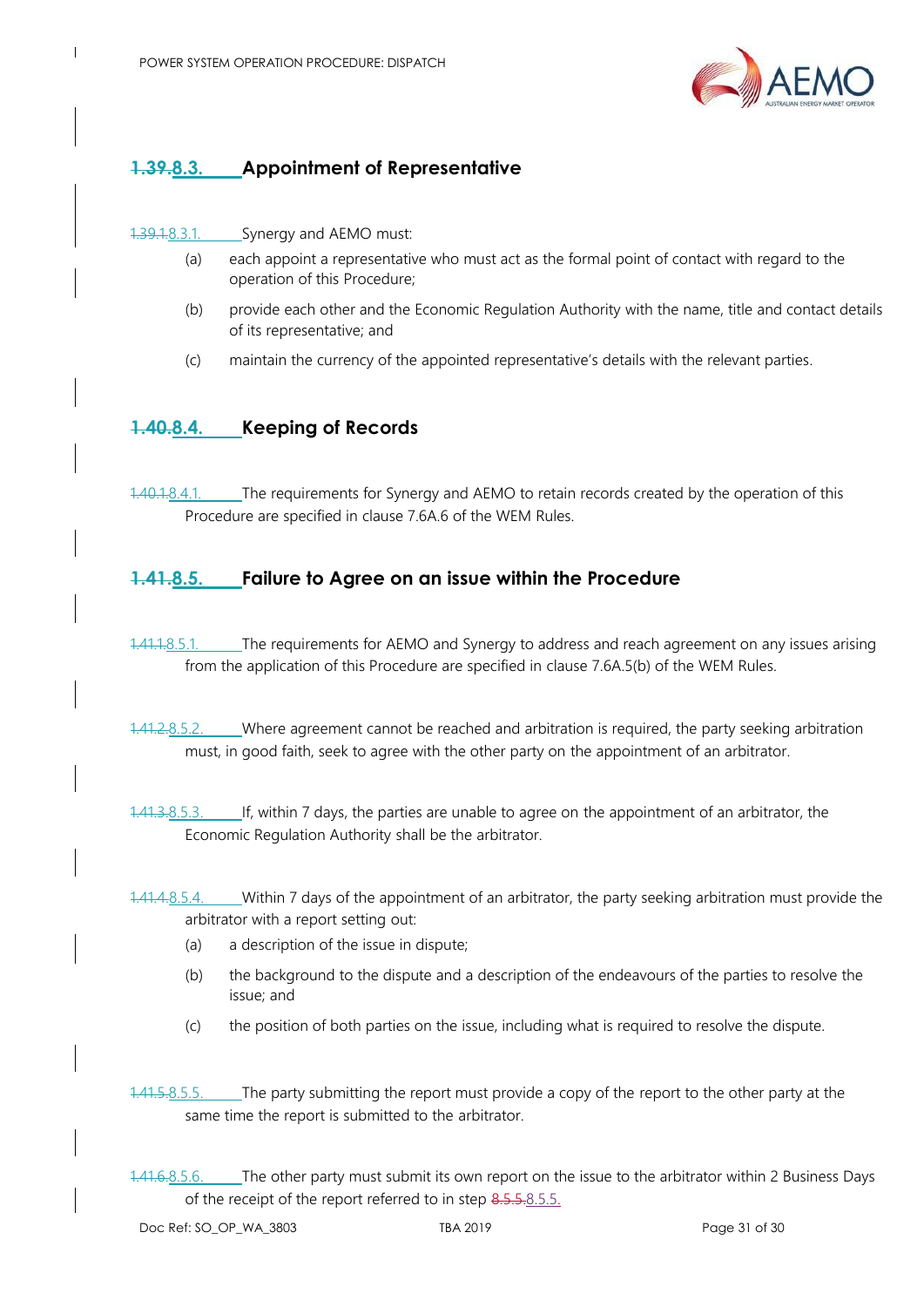

1.41.7.8.5.7. In reviewing the issue, the arbitrator must have regard to the following, in order of precedence:

(a) the WEM Rules;

 $\begin{array}{c} \hline \end{array}$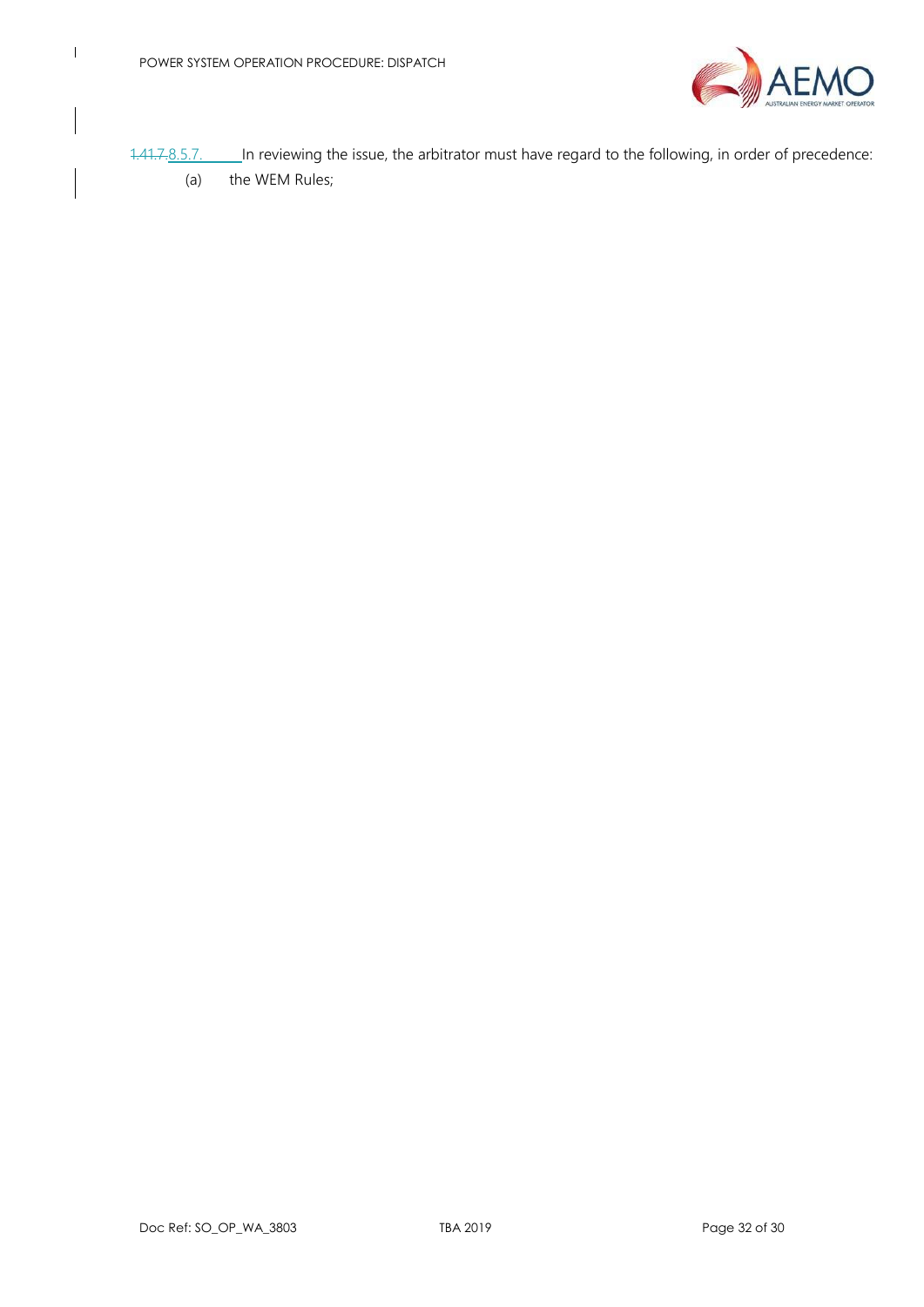

- (b) this Procedure;
- (c) other Market Procedures and Power System Operation Procedures; and
- (d) the alignment of the above to the Wholesale Market Objectives in the context of the issue.
- 1.41.8.8.5.8. The arbitrator may seek further information from either party, and this information must be provided within 2 Business Days of receipt of the request.
- 1.41.9.8.5.9. The arbitrator must provide its draft recommendation to Synergy and AEMO within 10 Business Days of the receipt of the report in step 8.5.5[.8.5.5.](#page-45-3) Both parties have 2 Business Days to provide the arbitrator with comments on the draft recommendation.

1.41.10.8.5.10. The arbitrator must, within 2 Business Days of receiving comments, issue a binding decision.

#### **9. EXEMPTIONS TO COMMITMENT AND DE-COMMITMENT NOTIFICATION REQUIREMENTS**

#### <span id="page-47-3"></span><span id="page-47-0"></span>**9. EXEMPTIONS TO COMMITMENT AND DE-COMMITMENT NOTIFICATION REQUIREMENTS**

### <span id="page-47-7"></span><span id="page-47-1"></span>**1.42.9.1. Application for exemption from a Market Participant with a distribution connected Scheduled Generator**

- <span id="page-47-4"></span>1.42.1.9.1.1. A Market Participant with a Scheduled Generator connected to a distribution network that has operating equipment and processes which enable it to synchronise and de--synchronise only when it is safe to do so, may apply in writing to AEMO for an exemption from providing notification to AEMO under clauses 7.9.1 and 7.9.5 of the WEM Rules [Clause 7.9.13].
- <span id="page-47-5"></span>1.42.2.9.1.2. The Market Participant's written application for exemption must advise that its Scheduled Generator has operating equipment and processes to enable it to synchronise and de-synchronise only when it is safe to do so. For guidance, the Scheduled Generator must meet the requirements of section 3.6 of the Technical Rules.
- 1.42.3.9.1.3. The written application for an exemption described in step 9.1.[19.1.1](#page-47-4) must be directed to AEMO via email (wa.sm.operations@aemo.com.au) and signed by an Authorised Officer.

### <span id="page-47-6"></span><span id="page-47-2"></span>**1.43.9.2. AEMO's assessment of the application**

1.43.1.9.2.1. AEMO will assess a written application made under step 9.1.[19.1.1](#page-47-4) by reviewing the SCADA and protection systems to ensure that the criteria referred to in step 9.1.[29.1.2](#page-47-5) is satisfied.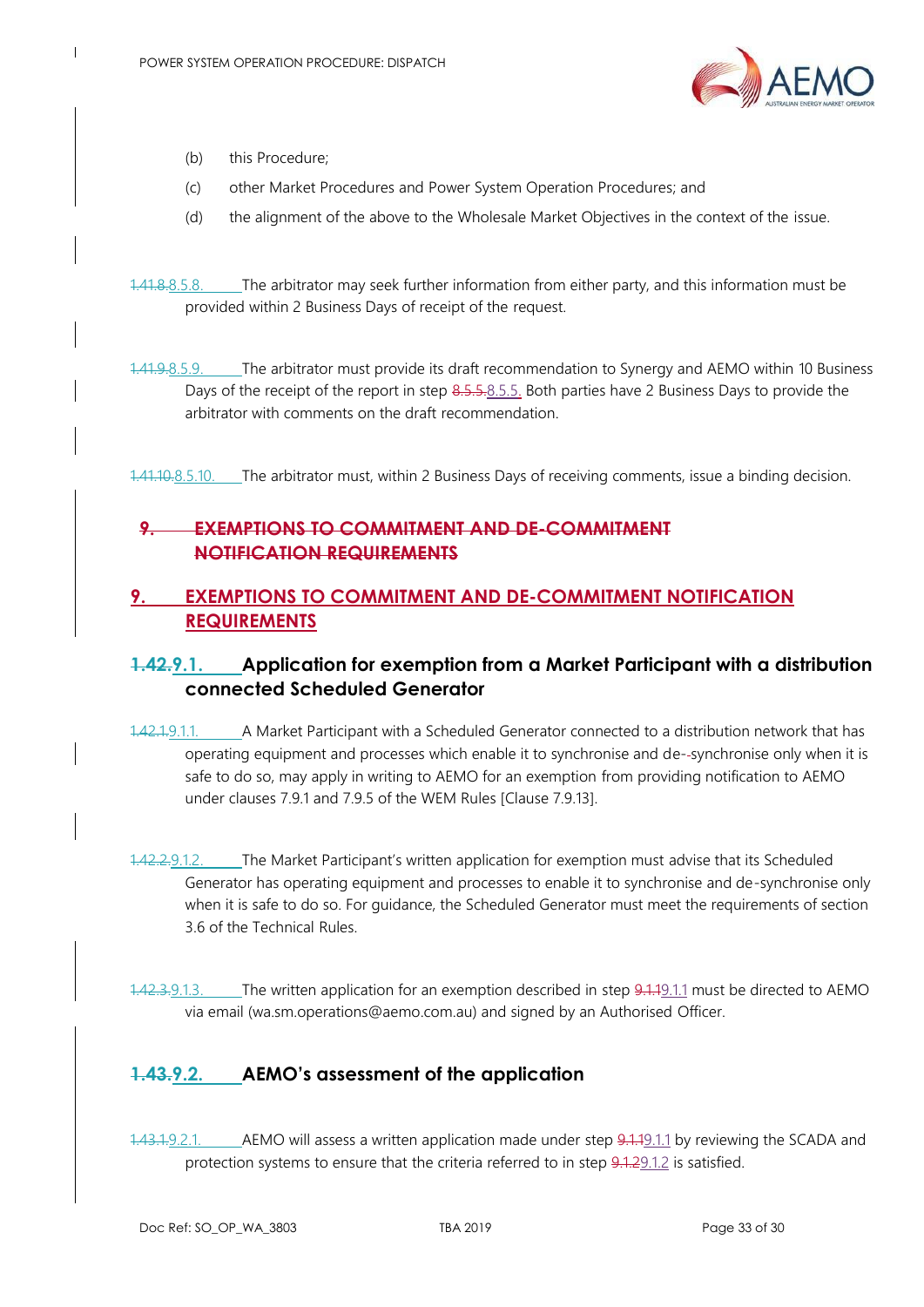<span id="page-48-1"></span>

<span id="page-48-0"></span>1.43.2.9.2.2. Upon verification by AEMO that the Scheduled Generator satisfies the criteria set out in step [9.1.2,](#page-47-5) step 9.1.2, the Market Participant will be deemed to have operating equipment and processes which enable its distribution connected Scheduled Generator to synchronise and de-synchronise only when it is safe to do so, therefore qualifying for an exemption [Clause 7.9.14].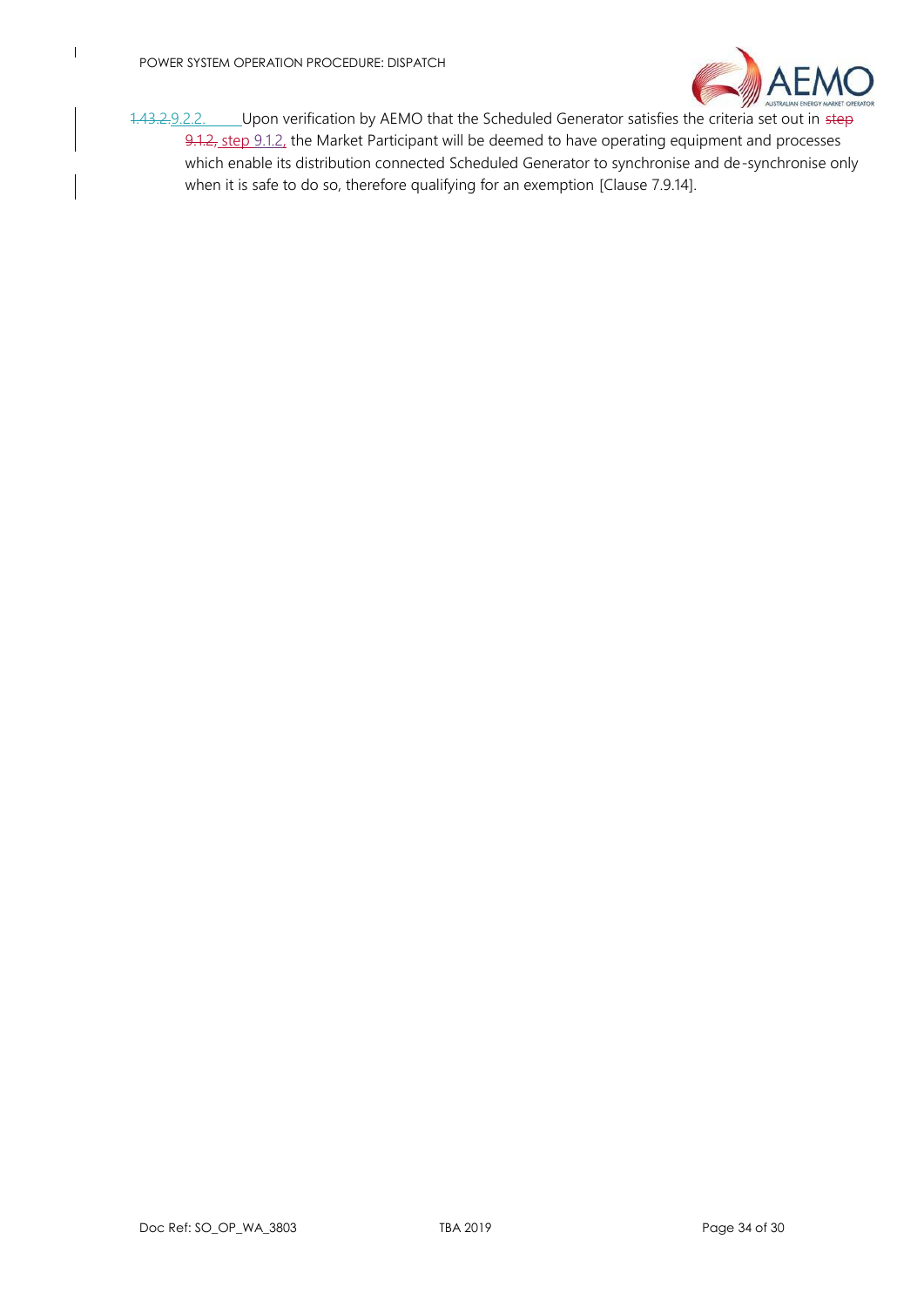

1.43.3.9.2.3. If AEMO is unable to verify that the Market Participant's distribution connected Scheduled Generator satisfies the criteria set out in step [9.1.2](#page-47-5) step 9.1.2 then the Market Participant will not at that time be deemed to have operating equipment and processes which enable its distribution connected Scheduled Generator to synchronise and de--synchronise only when it is safe to do so, therefore not qualifying for an exemption.

## <span id="page-49-0"></span>**1.44.9.3. AEMO's determination**

<span id="page-49-2"></span>1.44.1.9.3.1. AEMO must provide written notification to a Market Participant of the outcome of its assessment made under step 9.[29.2](#page-47-6) as follows:

- (a) if step 9.2.[29.2.2](#page-48-0) applies, the Market Participant will be advised that the distribution connected Scheduled Generator for which the application was made is exempt from clauses 7.9.1 and 7.9.5 of the WEM Rules, including the reasons for the decision and the effective date of the exemption; or
- <span id="page-49-3"></span>(b) if step 9.2.[309.2.3](#page-48-1) applies, the Market Participant will be advised that the distribution connected Scheduled Generator does not qualify for an exemption from clauses 7.9.1 and 7.9.5 of the WEM Rules, including the reasons for this decision.

7.9.1 and 7.9.5 of the WEM Rules, including the reasons for this decision.

- 1.44.2.9.3.2. AEMO will use best endeavours to complete its assessment under step 9.[29.2](#page-47-6) and provide written notice of its determination under step 9.3.[19.3.1](#page-49-2) within 10 Business Days of receiving an application under step 9.1.[1.9.1.1.](#page-47-4)
- 1.44.3.9.3.3. Where written notification pursuant to step 9.3.1(b[\)9.3.1](#page-49-2)[\(b\)](#page-49-3) is provided advising that the Scheduled Generator does not qualify for an exemption, the Market Participant may re--apply at any time following the steps set out in step 9.[1.9.1.](#page-47-7)

### <span id="page-49-1"></span>**1.45.9.4. Revocation of an exemption**

- <span id="page-49-4"></span>1.45.1.9.4.1. A Market Participant must notify AEMO in writing via email<sup>11</sup> as soon as it becomes aware that it no longer satisfies the criteria referred to in step 9.1.[29.1.2](#page-47-5) or any other matter or thing which might prevent the exempted Scheduled Generator from synchronising or de-synchronising safely [Clause 7.9.16].
- <span id="page-49-5"></span>1.45.2.9.4.2. Upon assessing the information provided in the notification under step 9.4.1, 9.4.1, or in the event that it becomes aware of any other information, AEMO may revoke an exemption if it is no longer satisfied that the Scheduled Generator meets the requirements assessed under step 9.4.[1.9.4.1.](#page-49-4)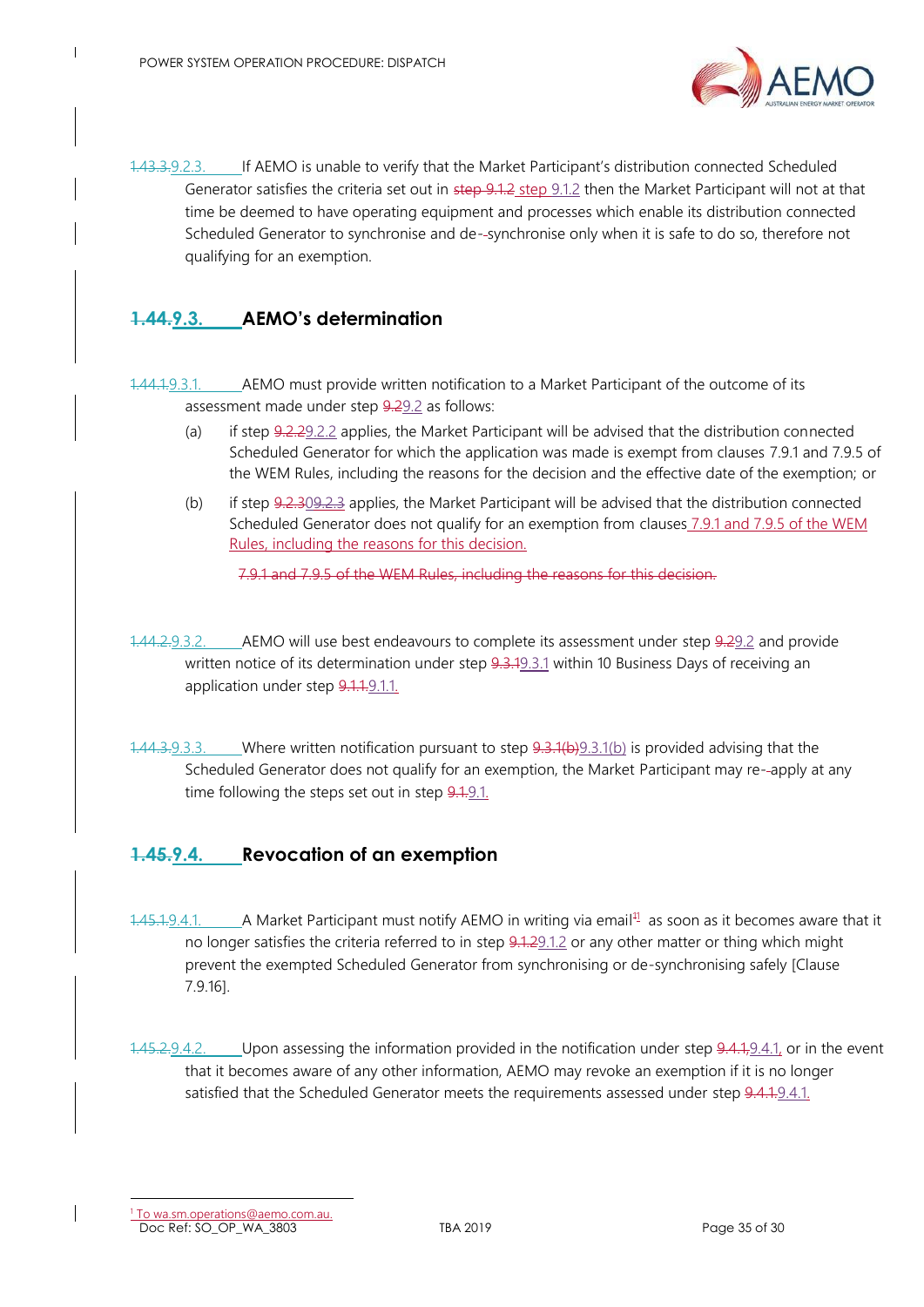

1.45.3.9.4.3. AEMO will notify the Market Participant of its decision to revoke an exemption in writing as soon as practicable after it has made its assessment under step 9.4.[29.4.2](#page-49-5) by a notice prepared in accordance with clause 7.9.17 of the WEM Rules. The notification will include reasons for its decision and the date and time from which the exemption will cease to apply.

<span id="page-50-0"></span><sup>+</sup>To wa.sm.operations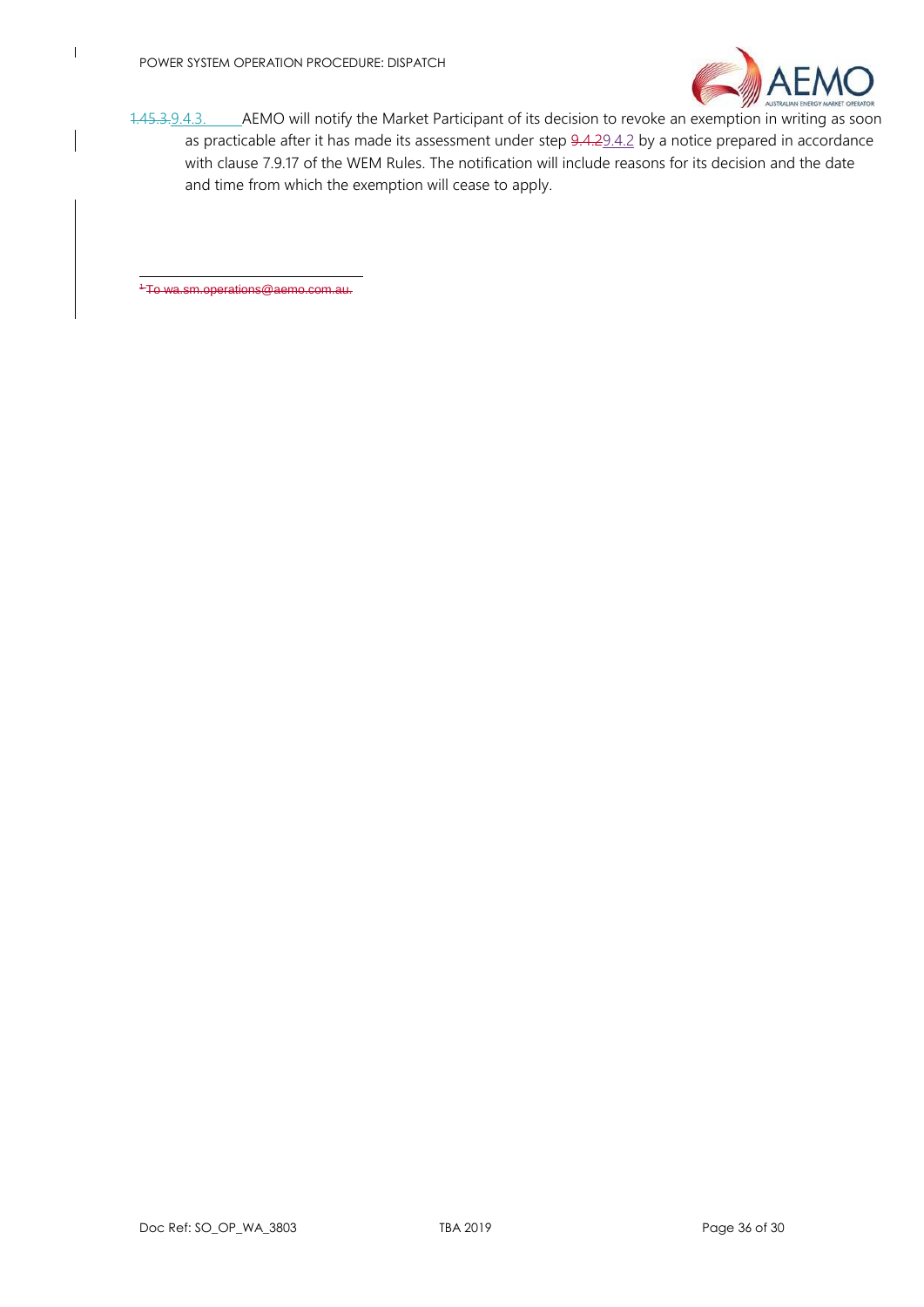

## **Generators**

- **T.46.9.5. List of exempt distribution connected Scheduled**<br> **Generators**<br> **Connected Scheduled**<br> **Connected Scheduled**<br> **Examplement under clauses 79.1 and 79.5 of the WEM Tokes on AFMO's website (Clause<br>
7.9 18/FL'<br>
<b>The** 1.46.1.9.5.1. AEMO will publish and maintain a list of Scheduled Generators subject to exemptions under clauses 7.9.1 and 7.9.5 of the WEM Rules on AEMO's website [Clause 7.9.18<sup>1.2</sup>].<sup>2</sup>
- 1.46.2.9.5.2. The published list will include the details of the Market Participant and Facility and the date on which the exemption was granted.
- 1.46.3.9.5.3. A Scheduled Generator will be added to the published list as soon as practicable after the granting of an exemption.
- 1.46.4.9.5.4. Where an exemption is revoked for a Scheduled Generator, it will be removed from the list as soon as practicable after the revocation occurs.

l

<sup>2</sup> See https://www.aemo.com.au/Electricity/Wholesale-Electricity-Market-WEM/Security-and-reliability/Facilitycommitment-notification-exemptions.